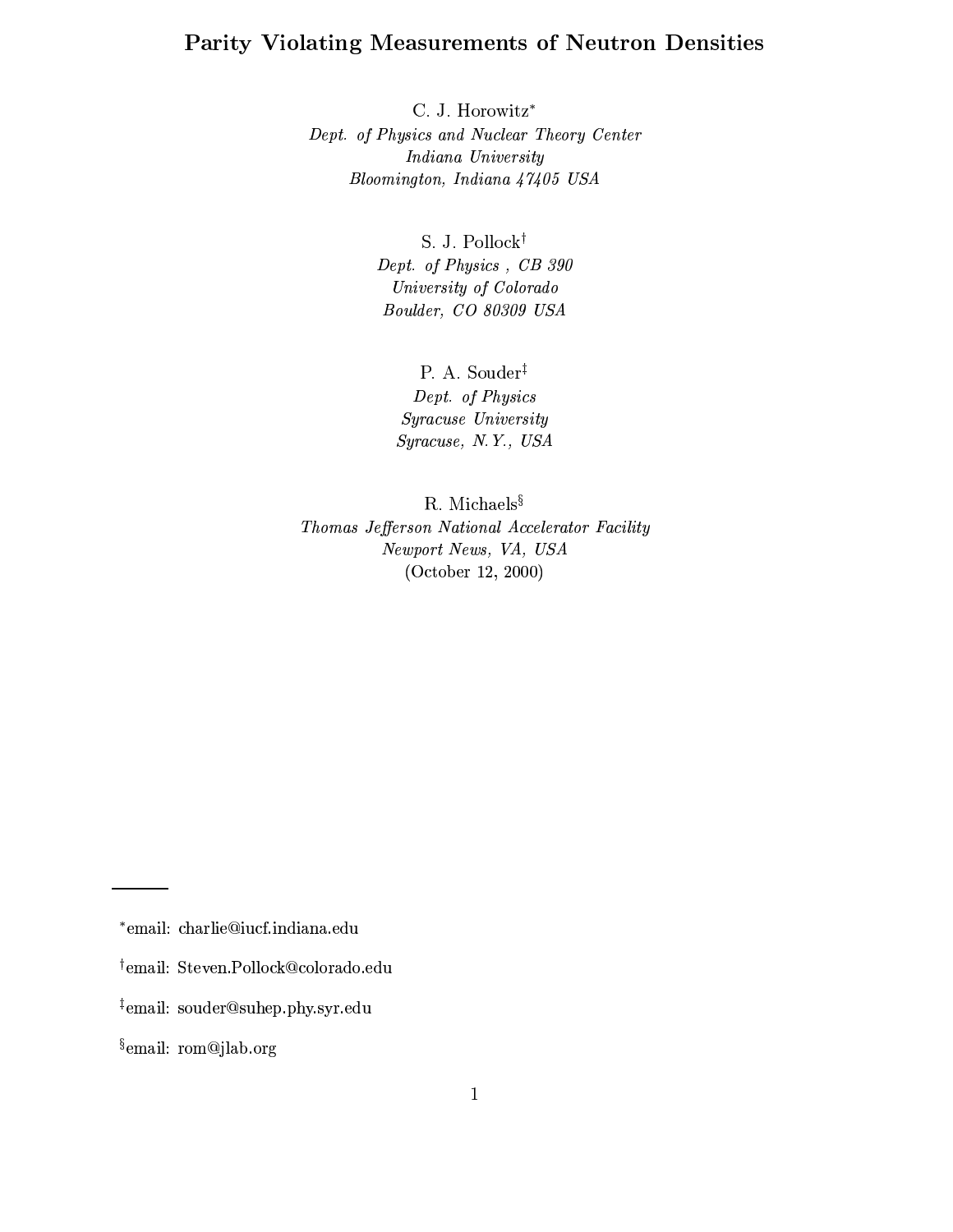# Abstract

Parity violating electron nucleus scattering is a clean and powerful tool for measuring the spatial distributions of neutrons in nuclei with unprecedented accuracy. Parity violation arises from the interference of electromagnetic and weak neutral amplitudes, and the  $Z^0$  of the Standard Model couples primarily to neutrons at low  $Q^2$ . The data can be interpreted with as much confidence as electromagnetic scattering. After briefly reviewing the present theoretical and experimental knowledge of neutron densities, we discuss possible parity violation measurements, their theoretical interpretation, and applications. The experiments are feasible at existing facilities. We show that theoretical corrections are either small or well understood, which makes the interpretation clean. The quantitative relationship to atomic parity nonconservation observables is examined, and we show that the electron scattering asymmetries can be directly applied to atomic PNC because the observables have approximately the same dependence on nuclear shape.

#### I. INTRODUCTION

The size of a heavy nucleus is one of its most basic properties. However, because of a neutron skin of uncertain thickness, the size does not follow from measured charge radii and is relatively poorly known. For example, the root mean square neutron radius in <sup>208</sup>Pb,  $R_n$ is thought to be about 0.25 fm larger than the proton radius  $R_p \approx 5.45$  fm. An accurate measurement of  $R_n$  would provide the first clean observation of the neutron skin. This is thought to be an important feature of all heavy nuclei.

The interior baryon density of a heavy nucleus is closely related to its size. The saturation density of nuclear matter  $\rho_0$  is a fundamental concept central to nuclear structure, the nature of the interactions between nucleons, models of heavy ion collisions and applications of dense matter in Astrophysics. The value of  $\rho_0$  is inferred from the central density of heavy nuclei, most notably <sup>208</sup>Pb. One then corrects for the effects of surface tension and Coulomb interactions (which tend to cancel) and deduces the saturation density of an infinite system.

However, present estimates of  $\rho_0$  are based only on the known proton density. Thus  $\rho_0$  is uncertain because we do not have accurate information on the central neutron density. An accurate measurement of the neutron radius  $R_n$  will constrain the average interior neutron density and help refine our knowledge of  $\rho_0$ .

Ground state charge densities have been determined from elastic electron scattering, see for example ref. 1. Because the densities are both accurate and model independent they have had a great and lasting impact on nuclear physics. They are, quite literally, our modern picture of the nucleus.

In this paper we discuss future parity violating measurements of neutron densities. These purely electro-weak experiments follow in the same tradition and can be both accurate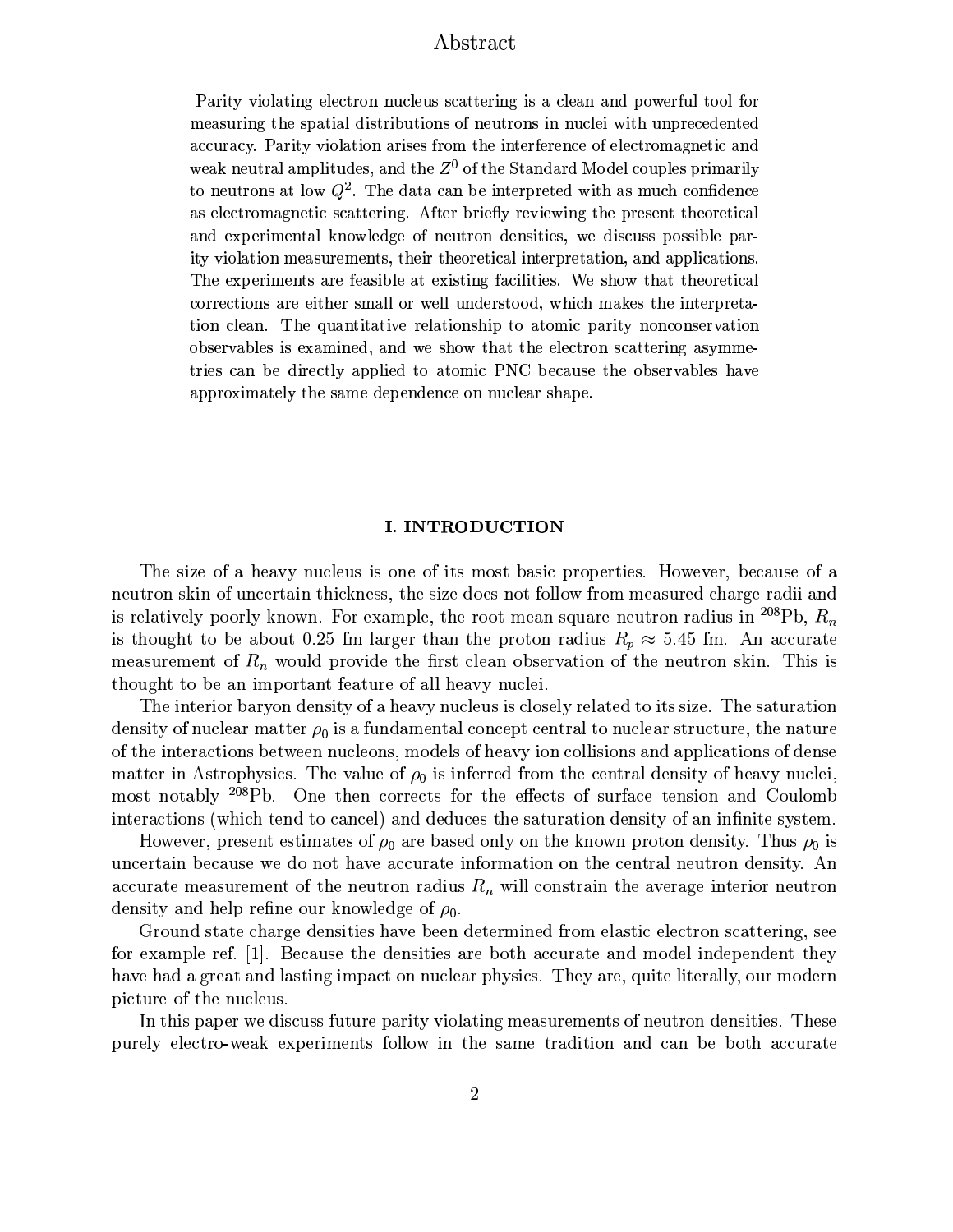and model independent. Neutron density measurements may have implications for nuclear structure, atomic parity nonconservation (PNC) experiments, isovector interactions, the structure of neutron rich radioactive beams, and neutron rich matter in astrophysics. It is remarkable that a single measurement has so many applications in atomic, nuclear and astrophysics.

Donnelly, Dubach and Sick [2] suggested that parity violating electron scattering can measure neutron densities. This is because the  $Z$ -boson couples primarily to the neutron at low  $Q^2$ . Therefore one can deduce the weak-charge density and the closely related neutron density from measurements of the parity-violating asymmetry in polarized elastic scattering. This is similar to how the charge and proton densities are deduced from unpolarized cross sections.

Of course the parity violating asymmetry is very small, of order a part per million. Therefore measurements were very difficult. However, a great deal of experimental progress has been made since the Donnelly *et. al.* suggestion, and since the early SLAC experiment [3]. This includes the Bates <sup>12</sup>C experiment [4], Mainz <sup>9</sup>Be experiment [5], SAMPLE [6] and HAPPEX [7]. The relative speed of the HAPPEX result and the very good helicity correlated beam properties of CEBAF show that very accurate parity violation measurements are possible. Parity violation is now an established and powerful tool.

For example, the HAPPEX result suggests that strange quarks do not make large contributions to the nucleon's electric form factor. Clearly additional experiments should (and will) be done to further measure strange quarks. However, it is important to also apply parity violation to other physics objectives such as neutron densities. This will allow one to take maximum advantage of parity violation.

It is important to test the Standard Model at low energies with atomic PNC, see for example the Colorado measurement in Cs  $[8,9]$ . These experiments can be sensitive to new parity violating interactions such as additional heavy  $Z$ -bosons. Furthermore, by comparing atomic PNC to higher  $Q^2$  measurements, for example at the Z pole, one can study the momentum dependence of Standard model radiative corrections. However, as the accuracy of atomic PNC experiments improves they will require increasingly precise information on neutron densities [10,11]. This is because the parity violating interaction is proportional to the overlap between electrons and neutrons. In the future the most precise low energy Standard Model test may involve the combination of an atomic PNC measurement and parity violating electron scattering to constrain the neutron density.

Unfortunately, atomic PNC suffers from atomic theory uncertainties in the electron density at the nucleus. This motivates future atomic experiments involving isotope ratios where the atomic theory cancels. However, these ratios may require even more nuclear structure information on isotope differences of neutron densities. Parity violating electron scattering measurements of isotope differences is beyond the scope of this paper. Instead we focus on simpler measurements of the neutron density in a single closed (sub)shell isotope. These measurements should provide an important first step for later work on isotope differences.

There have been many measurements of neutron densities with strongly interacting probes such as pion or proton elastic scattering, see for example ref. [12]. We discuss some of these in section II. Unfortunately, all such measurements suffer from potentially serious theoretical systematic errors. As a result no hadronic measurement of neutron densities has been generally accepted by the field. Because of the uncertain systematic errors, modern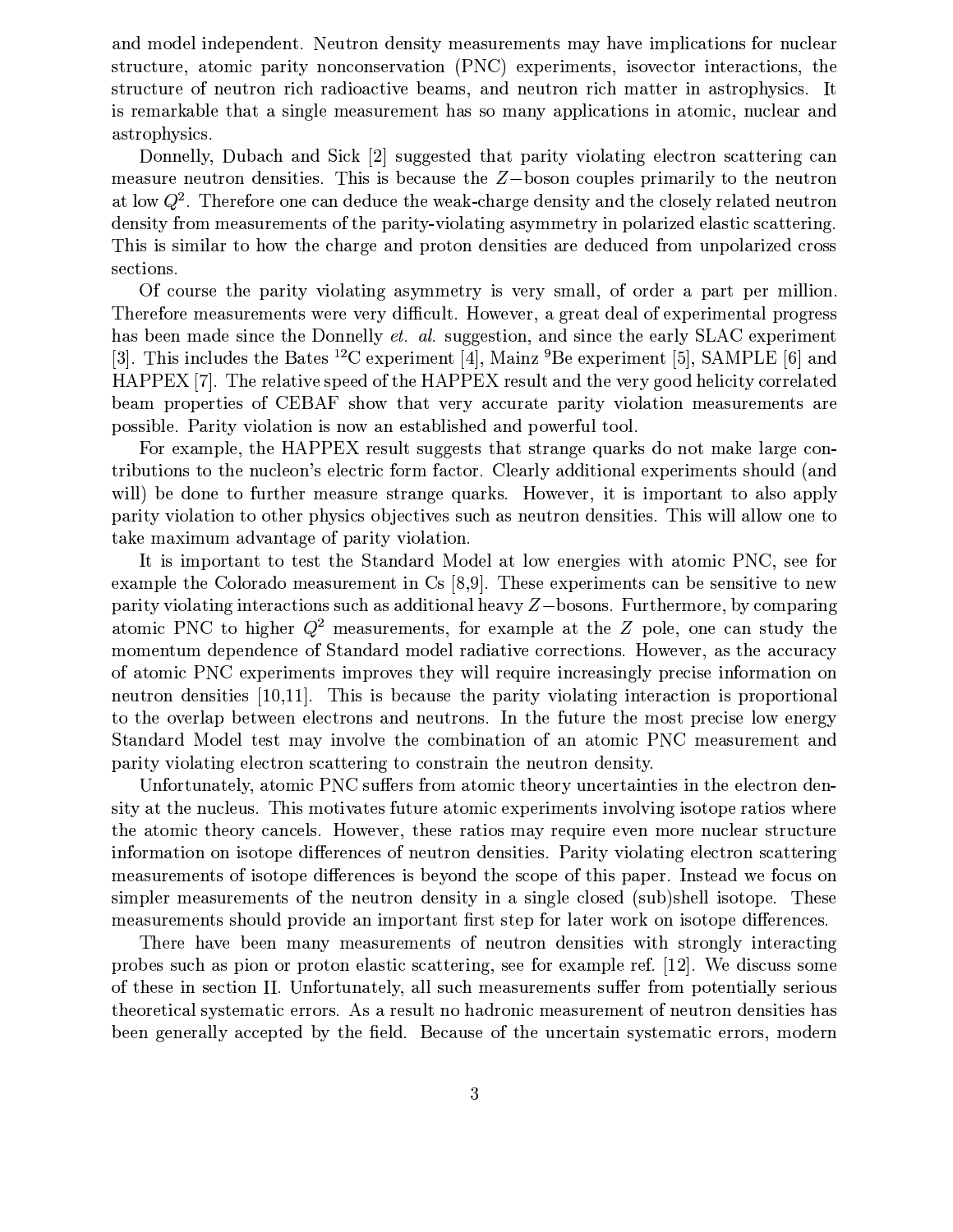mean field interactions are typically fit without using any neutron density information, see for example refs.  $[13, 14]$ .

An electro-weak measurement of the neutron density in a nucleus such as <sup>208</sup>Pb may allow the calibration of strongly interacting probes. By requiring that the hadronic reaction theory reproduce the electro-weak measurement one should reduce theoretical errors. This is analogous to using beta decay to calibrate  $(p, n)$  probes of Gamow Teller strength. Once proton nucleus elastic scattering is calibrated it should be possible to study neutron densities in a variety of other nuclei including radioactive beams.

Finally, there is an interesting complementarity between neutron radius measurements in a finite nucleus and measurements of the neutron radius of a neutron star. Both provide information on the equation of state of dense matter. In a nucleus,  $R_n$  is sensitive to the surface symmetry energy or the symmetry energy at low densities while the neutron star radius depends on the symmetry energy at high densities.

In the future we expect a number of improving radius measurements for nearby isolated neutron stars. For example, from the measured luminosity and surface temperature one can deduce an effective surface area and radius from thermodynamics. Candidate stars include Geminga [15] and RX J185635-3754 [16].

This paper is organized as follows. In section II we discuss the present theoretical and experimental knowledge of neutron densities. In section III we present general considerations for neutron density measurements and include some experimental issues in section IV. Section V discusses many possible theoretical corrections and shows that the interpretation of a measurement is very clean. The relationship between neutron density measurements and atomic parity nonconservation experiments is discussed in section VI. Finally we conclude in section VII.

We emphasize that the short sections II and III summarize the present situation. They are included for motivation and to make the paper more self-contained. However, most of the results in sections IV, V and VI are new. Section IV presents new results on the optimum kinematics and the sensitivity of an asymmetry measurement to the neutron radius. Realistic calculations including coulomb distortions have not previously been published. Section V.B presents new results on the sensitivity of a neutron density measurement to electromagnetic and strange quark form factors. Section V.F presents a new analysis on the sensitivity of a measurement to the nuclear shape. Section V.G presents a new calculation of the asymmetry for collective nuclear excitations and in particular the  $3^-$  state in <sup>208</sup>Pb. We are not aware of any previous published asymmetry calculations for inelastic states in Pb. Finally, section V.I presents new calculations of the nuclear shape dependence of atomic PNC experiments.

## II. PRESENT KNOWLEDGE OF NEUTRON DENSITIES

In this section we summarize our present knowledge of neutron densities. Although this section presents no new results it provides a final introduction to future neutron density measurements. Unfortunately, neutron density uncertainties have not been extensively discussed in the literature. Fortson et al. [17] give some discussion on the present uncertainties in neutron densities and how this uncertainty impacts atomic PNC. They claim a relatively large error in the neutron radius  $R_n$  of order 10%.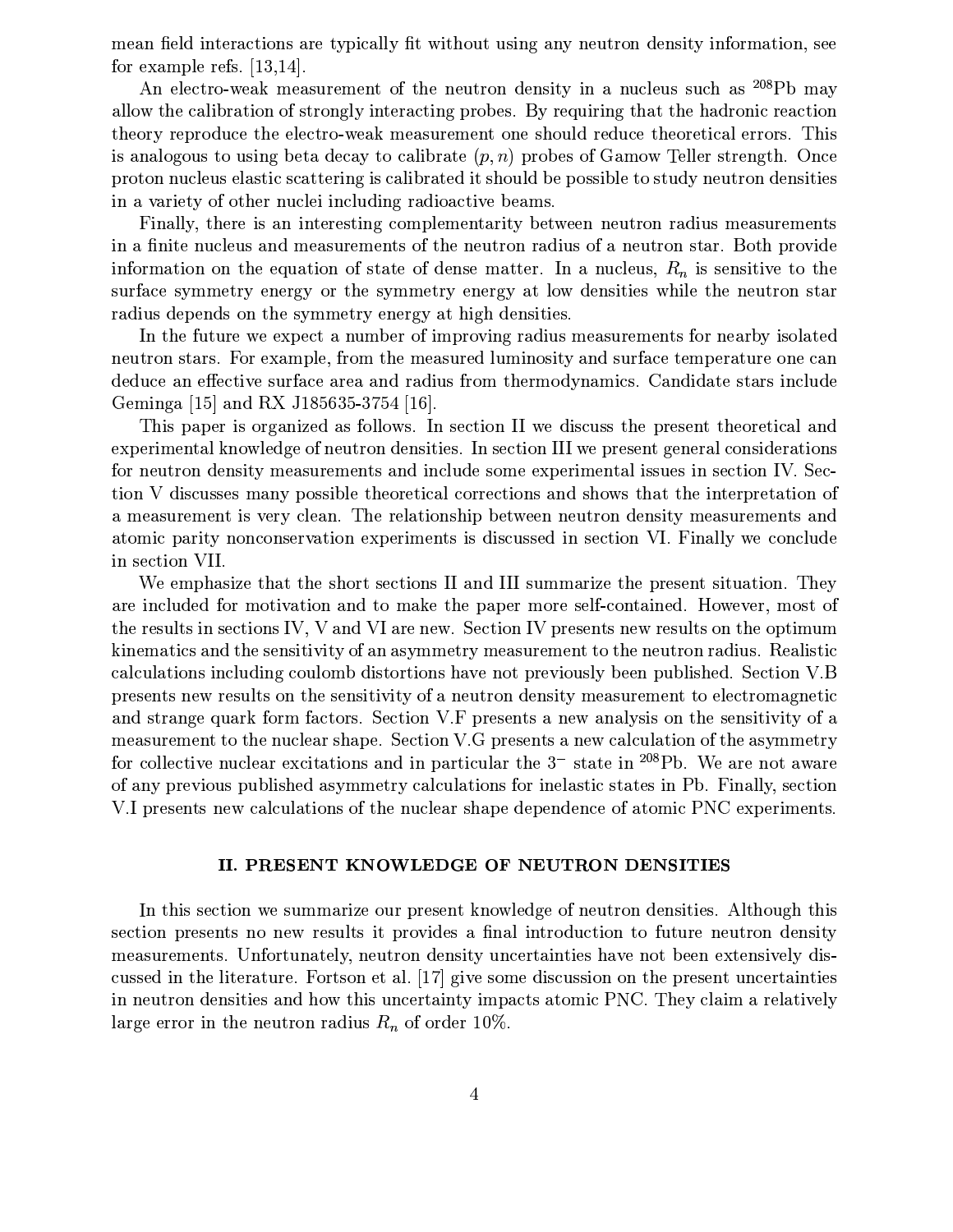We believe the most accurate information comes from theory. As we discuss below, mean field models predict a relatively small spread in neutron densities once the effective interaction is constrained to reproduce observed charge densities and binding energies. We also discuss neutron density measurements with elastic magnetic electron scattering and strongly interacting probes.

#### A. Neutron Density Theory

Mean field models have been very successful at reproducing many features of nuclear charge densities including measured charge radii. Figure 1, adapted from Ring et al.  $[14]$ , shows differences between neutron  $R_n$  and proton radii  $R_p$  for a range of nuclei for calculations based on two typical interactions. A nonrelativistic zero range Skyrme force gives  $R_n - R_p \approx 0.1$ Fm for <sup>208</sup>Pb while a relativistic mean field calculation gives  $R_n - R_p \approx 0.3$ Fm. We don't claim that these two calculations represent extreme values. Rather they represent the range in  $R_n - R_p$  for two typical classes of interactions.

In order for the theoretical error to be less than the spread in Figure 1 one must demonstrate that one (or both) of the calculations is unrealistic. While this may be possible in the future, it has not yet been demonstrated since both calculations are in common use. Of course, the real uncertainty could be *larger* than the spread in Figure 1 if the two calculations do not probe the full parameter space of possible mean field interactions. In the absence of more precise uncertainties, one can take this spread  $\approx 0.2$ Fm as some measure of the present uncertainty in  $R_n$ . This compares to a charge radius of 5.51 Fm. A one percent measurement of  $R_n$  with an accuracy of about 0.05Fm can clearly distinguish between the two forces. Furthermore, it can distinguish either prediction for  $R_n - R_p$  from zero thus cleanly observing the neutron skin.

We note that the relativistic mean field calculation with its larger  $R_n$  predicts a significantly smaller central neutron density than does the Skyrme interaction. What gives rise to the differences between the two calculations? Unfortunately, there is not much discussion in the literature.

Once mean field interactions are constrained to reproduce a neutron radius measurement in a stable nucleus such as  $^{208}Pb$  they can make improved predictions for a variety of unstable nuclei. We note that the nonrelativistic Skyrme force SKX [18] is designed for use in both normal and exotic nuclei such as <sup>48</sup>Ni, <sup>68</sup>Ni and <sup>100</sup>Sn. One example of relativistic mean field calculations for neutron rich nuclei is ref. [19]. The structure of exotic nuclei is important for Astrophysics and for radioactive beams.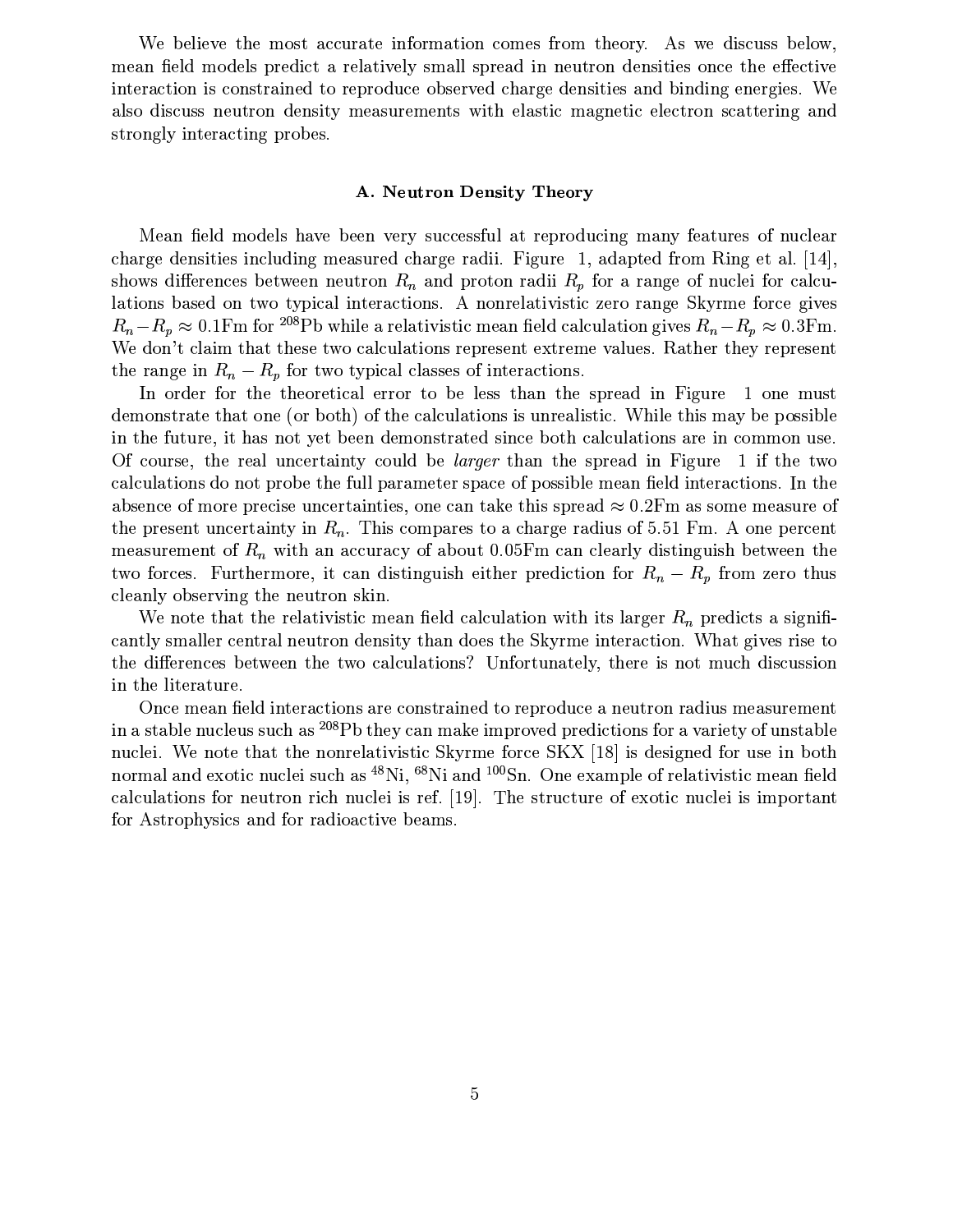

FIG. 1. The difference between neutron radii  $R_n = r_n$  and proton radii  $R_p = r_p$  for several nuclei of different mass number A. The filled symbols are for the relativistic mean field NL1 interaction while the open symbols are for the nonrelativistic zero range Skyrme skiii interaction. This figure is taken from calculations of Ring *et.al* [14]. A possible 1% measurement in <sup>208</sup>Pb is indicated by the error bar which has been arbitrarily placed at  $R_n - R_p = 0$ .

#### **B. Neutron Density Measurements**

There have been many measurements sensitive to neutron densities. Originally neutron radii were extracted from Coulomb energy differences [20]. However, it is now thought these measurements are sensitive to isospin violating interactions. Next  $(p, d)$  and  $(d, t)$  stripping reactions are sensitive to the tail in the neutron density at very large radius [21]. However, stripping reactions are not directly sensitive to the interior density. Because the interior density is much larger than that in the tail it contributes significantly to  $R_n$ . Therefore  $R_n$ can not be extracted from stripping experiments without making model assumptions.

Proton nucleus elastic scattering is sensitive to both the surface and interior neutron density [12]. Typically this data is analyzed in an impulse approximation where a nucleonnucleon interaction is folded with the nucleon density. Unfortunately, there are corrections to the impulse approximation from for example multiple scattering and medium modifications to the NN interaction whose uncertainties are difficult to quantify. Limitations in the theoretical analysis can show up as an unphysical dependence of the extracted neutron density on the beam energy.

Future work on extracting neutron densities from proton scattering would be very useful. This could take advantage of advances in full folding calculations. Furthermore, neutronnucleus elastic scattering data would be very helpful. Comparing proton- and neutronnucleus scattering could help constrain the effective proton-neutron interaction. Finally, if proton-nucleus scattering can be calibrated to accurately reproduce a neutron density measurement in a stable nucleus then it could be applied to a wide variety of other nuclei.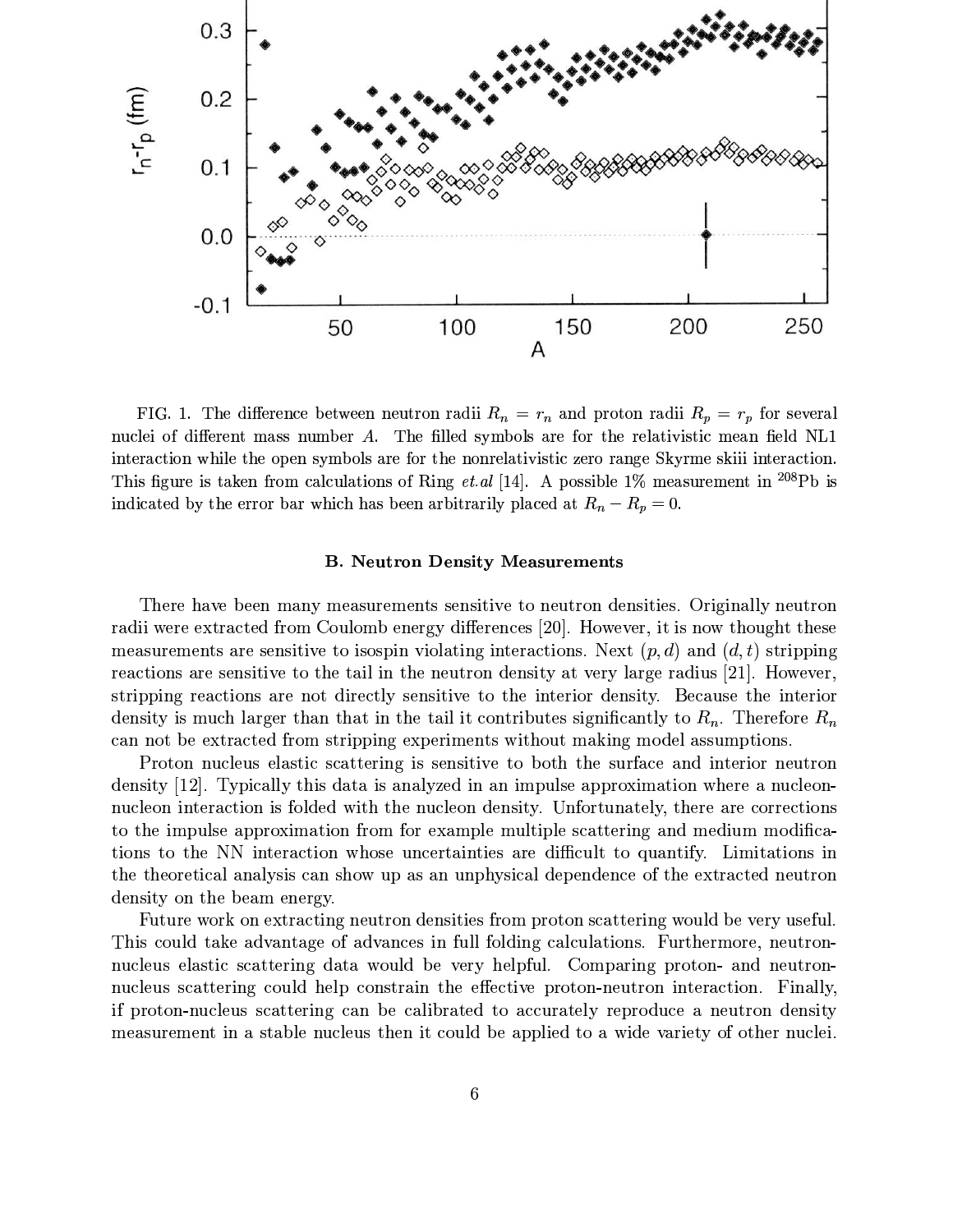For example, it is possible to measure proton-nucleus scattering from radioactive beams with a hydrogen target in inverse kinematics.

Finally, data comparing the elastic scattering of positive and negative pions from nuclei exist  $[22]$ , but again there are uncertainties in the analysis  $[10]$ . These methods are not really directly sensitive to the neutron density.

Elastic magnetic electron scattering is an established tool for nuclear structure. Furthermore, magnetic scattering is directly sensitive to the neutron magnetic moment. Thus information about valence neutron radii can be extracted. Note, more calculations of the effects of Coulomb distortions on magnetic scattering from heavy nuclei would be useful. See for example [23]. However most of the neutrons in a heavy nucleus are coupled to spin zero and make no contribution to the magnetization. Therefore, magnetic scattering can not directly determine  $R_n$ .

We conclude that no existing measurement of neutron densities or radii has an established accuracy of one percent. While some conflicting claims may have been made, all hadronic probes of  $R_n$  suffer from some reaction mechanism uncertainties. As a result there is no agreement in the community that any measurement has the requisite accuracy. Even if it is possible to reach one percent accuracy with a hadronic probe, this accuracy has not yet been established.

#### **III. GENERAL CONSIDERATIONS**

In this section we illustrate how parity violating electron scattering measures the neutron density. This short section is not new. However it helps to illustrate results from later sections and makes this paper more self-contained. For simplicity, this section uses the plane-wave Born approximation and neglects nucleon form factors. The effects of Coulomb distortions and form factors are included in section V. These are necessary for a quantitative analysis but they do not invalidate the simple qualitative picture presented here.

The electron interacts with a nucleus by exchanging either a photon or a  $Z_0$  boson. The propagator involved in the interaction is of the form

$$
\frac{1}{Q^2 + M_B^2} \tag{3.1}
$$

where  $M_B$  is the mass of the exchanged boson. For the photon  $M_B = 0$ , whereas for the  $Z_0$ the mass term dominates. Since for elastic scattering from nuclei,  $M_Z^2 \gg Q^2$ , the photon term is much larger than the  $Z_0$  term. Note, we use the convention  $Q^2 = -q_\mu^2 > 0$ .

Another difference between the exchange of the photon and the  $Z_0$  is the couplings to both the electron and the nucleons. The photon has purely vector couplings, and couples only to protons at  $Q^2 = 0$ . We note that for the spinless nuclei considered here, the magnetic moments cannot contribute. The  $Z_0$  has both vector and axial vector couplings. Since the nuclei being considered are spinless, the net axial coupling to the nucleus is absent. In contrast to the case for photons, the  $Z_0$  has a much larger coupling to the neutron than the proton. In addition, the  $Z_0$  has a large axial coupling to the electron that results in a parity-violating amplitude. The effect of the parity-violating part of the weak interaction may be isolated by measuring the parity-violating asymmetry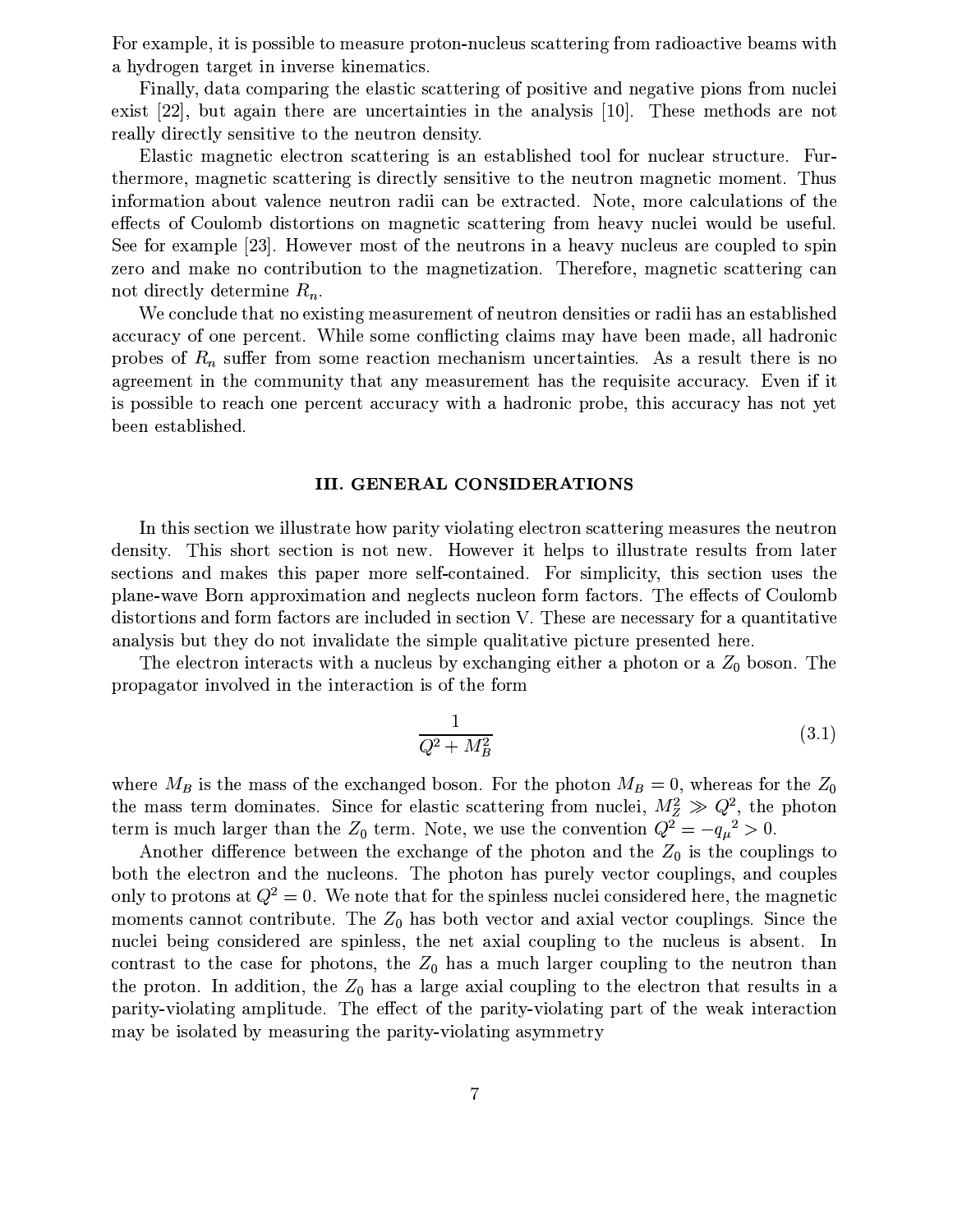$$
A_{LR} = \frac{\sigma_R - \sigma_L}{\sigma_R + \sigma_L},\tag{3.2}
$$

where  $\sigma_{L(R)}$  is the cross section for the scattering of left(right) handed electrons. In contrast to the cross section, the asymmetry is sensitive to the distribution of the neutrons in the nucleus. The  $Z_0$  also has a vector coupling to the electron, but this term is neglected because the contribution cannot be isolated from the dominant photon amplitude.

The implication of the above is that the potential between an electron and a nucleus to a good approximation may be written

$$
\hat{V}(r) = V(r) + \gamma_5 A(r) \tag{3.3}
$$

where the usual electromagnetic vector potential is

$$
V(r) = \int d^3r \, iZ \rho(r\prime) / |\vec{r} - \vec{r}\prime| \tag{3.4}
$$

and where the charge density  $\rho(r)$  is closely related to the point proton density  $\rho_p(r)$  given by

$$
Z\rho_p(r) = \sum_p \langle \psi_p^{\dagger}(r)\psi_p(r) \rangle.
$$
\n(3.5)

The axial potential  $A(r)$  depends also on the neutron density:

$$
N\rho_n(r) = \sum_p \langle \psi_n^{\dagger}(r)\psi_n(r) \rangle.
$$
 (3.6)

It is given by

$$
A(r) = \frac{G_F}{2^{3/2}}[(1 - 4\sin^2\theta_W)Z\rho_p(r) - N\rho_n(r)]
$$
\n(3.7)

The axial potential has two important features:

- 1. It is much smaller than the vector potential, so it is best observed by measuring parity violation. It is of order one eV while  $V(r)$  is of order MeV.
- 2. Since  $\sin^2 \theta_W \sim 0.23$ ,  $(1-4\sin^2 \theta_W)$  is small and  $A(r)$  depends mainly on the neutron distribution  $\rho_n(r)$ .

The electromagnetic cross section for scattering electrons with momentum transfer  $q =$  $(Q^2)^{1/2}$  is given by

$$
\frac{d\sigma}{d\Omega} = \frac{d\sigma}{d\Omega_{\text{Mott}}} |F_p(Q^2)|^2
$$
\n(3.8)

where

$$
F_p(Q^2) = \frac{1}{4\pi} \int d^3r j_0(qr) \rho_p(r) \tag{3.9}
$$

is the form factor for protons, where  $j_0$  is the zero'th spherical Bessel function. From  $F_p(Q^2)$ , one may determine  $R_p$ . One can also define a form factor for neutrons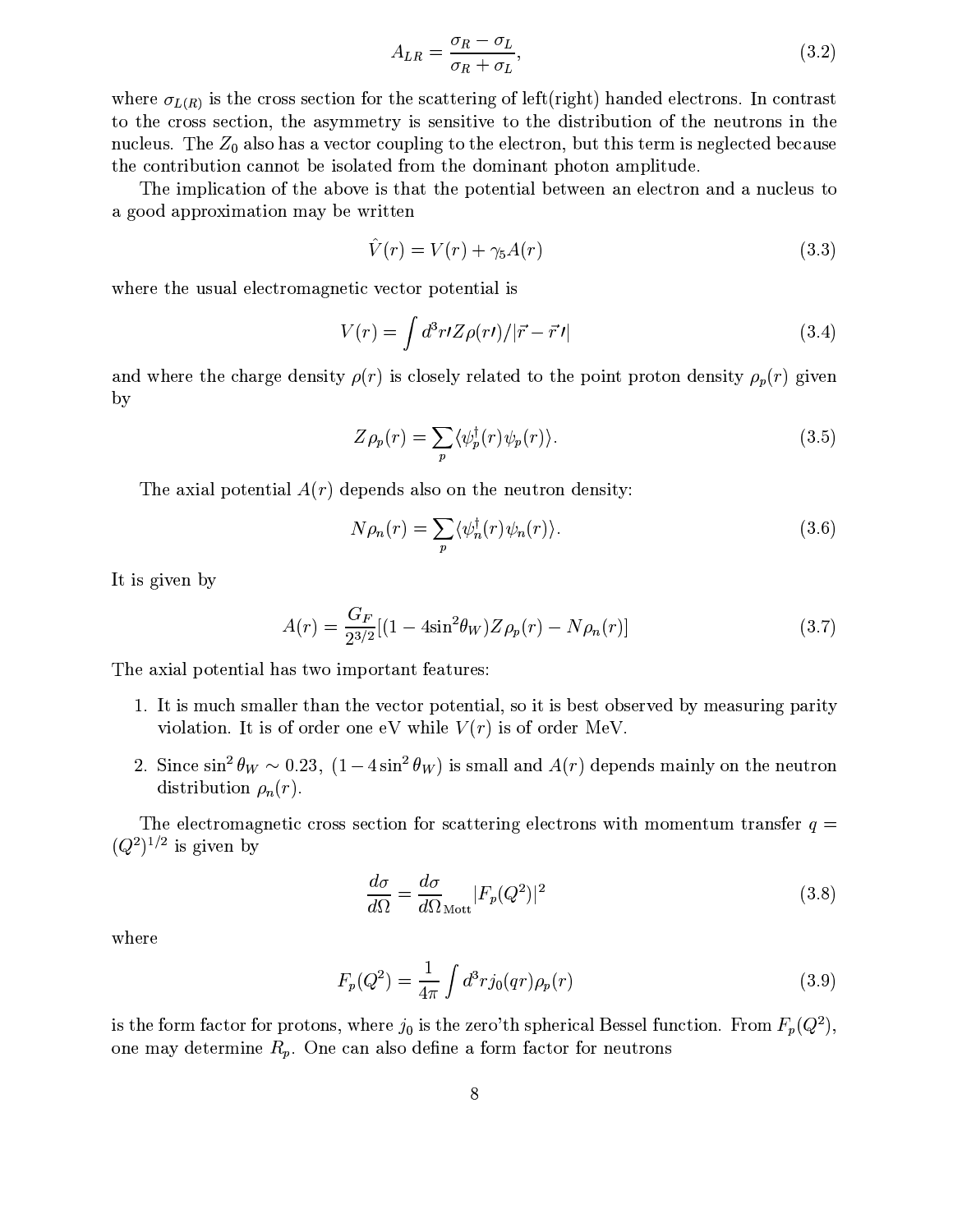$$
F_n(Q^2) = \frac{1}{4\pi} \int d^3r j_0(qr) \rho_n(r) \tag{3.10}
$$

Thus  $R_n$  may be determined if  $F_n(Q^2)$  is known.

In Born approximation the parity-violating asymmetry involves the interference between  $V(r)$  and  $A(r)$ . It is,

$$
A_{LR} = \frac{G_F Q^2}{4\pi\alpha\sqrt{2}} \left[ 4\sin^2\theta_W - 1 + \frac{F_n(Q^2)}{F_p(Q^2)} \right]
$$
(3.11)

The asymmetry is proportional to  $Q^2/M_Z^2$  (since  $G_F \propto M_Z^{-2}$ ) which is just the ratio of the propagators of Eq. 3.1. Since 1-4sin<sup>2</sup> $\theta_W$  is small and  $F_p(Q^2)$  is known we see that  $A_{LR}$ directly measures  $F_n(Q^2)$ . Therefore,  $A_{LR}$  provides a practical method to cleanly measure the neutron form factor and hence  $R_n$ .

#### **IV. EXPERIMENTAL ISSUES**

The experimental techniques for measuring small asymmetries of order 1 ppm have been successfully deployed in parity experiments at electron scattering facilities [3]- [7]. The following general considerations applies to these experiments. 1) Often a compromise must be chosen between optimizing the parity violating signal and the signal to noise ratio. The asymmetry generally increases with  $Q^2$  while the cross section decreases, which leads 2) A major challenge for these measurements is to an optimum choice of kinematics. to maintain systematic errors associated with helicity reversal at the  $\approx 10^{-8}$  level. There must be at least one, and preferably several, methods to reverse the helicity. Many reversals are needed during an experiment, and they should follow a rapid and random sequence to avoid any correlation with noise. The helicity reversals should be uncoupled to other parameters which affect the cross section. Experiments must measure the sensitivity of the cross section to these parameters, as well as the helicity correlated differences in them. 3) Electronic pickup of the helicity correlated signals can cause a false asymmetry, as can helicity correlated deadtime. 4) In a count rate limited experiment in which the detected particles must be integrated in order to get the desired accuracy in a reasonable time, the linearity of the detection system and the susceptibility to backgrounds are important issues. For the high-rate experiments considered here, the radiation hardness of the detectors is also an issue. 5) The beam polarization must be measured with high precision. Online monitoring is possible using a Compton polarimeter which is cross-calibrated using Møller and Mott polarimeters whose absolute calibrations may be  $\approx 1\%$ .

#### A. Choices of Target and Kinematics

There are two nuclei which are of interest for a measurement of the neutron radius to  $1\%$  accuracy,  $^{208}$ Pb and  $^{138}$ Ba. They are equally accessible experimentally. Pb has the advantage that it has the largest known splitting to the first excited state  $(2.6 \text{ MeV})$  of any heavy nucleus, and thus lends itself well to the use of a flux integration technique. Also Pb has been very well studied, and with its simple structure is a good first test case for nuclear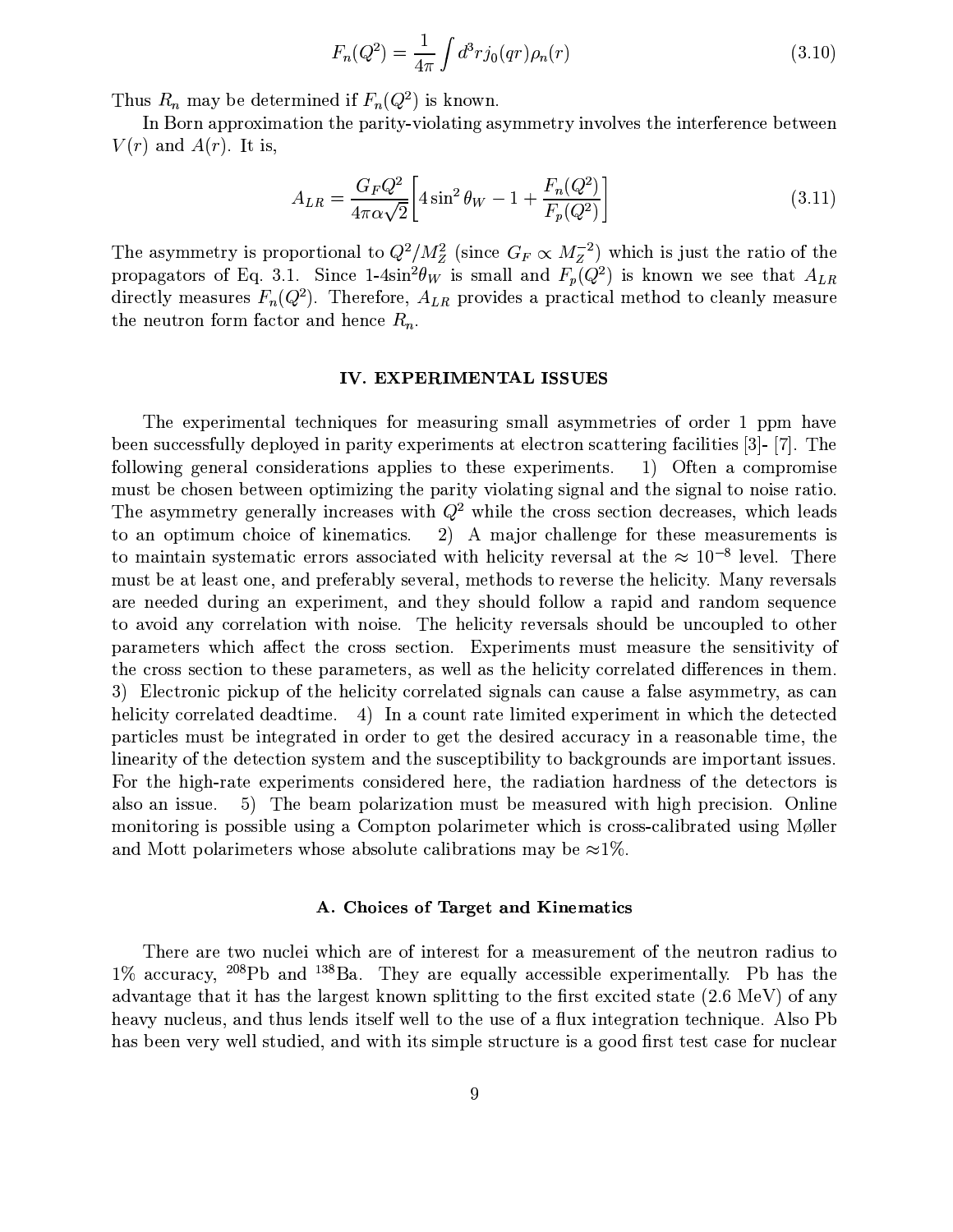theory. Ba has the advantage that it is one of the nuclei being used for an atomic physics test of the Standard Model.

The choice of kinematics for a first measurement is guided by the objective of minimizing the running time required for a 1\% accuracy in  $R_n$ . Figure 2 shows for the case of <sup>208</sup>Pb the three ingredients which enter into this optimization: the cross section  $d\sigma/d\Omega$ , the parity violating asymmetry A, and the sensitivity to the neutron radius  $\epsilon = dA/A = (A1 - A)/A$ where A is the asymmetry computed from a mean field theory (MFT) calculation [24] and A1 is the asymmetry for the MFT calculation in which the neutron radius is increased by 1%. These three ingredients, which each vary with energy and angle, are plotted in figure 2 for a beam energy of 0.85 GeV. As we will show below, 0.85 GeV turns out to be the energy which minimizes the running time for a  $1\%$   $R_n$  determination. Using magnetic spectrometers with high resolution to isolate elastically scattered electrons, the optimal kinematics can be determined from the allowable settings for angle and momentum of the spectrometer by searching for the the minimum running time, which is equivalent to maximizing the product

$$
\text{FOM} \times \epsilon^2 = R \times A^2 \times \epsilon^2 \tag{4.1}
$$

where R is the detected rate and is proportional to  $d\sigma/d\Omega$ , and "FOM" is the conventionally defined figure of merit for parity experiments, FOM =  $R \times A^2$ . Note that rather than only maximizing the conventional FOM, parity violating neutron density measurements take into account the sensitivity ( $\epsilon$ ) to  $R_n$  which varies with kinematics.

As an example, we have performed the optimization for the Jefferson Lab Hall A high resolution spectrometers supplemented by septum magnets that allow to reach 6° scattering angle. The calculations take into account the averaging over the finite acceptance and the energy resolution needed to discriminate inelastic levels. Figure 2 shows the product FOM  $\times$   $\epsilon^2$  for <sup>208</sup>Pb which peaks at E = 0.85 GeV. Similar calculations for <sup>138</sup>Ba shows an optimum at 1.0 GeV (figure 3). For both these nuclei the running time  $T$  in days to reach a 1% accuracy in  $R_n$  is approximately  $T \approx 7/(P^2 I \Omega)$  days, where P is the polarization  $(P \approx 0.8$  is achievable), I is the average beam current in  $\mu A$   $(I \approx 50\mu A$  is achievable) and  $\Omega$  is the solid angle acceptance of the spectrometer in steradians. This optimum point corresponds to  $q = 0.45$  fm<sup>-1</sup> and 0.53 fm<sup>-1</sup> for Pb and Ba respectively. In the plots of FOM  $\times e^2$  one can see a secondary ridge where one might want to perform a second measurement at higher  $Q^2$  to check the shape dependence. Here the experimental running time becomes longer but the required accuracy in  $R_n$  can be reduced. As an example, for <sup>208</sup>Pb at E = 1.3 GeV,  $\theta = 8^{\circ}$ , corresponding to  $q = 0.92$  fm<sup>-1</sup> the running time to reach  $2\%$  in  $R_n$  is  $T \approx 19/(P^2 I \Omega)$  days.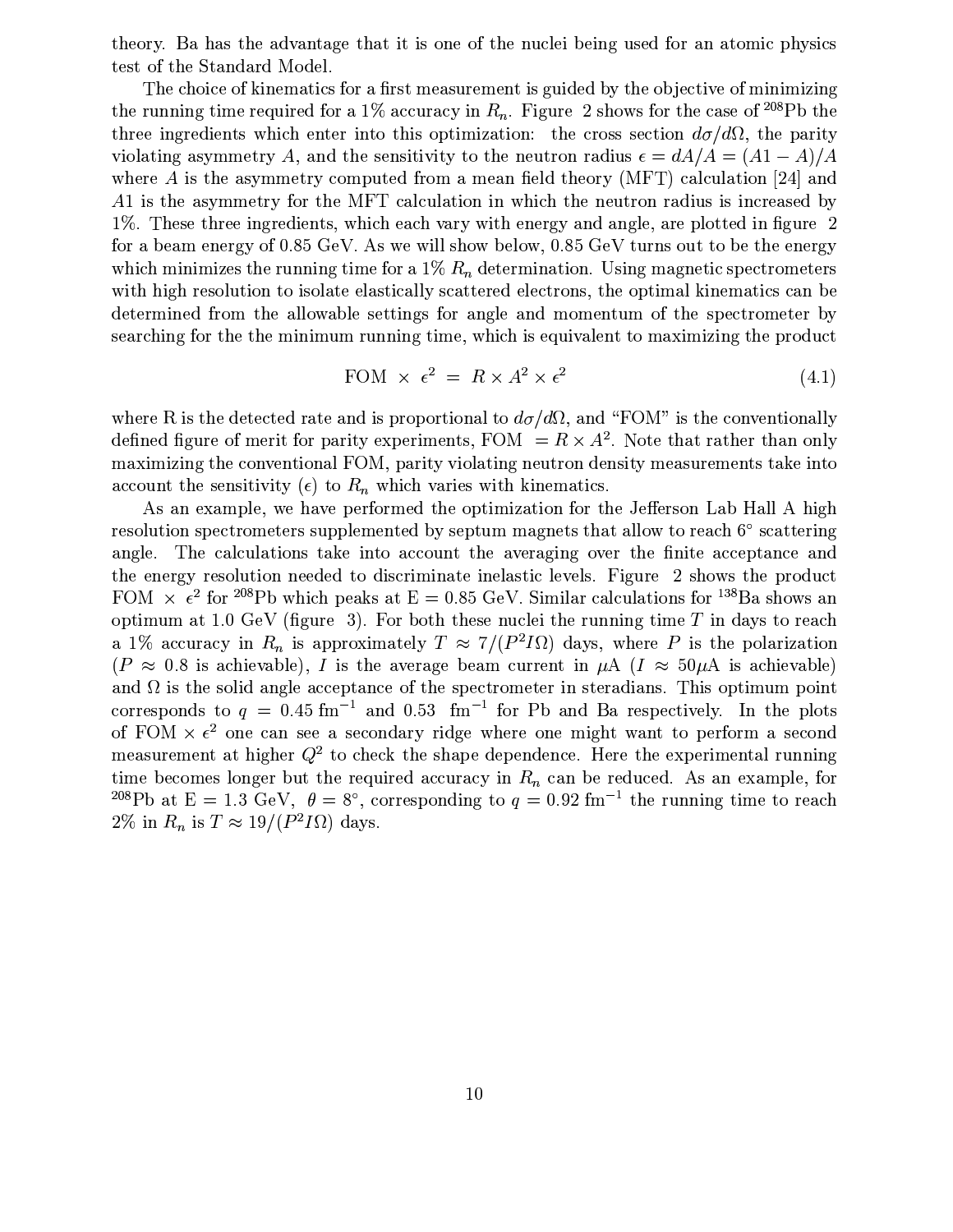

FIG. 2. Cross section, parity violating asymmetry, and sensitivity to  $R_n$  for <sup>208</sup>Pb elastic scattering at 0.85 GeV. The fourth plot shows the variation of  $\text{FOM} \times \epsilon^2$  with energy and angle, showing an optimum at 0.85 GeV for a  $6^{\circ}$  scattering angle which corresponds to  $q = 0.45$  fm<sup>-1</sup>.

To reduce the running time, a thick target is needed; the main issues are:  $1)$  For a given energy resolution required to discriminate excited states, there is an optimum target thickness ( $\approx 10\%$  radiation length) that maximizes the rate in the detector. As the target becomes thicker the radiative losses decrease the rate. 2) If at the low- $Q^2$  where the experiments run the rates from some low level inelastic states are sufficiently small and understood theoretically, one may tolerate accepting them into the detector, thus allowing to integrate more of the radiative tail, typically up to 4 MeV. 3) To improve the heat load capability of the target, one may use various "cooling agents", such as laminations of diamond interleaved with the target material. One must have sufficient knowledge of the effect on the parity signal. For example, if one accepts  $2\%$  rate from <sup>12</sup>C and the theory is understood to  $1\%$ , the systematic error is only 0.02%. The theoretical error is discussed in section V.

For an experiment that measures the neutron radius  $R_n$ , the choice of optimum kinematics is not very sensitive to the value of  $R_n$ , nor to the shape. To illustrate this point, we show in figure 4 the error in  $R_n$  that can be obtained for a realistic experiment, with time-integrated luminosity  $7 \times 10^{41}$  cm<sup>-2</sup> and polarization error 2% using the aforementioned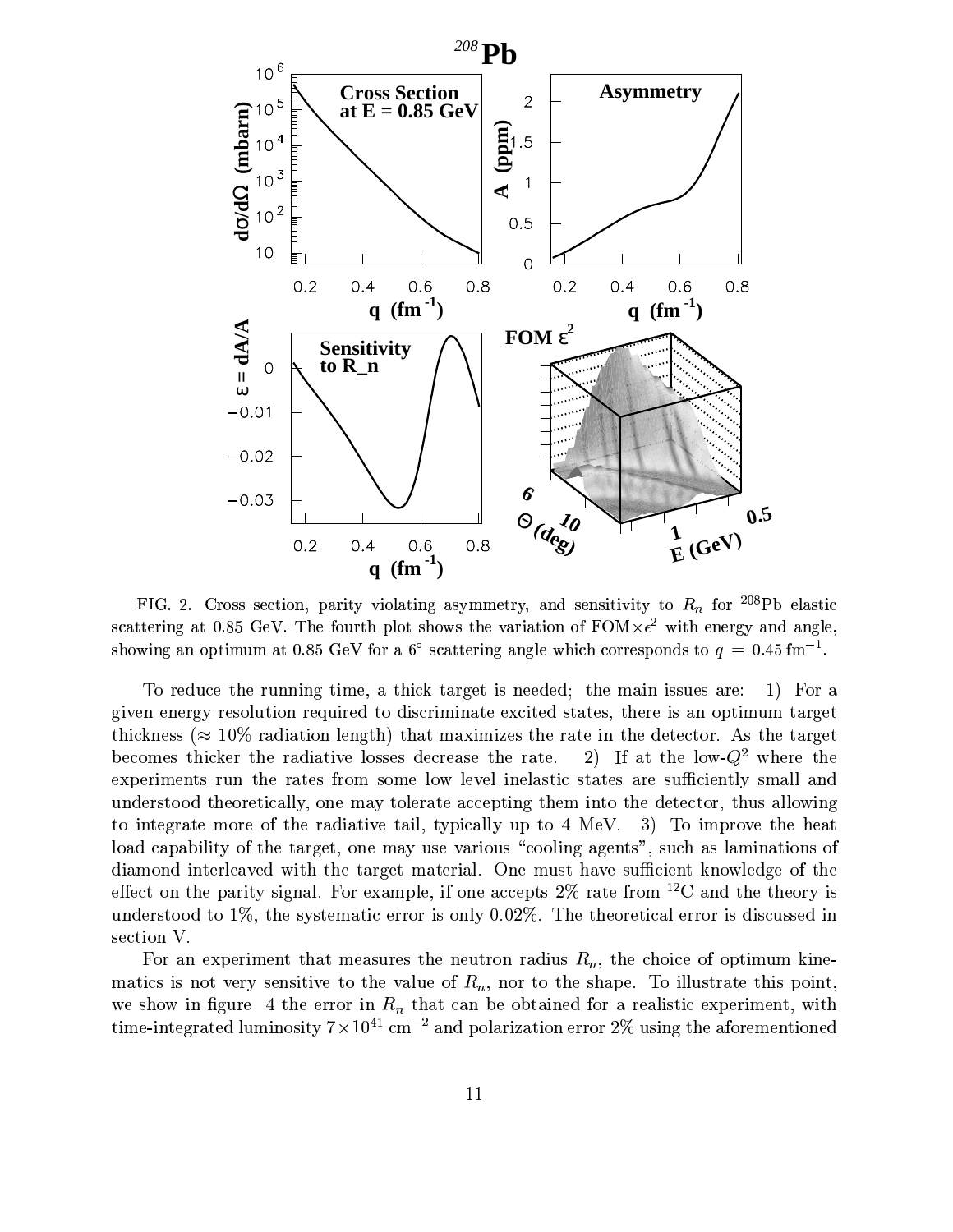Jefferson Lab setup at 6° scattering angle, with a 7.4 msr acceptance combining two spectrometers. For the two models shown (SKX [18] with  $R_n = 5.597$  fm and MFT [31] with  $R_n = 5.672$  fm) the optimum energy is about the same. This is because the measurement is mainly sensitive to  $R_n$ , and not other parameters.



FIG. 3. Same as figure 2 except for  $^{138}$ Ba at 1.0 GeV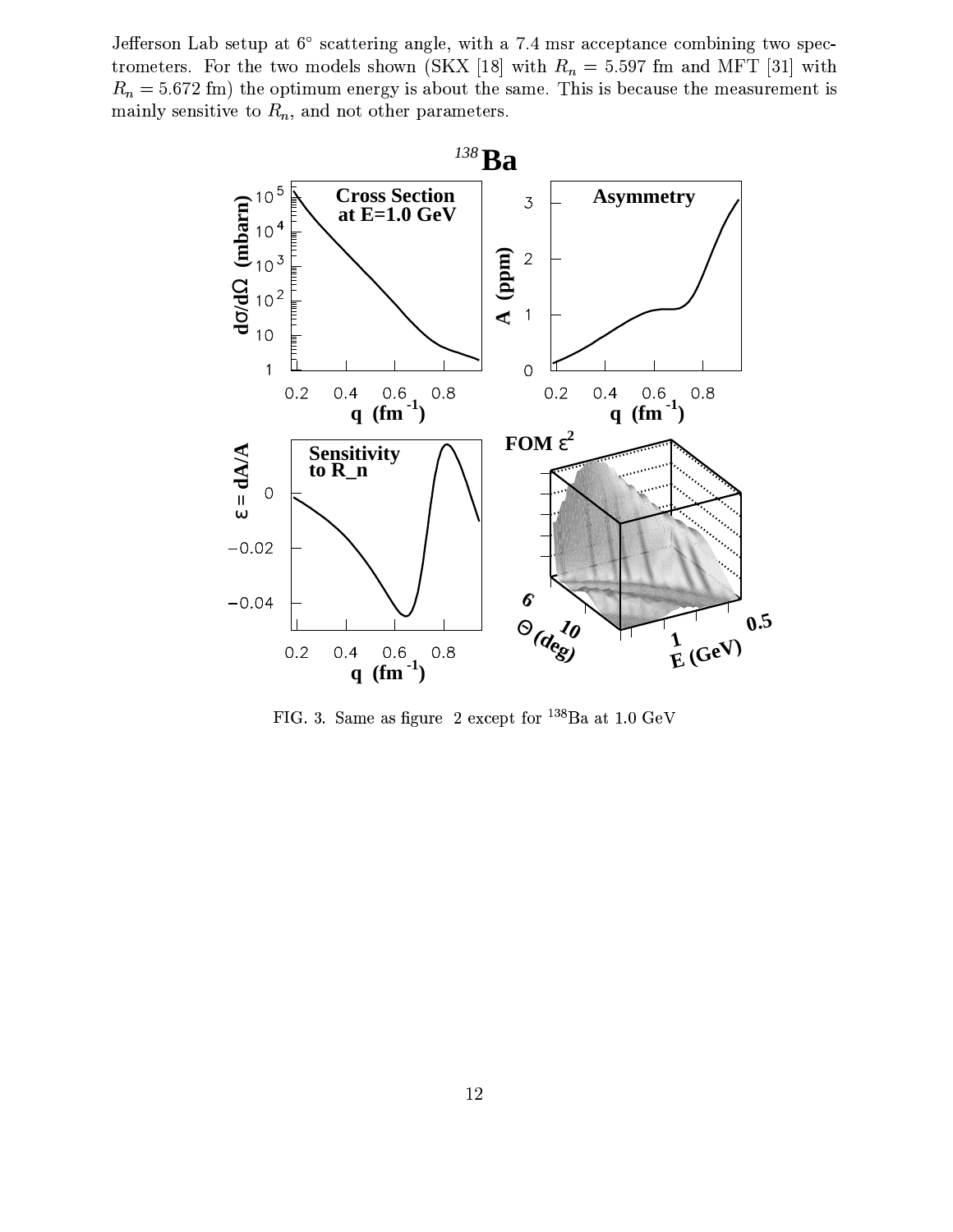

FIG. 4. Error in the neutron radius in Pb versus beam energy, for two models of the neutron radius, SKX [18] and MFT [31]. This shows that the optimum choice of energy for a measurement is not very sensitive to the value of  $R_n$ , and also provides an indication of the insensitivity to the model.

#### V. CORRECTIONS TO THE ASYMMETRY

In this section we calculate a number of corrections to the parity violating asymmetry and show that they have small uncertainties. Therefore the interpretation of a measurement should be clean. We consider coulomb distortions, strangeness and the neutron electric form factor, parity admixtures, dispersion corrections, meson exchange currents, shape dependence, isospin admixtures, radiative correctins, role of excited states and the effect of target impurities.

#### A. Coulomb distortions

By far the largest known correction to the asymmetry comes from coulomb distortions. By coulomb distortions we mean repeated electromagnetic interactions with the nucleus remaining in its ground state. All of the  $Z$  protons in a nucleus can contribute coherently so distortion corrections are expected to be of order  $Z\alpha/\pi$ . This is 20 % for <sup>208</sup>Pb.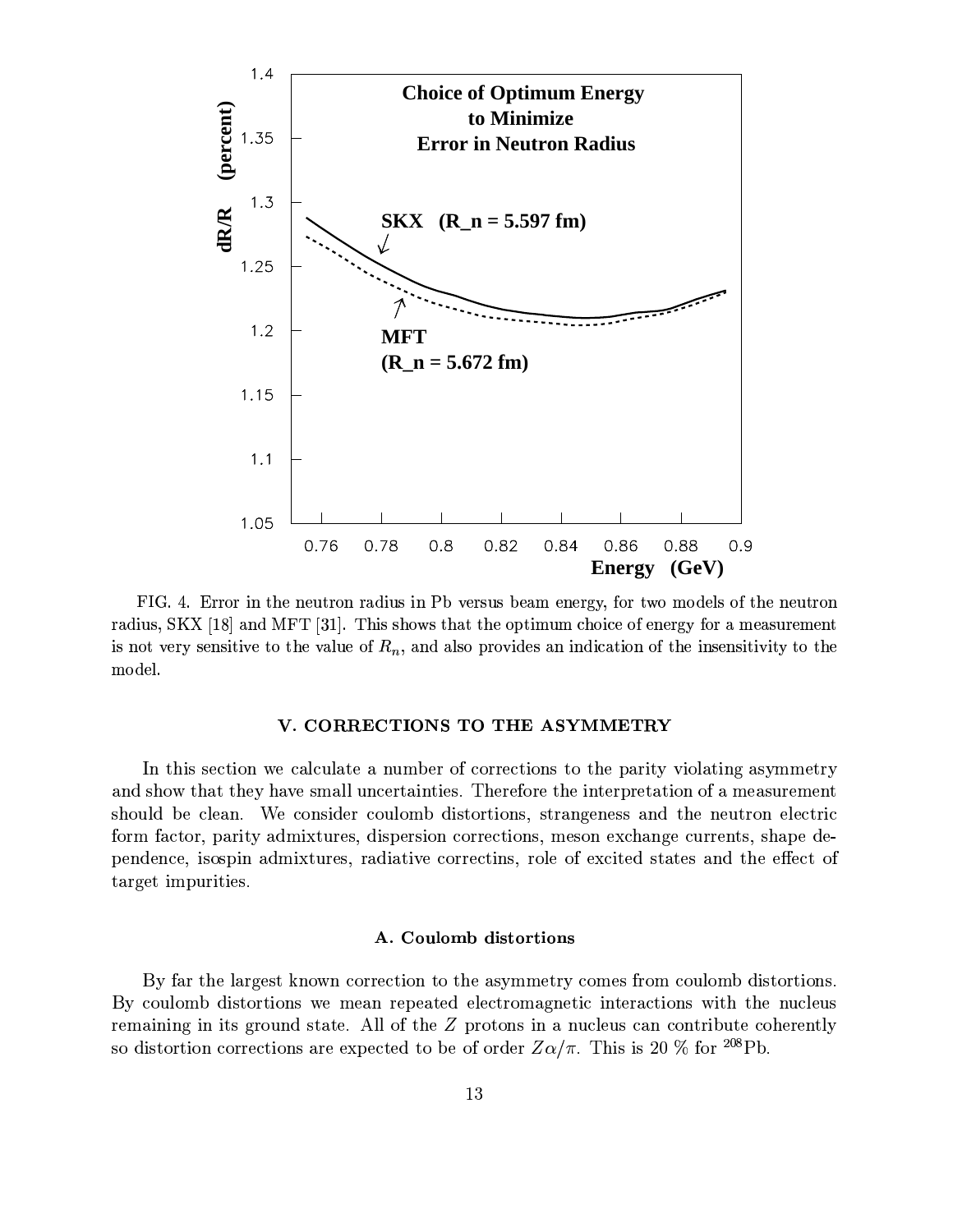Distortion corrections have been accurately calculated in ref. [24]. Here the Dirac equation was numerically solved for an electron moving in a coulomb and axial-vector weak potentials. From the phase shifts, all of the elastic scattering observables including the asymmetry can be calculated.

There are many checks on the numerics of this calculation. First, known cross sections including those at large angles are reproduced. Second, the code reproduces known plane wave asymmetries. Finally, the sensitivity to the subtraction between helicities is checked by varying the strength of the weak potential. We note that the forward angle asymmetry is much easier to calculate than the backward angle cross section because the cross section involves extreme cancellations in the sum over partial waves. It is expected that the numerical accuracy in the asymmetry is significantly better than 1\%. However, the code neglects terms involving the electron mass over the beam energy. These are of order  $0.1\%$ . There are now a number of independent codes which calculate the effects of coulomb distortions  $[19,25,26]$  and verify the accuracy of ref. [24].

In summary, distortion corrections are larger than the experimental error. Furthermore, they modify the sensitivity to the neutron radius. However, they have been calculated with an accuracy significantly better than the expected 3\% experimental error.

Finally, since the charge density is known it should be possible to "invert" the coulomb distortions and deduce from the measured asymmetry the value of a Born approximation equivalent weak form factor at the momentum transfer  $Q^2$  of the experiment. Thus, the main result of the measurement is the weak form factor  $F_W(Q^2)$  which is the Fourier transform of the weak charge density  $\rho_W(r)$ ,

$$
F_W(Q^2) = \int d^3r j_0(qr) \rho_W(r). \tag{5.1}
$$

This can be directly compared to mean field or other theoretical calculations. Note,  $F_W$ will not be determined by comparing plane wave calculations to data. Instead, for example, a range of model weak densities could be adjusted until full distorted wave calculations reproduce the experimental asymmetry. Then, Eq. 5.1 is used to calculate  $F_W(Q^2)$ . In principle this procedure is slightly model dependent because full distorted wave calculations need some information on  $F_W(Q^2)$  for q different from the single measurement. However this model dependence is expected to be very small and can be explored by studying a variety of model densities.

#### B. Strangeness and neutron electric form factors

From  $F_W$  the root mean square radius of the weak charge distribution  $R_W$  can be determined, see section VF. The weak radius, in turn, can be related to the radius of the neutron distribution after making appropriate corrections. We emphasize that the experiment measures a well defined form factor of the weak charge distribution and that this can be directly compared to mean field models without any additional corrections. However, if one wishes to go further and extract a point neutron radius one must correct for possible strange quark contributions and other nucleon form factors. We discuss these here. In addition, there could be meson exchange currents which we discuss in a later subsection.

The electric form factors for the coupling of a  $Z^0$  to the proton  $G_p^Z$  and neutron  $G_n^Z$  are,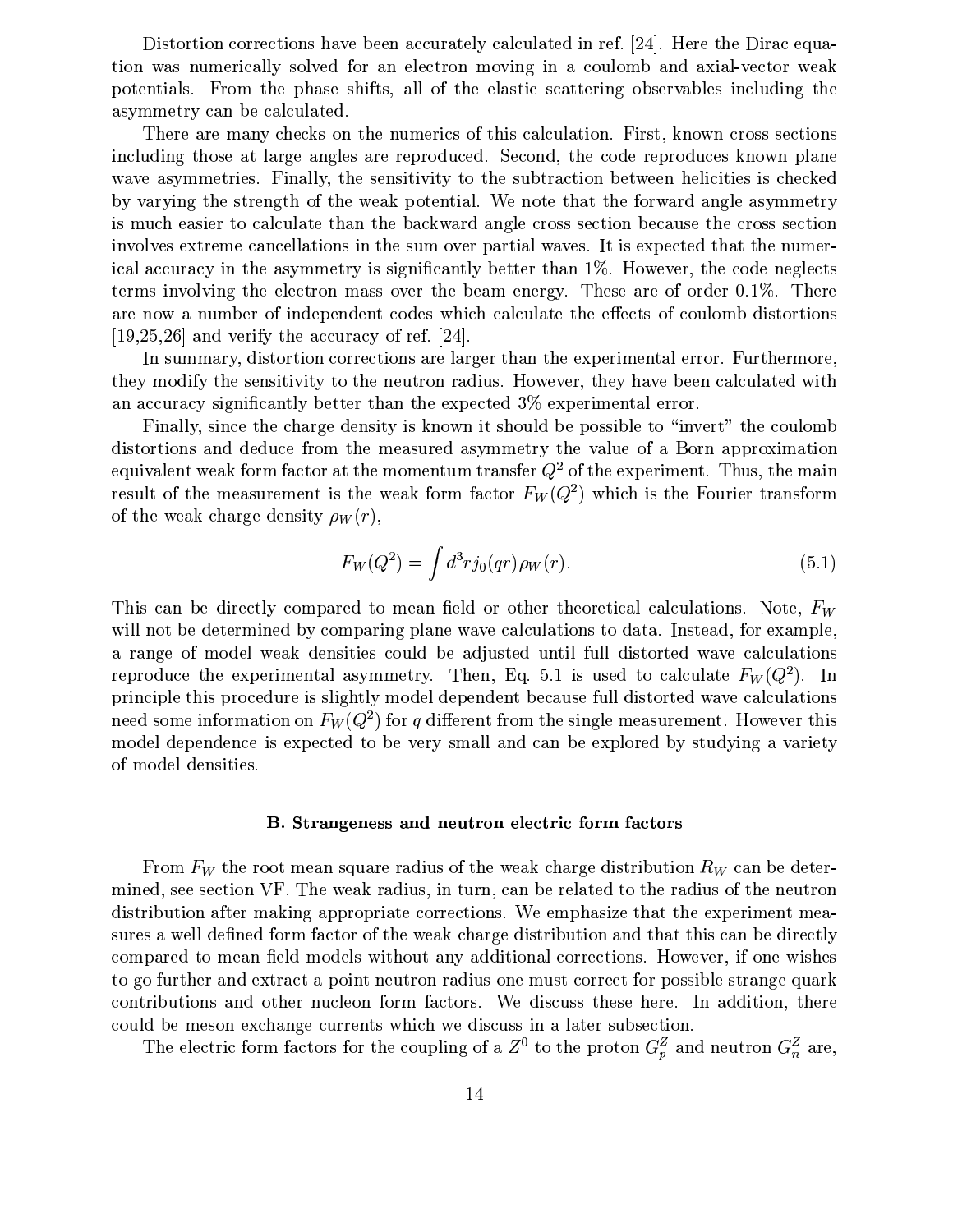$$
G_p^Z = \frac{1}{4}(G_p - G_n) - \sin^2\theta_W G_p - \frac{1}{4}G_s,
$$
\n(5.2)

$$
G_n^Z = \frac{1}{4}(G_n - G_p) - \sin^2 \theta_W G_n - \frac{1}{4}G_s.
$$
\n(5.3)

We are only interested in electric form factors since magnetic form factors make no contribution for a spin zero target. Therefore for simplicity we omit the label  $E$  which is commonly used to denote the electric form factor. The proton (neutron) electromagnetic form factor is  $G_p(G_n)$ . The strange quark form factor is  $G_s$  and this is assumed the same for neutrons and protons.

We fold these form factors with point proton  $\rho_p$  and neutron  $\rho_n$  densities to obtain the weak charge density  $\rho_W$ ,

$$
\rho_W(r) = 4 \int d^3 r' [G_n^Z(r') N \rho_n(|\mathbf{r} - \mathbf{r}'|) + G_p^Z(r') Z \rho_p(|\mathbf{r} - \mathbf{r}'|)]. \tag{5.4}
$$

The densities are normalized,

$$
\int d^3r \rho_p(r) = 1,\tag{5.5}
$$

$$
\int d^3r \rho_n(r) = 1,\tag{5.6}
$$

and

$$
\int d^3r \rho_W(r) = Q_W,\tag{5.7}
$$

where the weak charge of the nucleus is,

$$
Q_W = -N + (1 - 4\sin^2 \theta_W) Z.
$$
 (5.8)

The proton  $R_p$ , neutron  $R_n$  and weak  $R_W$  radii are defined,

$$
R_p^2 = \int d^3 r r^2 \rho_p(r), \tag{5.9}
$$

$$
R_n^2 = \int d^3r r^2 \rho_n(r), \tag{5.10}
$$

and

$$
R_W^2 = \frac{1}{Q_W} \int d^3 r \, r^2 \rho_W(r). \tag{5.11}
$$

It is a simple matter to calculate the weak radius from Eq. 5.4,

$$
-Q_W R_W^2 = NR_n^2 + (4\sin^2\theta_W - 1)ZR_p^2 + [N + (4\sin^2\theta_W - 1)Z]r_p^2
$$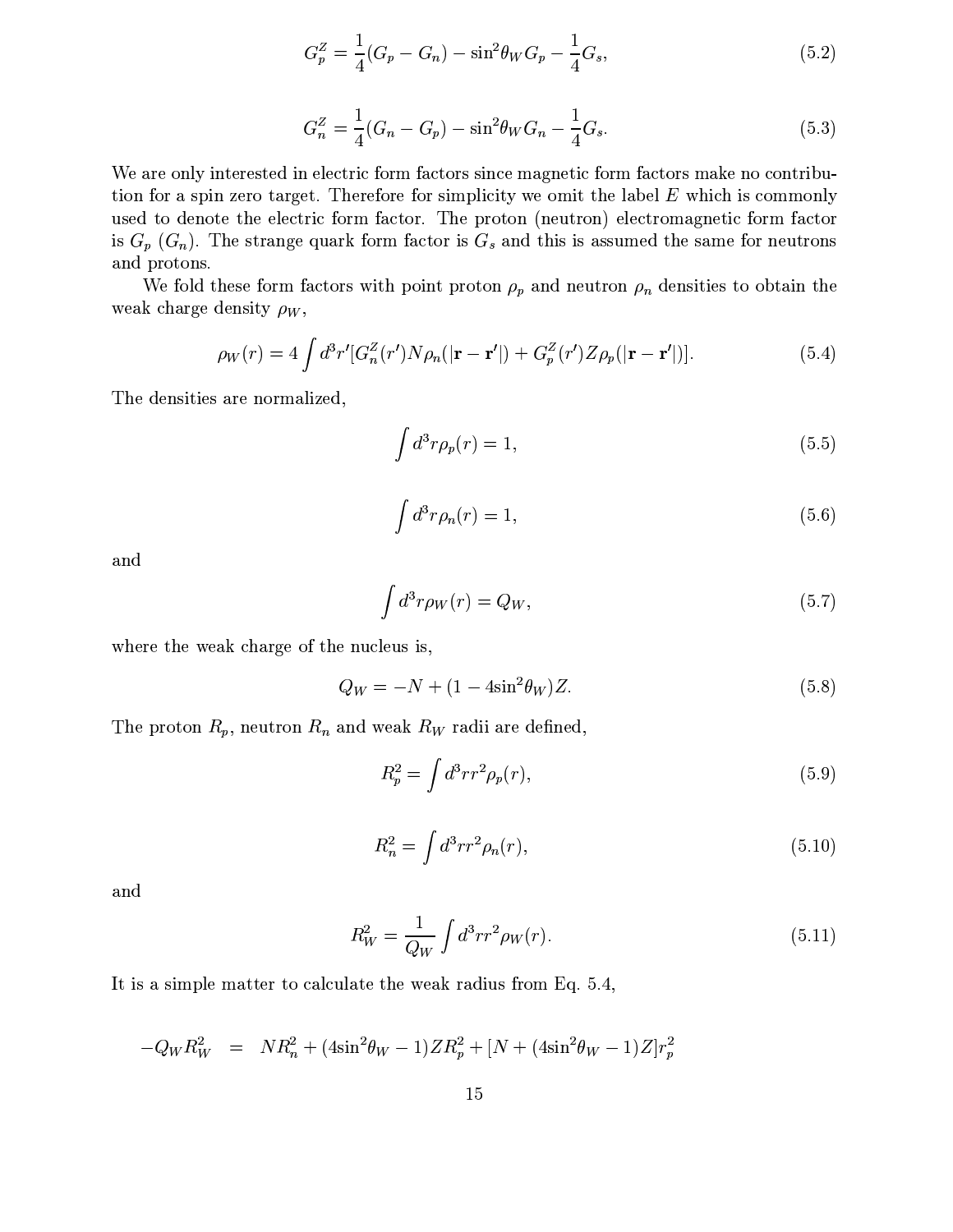+ 
$$
[Z + (4\sin^2\theta_W - 1)N]r_n^2 + (N + Z)r_s^2.
$$
 (5.12)

Here  $r_p^2$  is the mean square charge radius of the proton,  $r_n^2$  the square of the neutron charge radius and  $r_s^2$  is the mean square strangeness radius.

Assuming the neutron radius is much larger than  $R_n - R_p$  and  $r_p$  the above reduces to

$$
R_W \approx R_n + \frac{Z(1 - 4\sin^2\theta_W)}{N + (4\sin^2\theta_W - 1)Z}(R_n - R_p)
$$
  
+ 
$$
\frac{1}{2R_n} \{r_p^2 + \frac{Z + (4\sin^2\theta_W - 1)N}{N + (4\sin^2\theta_W - 1)Z}r_n^2 + \frac{N + Z}{N + (4\sin^2\theta_W - 1)Z}r_s^2\}.
$$
 (5.13)

For <sup>208</sup>Pb, assuming  $R_n \approx 5.50$  fm and  $\sin^2 \theta_W = 0.23$ , we have

$$
R_W \approx R_n + 0.055(R_n - R_p) + 0.061(\pm 0.002) - 0.0089(\pm 0.0003) - 0.011\rho_s \tag{5.14}
$$

in fm. The 0.061 is from the charge radius of the proton and the -0.0089 from the charge radius of the neutron [27].

The last term in Eq. 5.14 is from strange quark contributions. The strange quark form factor  $G_s$  has been parameterized with  $\rho_s$ ,

$$
G_s(Q^2) = \rho_s \tau / (1 + 4.97\tau)^2, \tag{5.15}
$$

and  $\tau = Q^2/4M^2$ . We aim to measure  $R_W$  to 1% or about 0.055 fm. Therefore, strange quarks will contribute less than  $1\%$  as long as,

$$
|\rho_s| < 5. \tag{5.16}
$$

This is a very mild requirement which is already strongly supported by existing experiments. For example, the HAPPEX measurement [7],

$$
G_E^s + 0.39G_M^s(Q^2 = 0.48 \text{GeV}^2) = 0.023 \pm 0.043,\tag{5.17}
$$

and the SAMPLE measurement [6],

$$
G_M^s(Q^2 = 0.1 \text{GeV}^2) = 0.23 \pm 0.44,\tag{5.18}
$$

yield,

$$
0.011\rho_s = -0.0043 \pm 0.021 \text{fm}.\tag{5.19}
$$

The errors quoted are combined statistical and systematic and we have assumed the form of Eq. 5.15 for the  $Q^2$  dependence of the strange form factor. Equation 5.19 limits the strangeness contributions to  $R_n$  to 0.4%. Note, if one assumes a different  $Q^2$  dependence than Eq. 5.15, it may be possible to somewhat weaken this limit. However, additional measurements in the near future will significantly tighten the constraints on strange quarks and clearly rule out  $|\rho_s| > 5$ .

Likewise, the neutron electric form factor contributes far less than  $1\%$  to  $R_W$ . Theoretical models have  $R_n - R_p \leq 0.3$  fm, so the second term in Eq. 5.13 is also less than 1%. Indeed to 1%, the neutron radius directly follows from the measured weak radius,

$$
R_n \approx R_W - 0.06 \text{fm} \tag{5.20}
$$

We conclude that the contribution of strange quarks or the neutron electric form factor are not issues for a neutron radius measurement. The radius of the neutron density of a heavy nucleus can be accurately determined from the measured weak radius.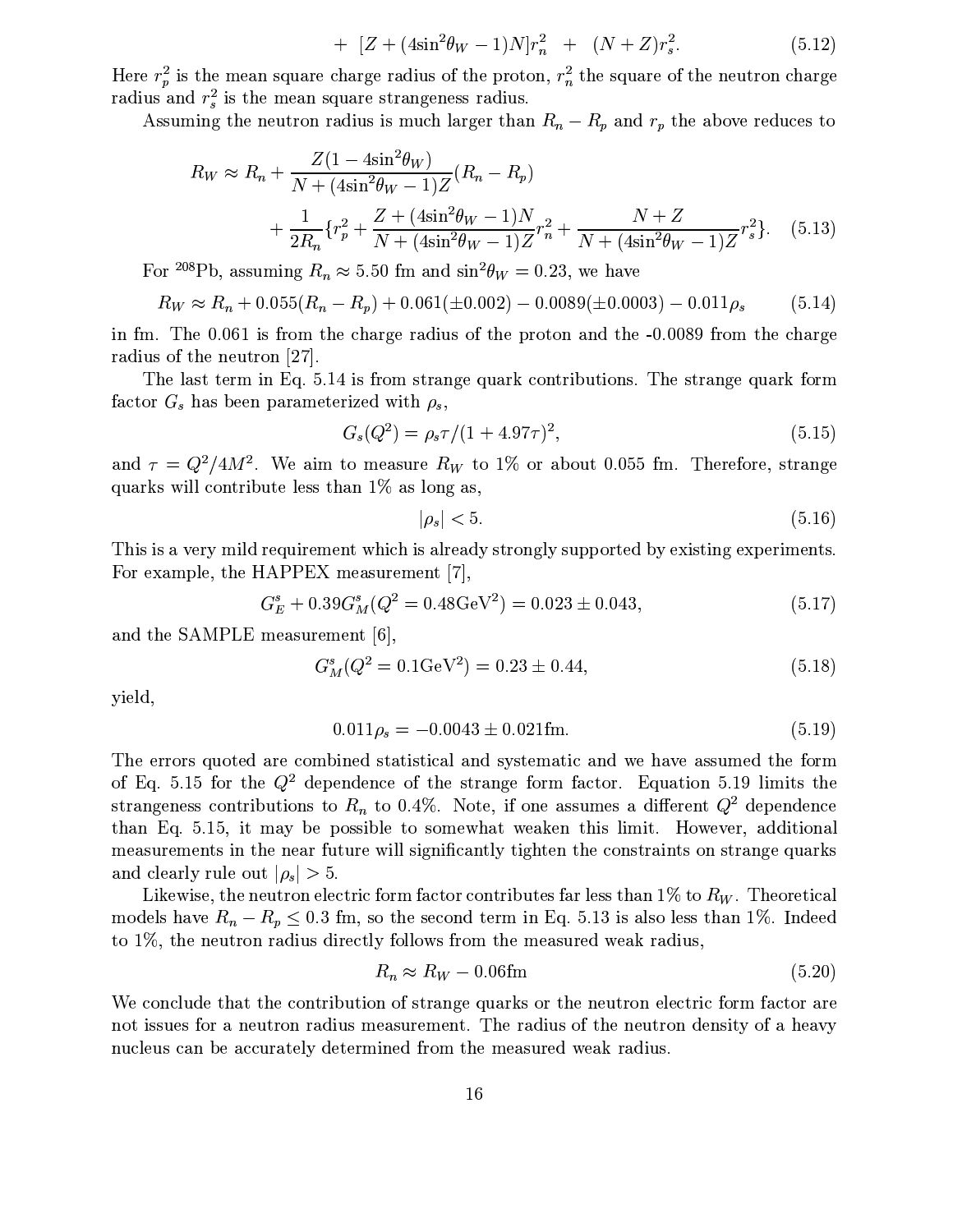#### C. Parity Admixtures

The spin zero ground state of  $^{208}$ Pb need not be a parity eigenstate. There is probably some small admixture of  $0^-$ . However, so long as the initial and final states are spin zero, this parity admixture can not produce a parity violating asymmetry in Born approximation [28]. A multipole decomposition of the virtual photon has a  $0^+$  coulomb but no  $0^-$  multipole. So long as the exchanged virtual photon is spin zero, there is no parity violating interference because there is only a single operator. This statement is true regardless of the parity of the initial or final states or if the photon coupling involves a parity violating meson exchange current. Therefore, parity admixtures should not be an issue for elastic scattering from a spin zero nucleus.

### D. Meson Exchange Currents

Meson exchange currents MEC can involve parity violating meson couplings. These are not expected to be important for a spin zero target, see the subsection on parity admixtures above. Meson exchange currents could also change the distribution of weak charge in a nucleus. However, mesons are only expected to carry weak charge over a distance much smaller than  $R_n$ . This should not lead to a significant change in the extracted neutron radius. Let  $r_{MEC}^2$  be the square of the average distance weak charge is moved by MEC. Then following Eq. 5.13 the correction to the weak radius will be of order  $r_{MEC}^2/R_n$ . This is expected to be very small because  $R_n$  is large.

This same result can be viewed another way. Figure 5 shows a schematic diagram of the weak charge density. In the interior region the density is more or less constant. In this region, MEC have very little effect. The density is simply the conserved weak charge divided by the volume. It does not matter if the weak charge resides on the nucleons or on mesons going between the nucleons. The only effect of MEC is to slightly change the surface thickness. This is indicated by the dotted line in Fig. 5. This change in surface thickness will only lead to a very small change in the weak radius.

Reference [29] presents explicit calculations of  $\sigma \omega \gamma$  MEC corrections to the ground state charge densities (but not weak densities) of closed shell nuclei. Here the central charge density in <sup>4</sup>He is significantly reduced by MEC because of the small size of <sup>4</sup>He and the small  $r^2$  volume element near  $r = 0$ . However, corrections to the charge density of <sup>208</sup>Pb are very small in agreement with the above expectations. We conclude that MEC are unlikely to be an issue for the interpretation of the weak radius.

#### E. Dispersion corrections

By dispersion corrections we mean multiple electromagnetic or weak interactions where the nucleus is excited from the ground state in at least one intermediate state. At the low momentum transfers considered here, the elastic cross section involves a coherent sum over the Z protons and is of order  $Z^2$ . In contrast, the incoherent sum of all inelastic transitions is only of order Z. Therefore we expect dispersion corrections to be of order  $\alpha/Z$ . This is negligible.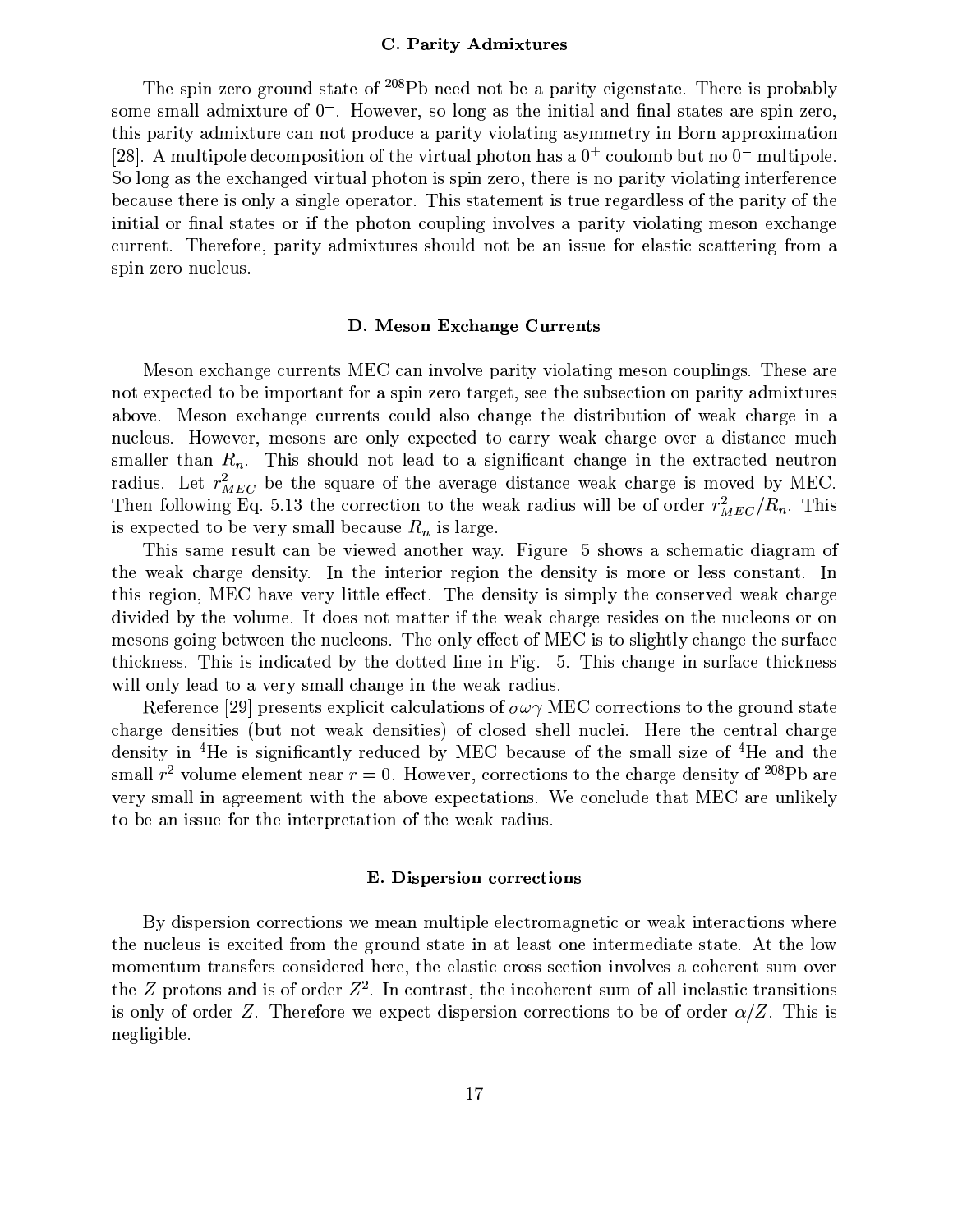#### F. Shape dependence and Surface Thickness

In principle, the weak radius follows from the derivative of a form factor evaluated at zero  $Q^2$ . In practice, the measurement will be carried out at a small but nonzero  $Q^2$ . Thus the extraction of the weak radius from the measured form factor may depend slightly on the assumed surface thickness.

We emphasize, one primary use of a measurement is to calibrate mean field models of neutron densities. One can simply calculate the weak form factor, Eq. 5.1, and directly compare theory and experiment without any model dependence or the need to extract a neutron radius. However, if one wishes to extract a neutron radius one must address the dependence of the radius on the shape of the neutron distribution. One is most sensitive to the surface thickness.

For example, if the weak density of  $^{208}Pb$  is modeled as a Wood Saxon with radius parameter  $c$ ,

$$
\rho_W(r) = \rho_0 / {\exp[(r - c)/z] + 1},\tag{5.21}
$$

then the surface thickness parameter  $z \approx 0.55$  fm must be known to  $\pm 0.14$  fm in order to extract  $R_W$  to 1% from an asymmetry measurement at the proposed  $Q^2 = 0.008 \text{ GeV}^2$ . Thus the surface thickness or z must be known to only 25  $\%$  in order to extract  $R_n$ .

We believe the surface thickness of the weak density is known to much better than  $25\%$ for at least two reasons. First, the surface thickness is strongly constrained by the known surface and single nucleon separation energies. At large  $r$  the weak density is dominated by the most weakly bound neutron. This decays exponentially with a known separation energy. Therefore the large r behavior of the weak density is known. At somewhat smaller radii the density is controlled by the surface energy. The very abrupt change in density, necessary for a small surface thickness, implies a very high surface energy. Any model with a very small surface thickness will fail to reproduce the known binding energies of a range of nuclei. As a result, all mean field models, that we are aware of, have only a small spread in surface thickness  $-\text{much}$  less than  $25\%$  if they reproduce binding energies.

Second, the surface thickness of the weak density is constrained by the measured surface thickness of the charge density. Perhaps the easiest way to change the surface thickness of the neutron density is to change the thickness of both the protons and neutrons. However, this will quickly conflict with the measured charge density. Therefore, one has to try and change the surface thickness of the neutrons without changing the proton density. This will necessitate large separations in both energy and position between protons and neutrons. To accomplish this, one will need energetic isovector interactions which in turn will change the binding energies of nuclei as a function of N or Z and ruin agreement with known masses.

Note, present mean field models do an excellent job reproducing the surface thickness of measured charge densities. This is a nontrivial check. Although one or more parameters of mean field forces are often fit to charge radii, the detailed form of the surface density is not fit. Therefore the excellent agreement between theory and experiment in the surface region demonstrates both the power and basic correctness of these arguments that the surface thickness is strongly constrained by measured binding energies.

We illustrate the above points in Fig. 6 This shows the charge density in  $^{208}Pb$ . A figure for the weak density would be similar. Conventional mean field models, thin dashed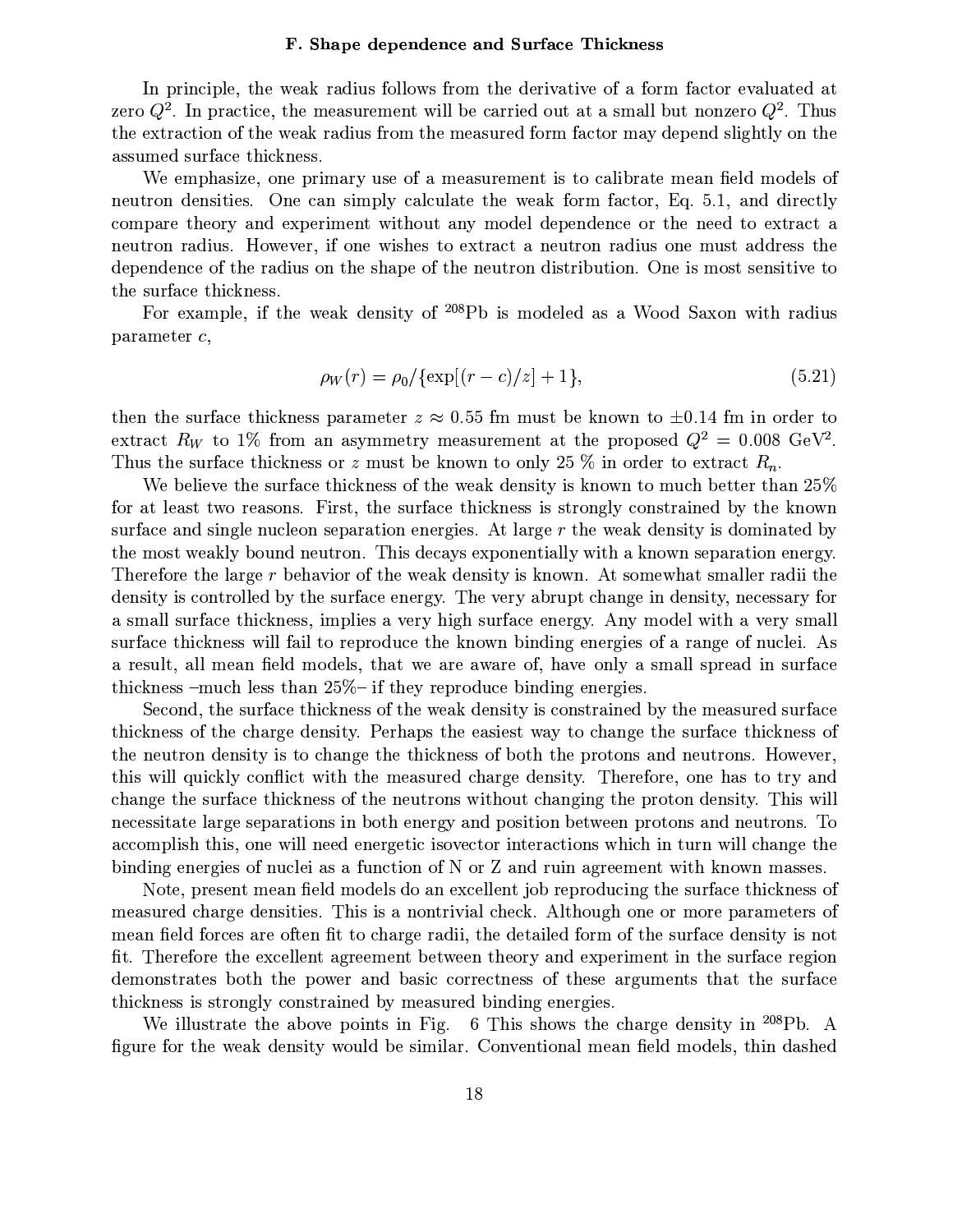and dotted curves, agree very well with the measured surface thickness (region beyond  $r=5$ fm). (We note that a low  $Q^2$  measurement is insensitive to the interior density.) In contrast the thick dashed curve shows a relativistic mean field model with a very incorrect surface energy [31]. This calculation has an incompressibility (which is closely related to the surface energy) more than a factor of two too large. This error is well outside of present uncertainties. Therefore the surface properties of this calculation can be ruled out. Nevertheless even with this large error, the surface thickness disagrees with data and other calculations by only 10%. Since this is less than 25% there would be no problem using this incorrect surface to extract the neutron radius to  $1\%$ .

We state the results of this section in a slightly different language. This measurement is sensitive to the surface thickness at only the  $25\%$  level, while it is sensitive to the radius at the  $1\%$  level. Since  $25\%$  is much larger than the present spread in surface thickness of mean field models one will not learn new information about the surface. Instead a 1\% constraint on the radius does provide important new information on the radius because present models have a larger spread than  $1\%$ .

Finally, uncertainties from the surface thickness are even less important in extracting weak charge information for atomic parity experiments. This is because the atomic experiments depend on the surface thickness in somewhat similar ways to the electron scattering asymmetry. As a result, some of the error from the unknown surface thickness cancels in comparing the two experiments. Therefore, one could tolerate an uncertainty in the surface thickness of more than 25% and still interpret the atomic experiment. This is discussed in section VI.

We don't believe the dependence on the surface thickness is a problem. Nevertheless, if one wanted to reduce the sensitivity there are two options. First, measure at a lower  $Q^2$ . Unfortunately this reduces the magnitude of the asymmetry and its sensitivity to the neutron radius. More beam time will be required and one may be more sensitive to systematic errors. Alternatively, one could measure a second asymmetry at a higher  $Q^2$ . Within a given model of the shape of the weak charge density this second point provides information on the surface thickness. For example if one assumes a Wood Saxon neutron density, changing the surface thickness  $z$  from 0.5 fm to 0.6 fm (at fixed mean square radius) decreases the asymmetry by  $8\%$  at 850 MeV and 12 degrees while the asymmetry is decreased by only 1.5% at 6 degrees. Thus the large angle point is much more sensitive to the surface thickness and in principle could help constrain it. However, this second point will require considerable extra beam time. Furthermore, the high  $Q^2$  point is sensitive to other features of the shape in addition to the surface thickness. Therefore, the interpretation of the high  $Q^2$  point may be model dependent.

In summary, one only needs very mild information about the shape of the weak charge density to extract a radius from the measured asymmetry. One needs to know the surface thickness to about 25%. We believe this is well within the accuracy of present mean field models. We emphasize, even this small ambiguity does not effect the direct comparison of the measured form factor to theoretical models.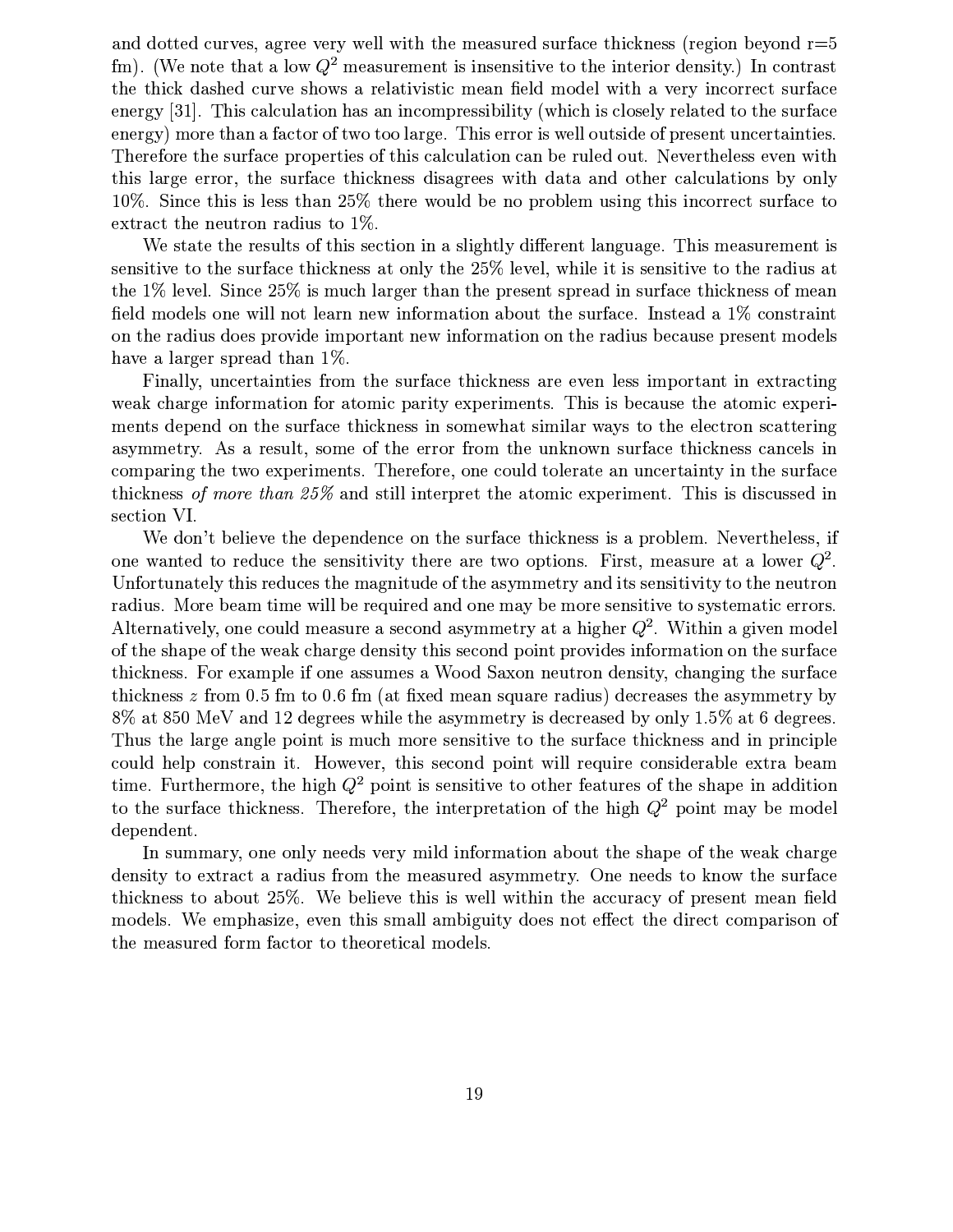#### G. Inelastic Contributions

In principle, one could measure with enough energy resolution to avoid excited state contributions. However in practice, there may be a gain in rate by running with lower resolution and allowing a small contamination from excited states. For example, one can use a thicker target with a larger energy loss. This contamination is expected to be small because inelastic cross sections at low momentum transfer are typically much smaller than the elastic cross sections.

It is useful to estimate the inelastic asymmetry. The first excited state in  $^{208}Pb$  is at 2.6 MeV and has spin and parity  $3^-$ . This is a collective density oscillation [32]. We expect the longitudinal to dominate over the transverse or axial responses (at forward angles). In plane wave Born approximation the asymmetry for a natural parity spin  $J$  excitation is then [2],

$$
A = \frac{G_F Q^2}{4\pi \alpha \sqrt{2}} \left\{ 4\sin^2 \theta_W - 1 + \frac{F_n^J(Q^2)}{F_p^J(Q^2)} \right\},\tag{5.22}
$$

with  $G_F$  the Fermi constant. Here the neutron transition form factor is,

$$
F_n^J(Q^2) = N \int r^2 dr j_J(qr) \rho_n^{tr}(r), \qquad (5.23)
$$

in terms of the neutron transition density  $\rho_n^{tr}(r)$  and a similar expression for the proton transition form factor  $F_p^J(Q^2)$  in terms of the proton transition density  $\rho_p^{tr}(r)$ .

The collective density oscillation can be modeled as a deformation of the ground state density [32]. If the elastic neutron density is characterized by a radius  $R_n^0$  then the excited state has a density parameter  $R_n^0(\theta)$ ,

$$
R_n^0(\theta) \approx R_n^0[1 + \alpha_J^n Y_{J0}(\theta)],
$$
\n(5.24)

where the small amplitude  $\alpha_I^n$  can be adjusted to reproduce the magnitude of the cross section. Likewise the proton density is characterized by  $R_p^0(\theta)$ ,

$$
R_p^0(\theta) \approx R_p^0[1 + \alpha_J^p Y_{J0}(\theta)],
$$
\n(5.25)

with amplitude  $\alpha_J^p$ . We assume the radius parameter  $R_n^0$  is proportional to the root mean square radius  $R_n$  and  $R_p^0$  is proportional to  $R_p$ , see Eqs. 5.9- 5.10.

The transition density is then,

$$
\rho_n^{tr}(r) \approx -\alpha_J^n R_n^0 \frac{d}{dr} \rho_n(r). \tag{5.26}
$$

The experiment is at a low  $Q^2$  well below the maximum in the inelastic form factor so one can expand the spherical Bessel function and integrate by parts to obtain,

$$
\frac{F_n^J(Q^2)}{F_p^J(Q^2)} \approx \frac{\alpha_J^n N}{\alpha_J^p Z} \left(\frac{R_n}{R_p}\right)^J.
$$
\n(5.27)

The  $3^-$  state has the neutrons and protons oscillating primarily in phase ("isoscalar"),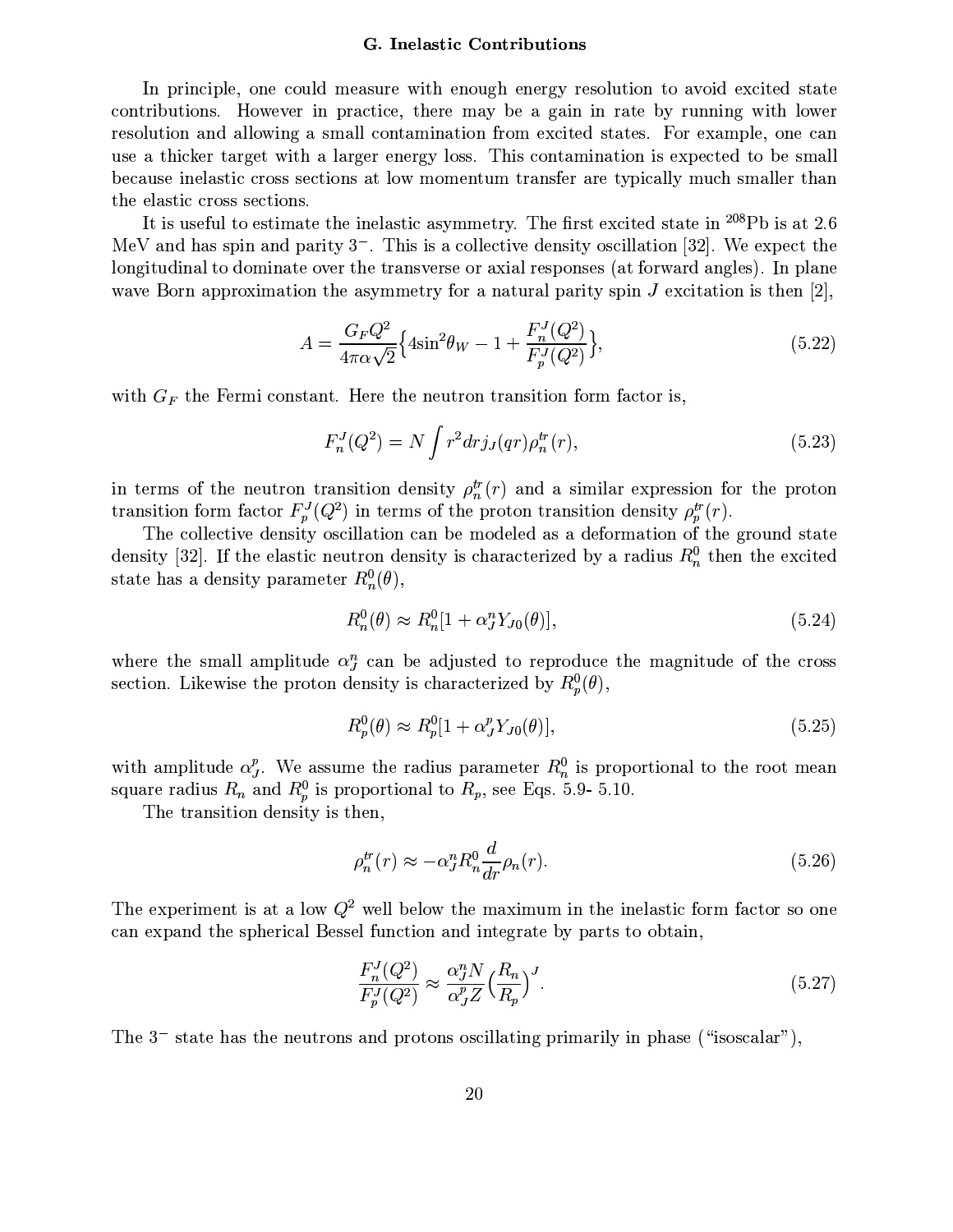$$
\alpha_J^n \approx \alpha_J^p. \tag{5.28}
$$

We will discuss this in more detail below. With Eq. 5.28 the asymmetry is,

$$
A \approx \frac{G_F Q^2}{4\pi \alpha \sqrt{2}} \left\{ 4\sin^2 \theta_W - 1 + \frac{N}{Z} \left(\frac{R_n}{R_p}\right)^J \right\}.
$$
 (5.29)

In the limit  $R_n \approx R_p$  this reduces to,

$$
A \approx \frac{G_F Q^2}{4\pi \alpha \sqrt{2}} \left\{ 4\sin^2 \theta_W - 1 + \frac{N}{Z} \right\}.
$$
\n(5.30)

In the same limits, plane wave and  $R_n \approx R_p$ , the elastic asymmetry also reduces to Eq. 5.30. Therefore, the asymmetry for collective natural parity "isoscalar" excited states is similar to *the elastic asymmetry.* This reduces the effect of the inelastic contamination.

Collective "isovector" excitations where the neutrons oscillate out of phase from the protons,

$$
\alpha_J^p \approx -\alpha_J^n,\tag{5.31}
$$

have a different asymmetry. In principle, these could be a concern. However, we believe it is possible to use existing  $(e, e')$  and  $(p, p')$ ,  $(p, n)$ , etc. cross section data to rule out large "isovector" strength.

This subsection makes plane wave estimates of the asymmetry. Unfortunately, there are at present no distorted wave calculations of the inelastic asymmetry. We expect coulomb distortion effects to be similar for inelastic and elastic scattering because the electron wave functions are the same and the plane wave asymmetries are comparable. Therefore, our final estimate of the asymmetry of the  $3^-$  state in  $^{208}Pb$  is,

$$
A = D \frac{G_F Q^2}{4\pi \alpha \sqrt{2}} \left\{ 4\sin^2 \theta_W - 1 + \frac{N}{Z} \left(\frac{R_n}{R_p}\right)^3 \right\}.
$$
 (5.32)

Here the correction factor for Coulomb distortions  $D$  is taken from the elastic calculations of ref. [24]. At  $850 \text{ MeV}$  and 6 degrees this is,

$$
D \approx 0.74 \pm 0.26. \tag{5.33}
$$

We arbitrarily assigned a 100% error to the  $26\%$  reduction from distortions because there is no explicit inelastic calculation. Evaluating Eq. 5.32 for a realistic  $R_n \approx R_p + 0.2$  fm yields,

$$
A(3^-) \approx 1.25A(\text{elastic}).\tag{5.34}
$$

This 25 % enhancement can be understood as follows. The neutron elastic form factor is reduced because  $R_n > R_p$ . Therefore the elastic asymmetry is about 10% reduced from Eq. 5.30<sup>-1</sup>. In contrast  $R_n > R_p$  means that the inelastic form factor will peak at a lower

<sup>&</sup>lt;sup>1</sup>In plane wave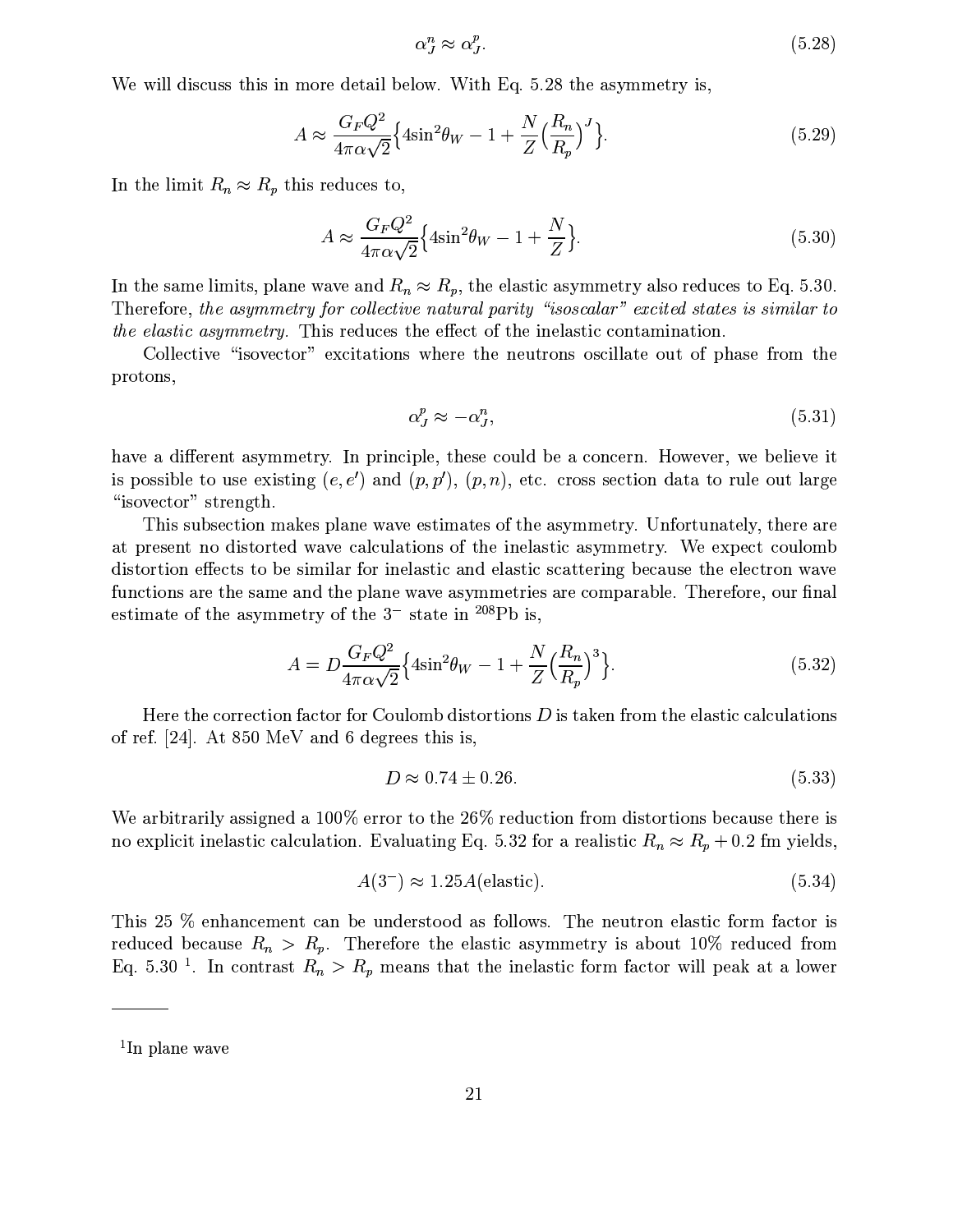$Q^2$  than the proton form factor. Thus the  $Q^2$  of the measurement is slightly closer to the neutron peak than the proton. As a result  $A(3^-)$  is increased from Eq. 5.30.

At  $q = 0.45$ fm<sup>-1</sup> Eq. 5.32 yields,

$$
A(3^-) \approx 0.83 \pm 0.29 \pm 0.03 \times 10^{-6}.\tag{5.35}
$$

Here the first error is from the distortions and the second error assumes  $R_n$  is known to 1%. The 0.83 magnitude is based on arbitrarily assuming  $R_p = 5.5$  and  $R_n = 5.7$ fm.

In summary, the asymmetry for the first excited state in  $^{208}Pb$  is qualitatively similar to the elastic asymmetry. This reduces the size of the inelastic correction. There is some uncertainty because no inelastic distorted wave calculations have been done. However, inelastic contaminations are likely to be small, less than  $1\%$  of the rate, because the elastic cross section at low  $Q^2$  is large. For example, the elastic cross section for <sup>208</sup>Pb at 850 MeV and six degrees scattering angle is about 1140 mb/sr. In contrast the cross section of the  $3$ state is about 1mb/sr at 502 MeV [33] or 0.35 mb/sr at 850 MeV. This is only 0.03% of the elastic. Therefore, the interpretation of a measurement is unlikely to be a problem even if one assumes very large errors for the inelastic A.

#### H. Isospin Violation

One uses assumptions about isospin symmetry to go from various quark weak currents to nucleon and eventually nucleus weak current matrix elements. First, our formalism, and that used by most others, assumes good isospin in the nucleon. For example, Eqs. 5.2- 5.3 assume an up quark matrix element in the proton is the same as a down quark matrix element in the neutron. This is, no doubt, violated at some level. However, calculations such as ref. [34] suggest only very small corrections. Thus we don't expect our results to be impacted by isospin violation in the nucleon.

Second there is, of course, isospin violation in a heavy nucleus. For example the proton radius is different from the neutron radius. In a light or medium mass nucleus it is often convenient to use an isospin formalism. This might start out with equal proton and neutron radii. In this case, one must explicitly include corrections to the asymmetry from isopin violation.

In contrast isospin symmetry is not very good for a heavy nucleus with  $N > Z$ . Therefore, in the present paper we use a formalism which treats protons and neutrons separately and does not assume good nuclear isospin. We simply allow the proton and neutron densities to be independent. The weak charge density is calculated in Eq. 5.4 by separately adding proton and neutron contributions. As a result, we do not need to include any further corrections for isospin violation in the nucleus.

Note, corrections to the assumption that the weak charge density is the sum of proton and neutron contributions, for example from density dependent form factors, can be considered meson exchange currents. Meson exchange currents have been discussed in section V.D and are expected to be small on quite general grounds.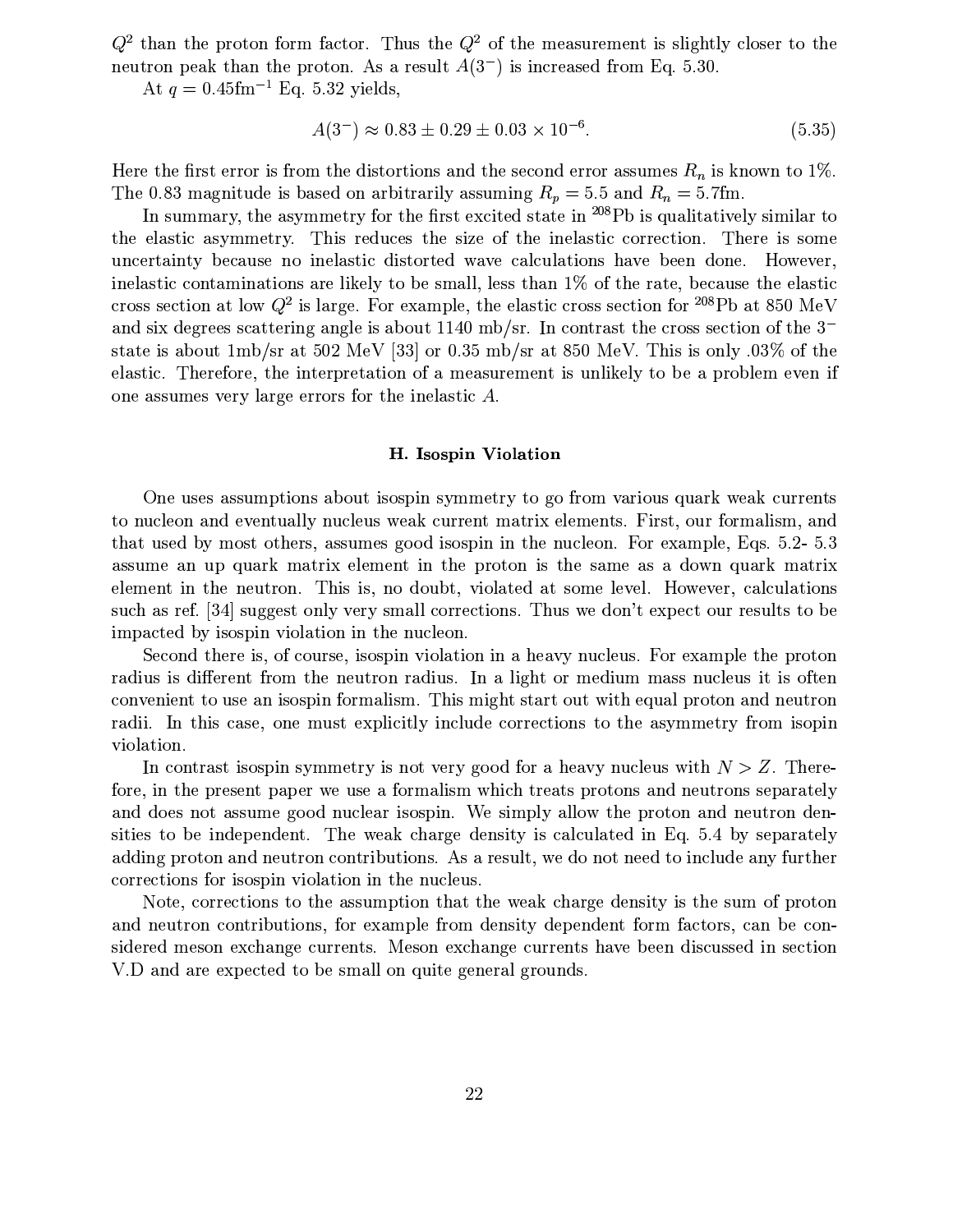#### I. Target Impurities

A practical experiment could use a backing material to help support and cool the target. This could allow a higher beam current and reduce the required beam time. However, such an impurity may complicate the interpretation of the experiment. The parity violating asymmetry of the impurity may not be known exactly. In addition, the impurity may introduce additional problems such as low lying excited states. In this section we discuss one possible composite target.

It may be possible to make a <sup>208</sup>Pb target with one or more Pb foils sandwiched between thin diamond foils. This may also work for Ba. The large Pb cross section will ensure that only a small fraction of the counts, less than say 5%, are from Carbon. If such a sandwich is feasible, it may be an elegant solution for several reasons. First the high thermal conductivity of the diamond will efficiently transfer the beam power and keep the target from melting. Second, <sup>12</sup>C has a very high first excited state, above 4 MeV, so one should not have to worry about excited states. Finally, <sup>12</sup>C is a light nucleus with  $N = Z$  so the parity violating asymmetry is very simple and well known with only very small uncertainties. Indeed,  $^{12}$ C has been used for a Standard Model test where it was assumed the asymmetry is so well known that any deviation tests the Standard Model [4].

We calculate the parity violating asymmetry for <sup>12</sup>C at the proposed Pb kinematics (850) MeV and six degrees),

$$
A^{(12}\text{C}) = 0.660 \times 10^{-6},\tag{5.36}
$$

this includes a 0.4% increase from Coulomb distortions and another  $0.4\%$  increase from differences between the neutron and proton radii in Carbon. Equation 5.36 used relativistic mean field densities [31] where the proton radius is slightly larger because of Coulomb interactions. The Coulomb distortion correction is both small and has a very small uncertainty. The uncertainty in the neutron radius correction is larger. Nevertheless, it is very unlikely to be orders of magnitude larger than  $0.4\%$ .

The elastic cross section for <sup>12</sup>C at 850 MeV and six degrees is 22.8 mb/sr. This is 2\% of the Pb cross section. A possible composit target might have 0.56 mm of Pb and 0.3 mm of diamond so carbon will contribute about 4\% to the rate. A 0.4\% error in a 4\% impurity is over two orders of magnitude away from impacting a  $3\%$  asymmetry measurement. We conclude that the uncertainty in the asymmetry of a <sup>12</sup>C backing is two orders of magnitude smaller than needed. Note, the small amount of  ${}^{13}C$  in natural carbon, although its asymmetry has a larger uncertainty, will make a negligible contribution. Thus a carbon backing should pose no problems to the interpretation of an experiment.

This theoretical argument that the carbon backing does not pose a problem is very strong. In the remote chance that there is still a question we note that the asymmetry of <sup>12</sup>C has been directly measured in an older Bates experiment [4]. This measurement has a somewhat crude error of 20 to 25  $\%$  and is at a somewhat higher  $Q^2$ . However, on very general grounds one expects the asymmetry to scale approximately with  $Q^2$ . Therefore it is straight forward to extrapolate the Bates measurement to our  $Q^2$  with an extrapolation error that is probably significantly smaller than the experimental error. We note that even a 25% measurement of a 4% impurity only contributes about 1% and this is smaller than the goal of  $3\%$  for a <sup>208</sup>Pb measurement.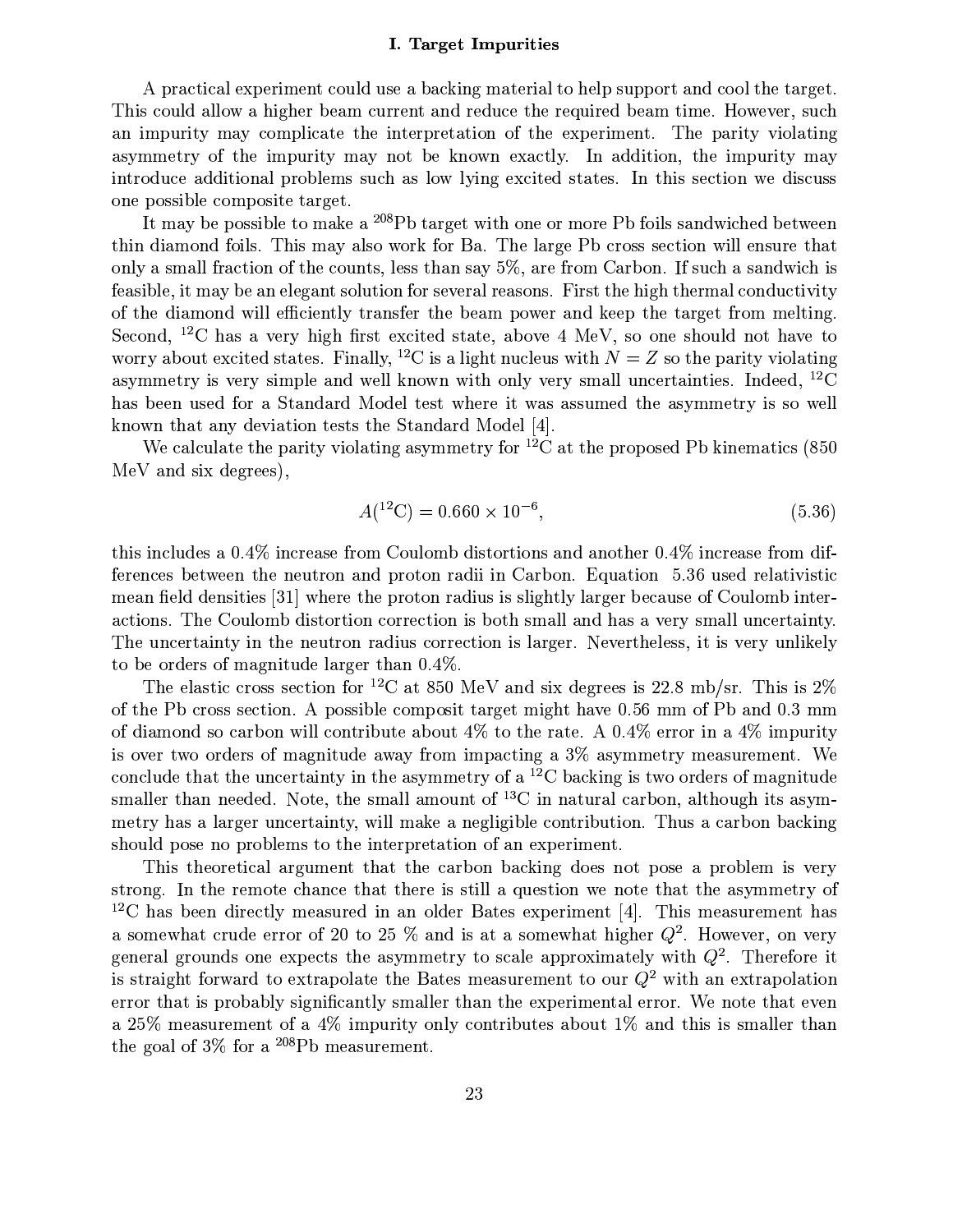If one considers drastic deviations of the  ${}^{12}$ C neutron density then the Bates experiment should be more sensitive because its higher q is closer to one over the <sup>12</sup>C radius. A neutron experiment in <sup>208</sup>Pb will be run at a  $Q^2$  which is much less sensitive to the <sup>12</sup>C density because Pb is much bigger than C. Therefore the Bates measurement can help rule out even theoretically unimaginable  ${}^{12}C$  neutron densities and insure that a carbon backing is not a problem.

## **J. Radiative Corrections**

Radiative corrections to the axial current are important issues for the SAMPLE experiment [6]. However, for a spin zero target the axial current does not contribute. Radiative corrections to the vector weak current are significantly constrained by current conservation at the low momentum transfers of a neutron radius measurement. Indeed, radiative corrections for a radius measuremnt are very simillar to the well calculated radiative corrections for atomic parity nonconservation [35]. Any change in radiative corrections for our slightly higher, but still small, momentum transfer should be negligible. Of course, one also has to consider bremstrahlung. However, the change in beam polarization from bremstrahlung is expected to be of order  $\Delta E/E$  where  $\Delta E$  is the energy resolution (about 4 MeV) and  $E \approx 800$  MeV the beam energy. This is negligible. Still, radiative corrections should be explicitly calculated in future work to further document that they are small.

### K. Asymmetry Correction Conclusions

In this section we have tried to discuss all known corrections to the parity violating asymmetry. We find that an experiment determines a well defined form factor of the weak charge density that can be directly compared to theoretical models. A point neutron density can be determined from the measured weak charge density. Finally, the dependence on the surface thickness is small so one can extract a neutron root mean square radius to  $1\%$  from a single moderately low  $Q^2$  point.

On a practical side, contributions of excited states or target impurities should not pose a threat to the interpretation of a measurement. Therefore an experiment could be run allowing some inelastic contamination and using a target backing. This should reduce the beam time needed.

The physics data analysis of an experiment is summarized in Fig. 7. From the measured asymmetry one can deduce the weak form factor. This is the Fourier transform of the weak charge density at the momentum transfer of the experiment. To deduce the weak density one must correct for Coulomb distortions. This can be done accurately because the charge density is known. There are now a number of independent Coulomb distortion codes.

The weak charge density can be directly compared to predictions of mean field or other theoretical calculations. This will allow isovector interactions to be constrained. The weak charge density can also be applied to atomic PNC experiments. As discussed in the next section this application to atomic PNC is almost insensitive to the neutron density surface.

From the measured weak charge density one can deduce a point neutron density by making small corrections for known nucleon form factors. The uncertainty in these corrections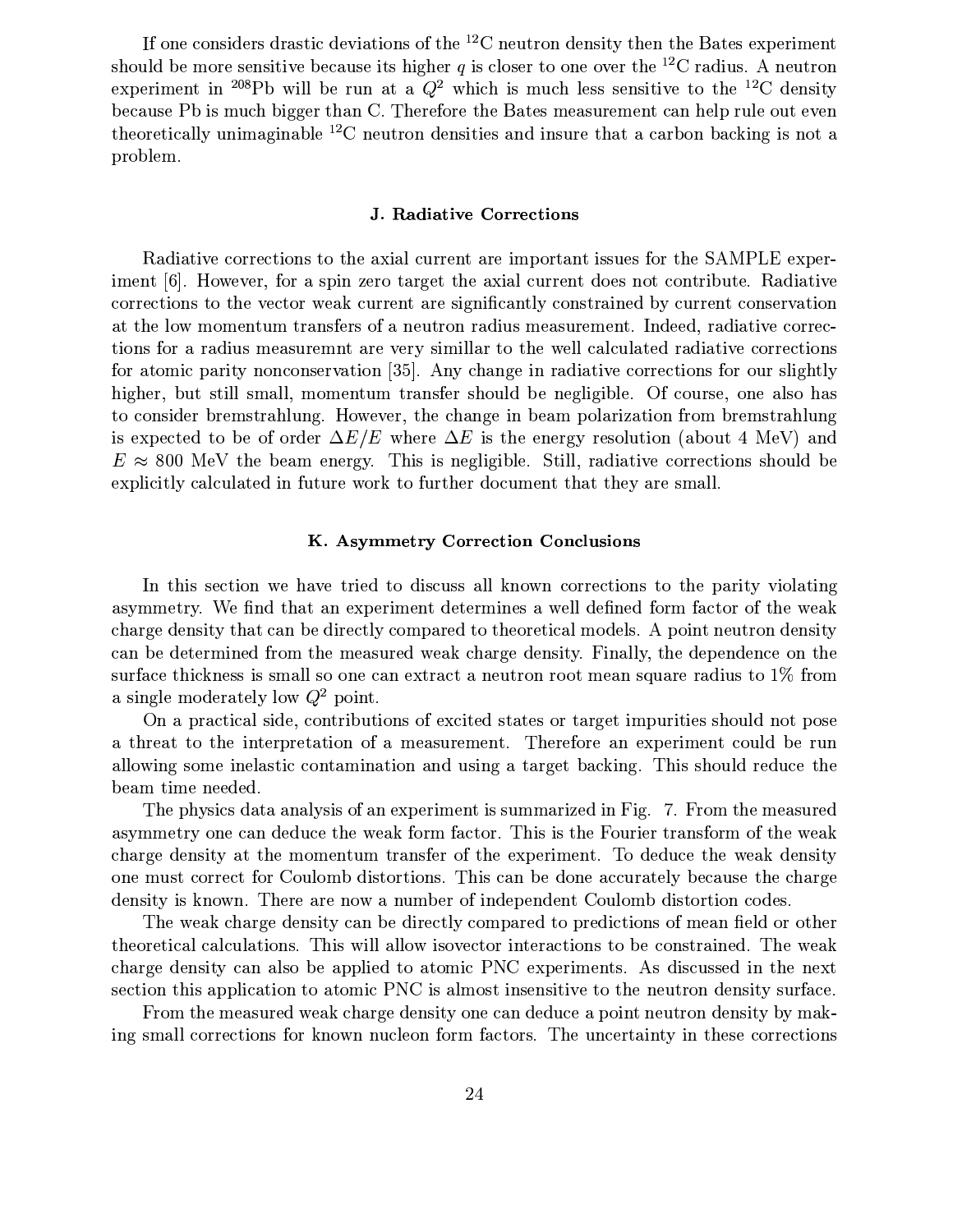from strange quarks, the neutron electric form factor and MEC is small.

Finally from this low  $Q^2$  measurement of the point neutron density one can deduce  $R_n$ . Because the measurement is at low but not zero  $Q^2$  one needs some very mild information on the shape of the neutron density. The surface thickness must be known to about 25% to extract  $R_n$  to 1%. All reasonable mean field models have a spread in surface thickness much less than 25%. Therefore any mean field shape can be used to extract an equivalent  $R_n$ .

The physics results of the experiment are the weak charge density, the point neutron density and  $R_n$ . The single number  $R_n$  accurately summarizes the other information. However, if there is ever a question about the very mild assumptions on the surface thickness, or if one wishes to consider truly drastic changes in the surface thickness which are well outside the range of present theory then one can use the neutron or weak density information rather then  $R_n$ .



FIG. 5. The weak charge density of a heavy nucleus (schematic). Meson exchange currents and or nucleon form factors can only change the density in the surface region. This is indicated by the dotted line. The density in the interior is insensitive to MEC.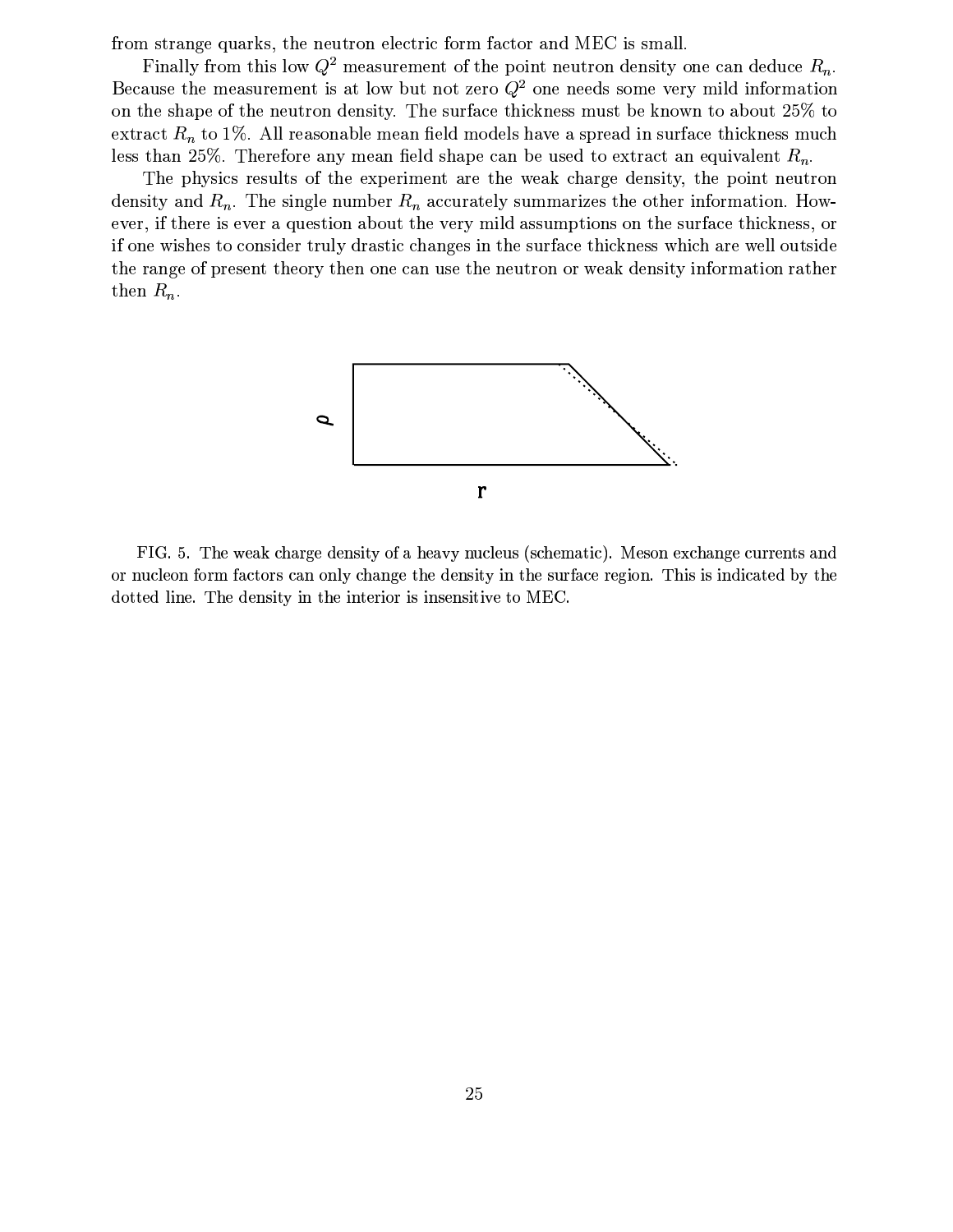

FIG. 6. The charge density in <sup>208</sup>Pb. The dotted curve is a mean field calculation with a reasonable surface energy [30] while the thick dashed curve is a mean field calculation with a very high surface energy [31]. The experimental charge density is the solid curve.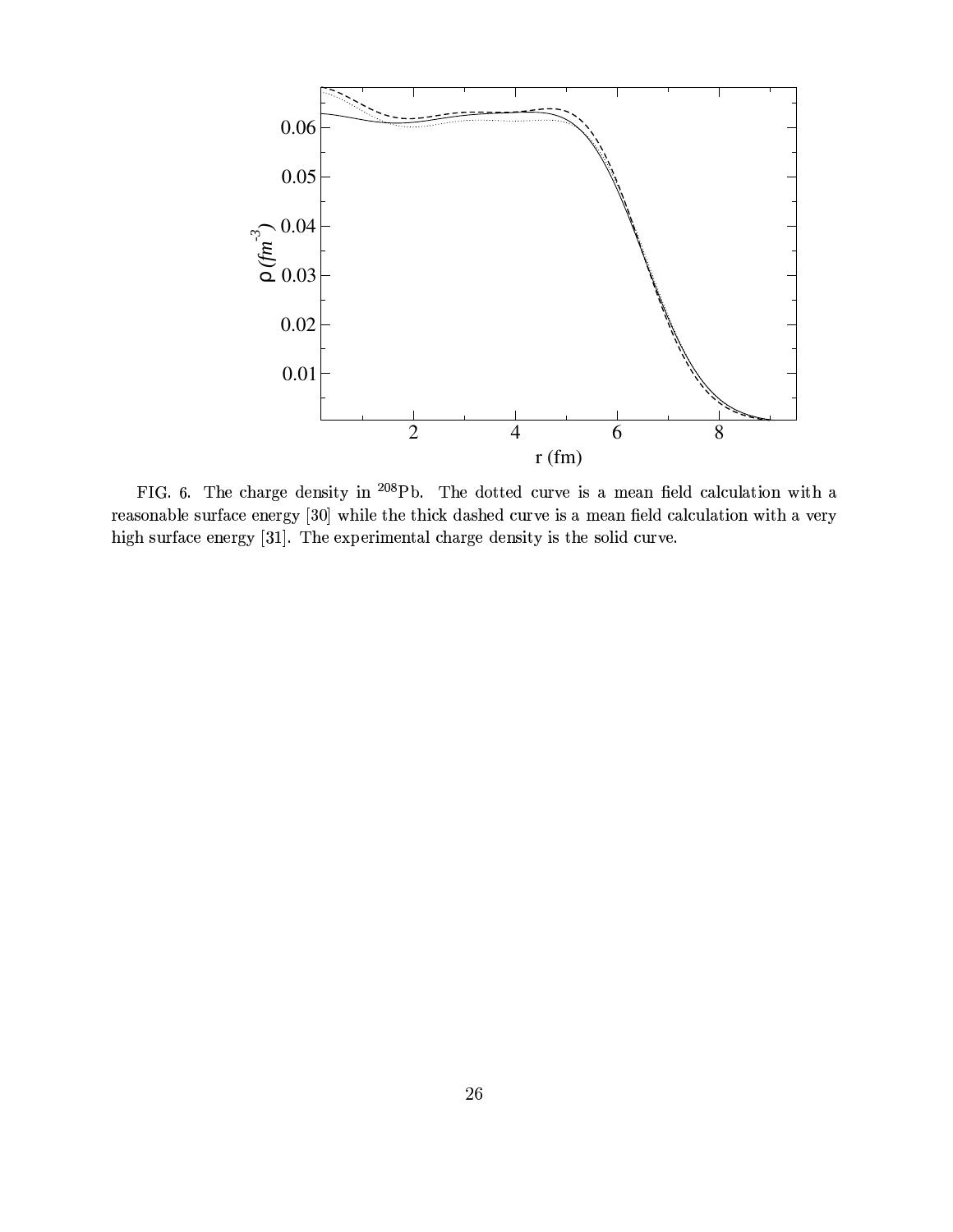

FIG. 7. Flowchart of the physics data analysis of a neutron radius experiment, see text.

## VI. CONNECTION TO ATOMIC PARITY NONCONSERVATION

Parity violating electron scattering (PVES) measurements of the neutron density will have an important impact on atomic parity nonconservation (PNC) measurements. In the future, the most precise low energy tests of the Standard Model will require a combined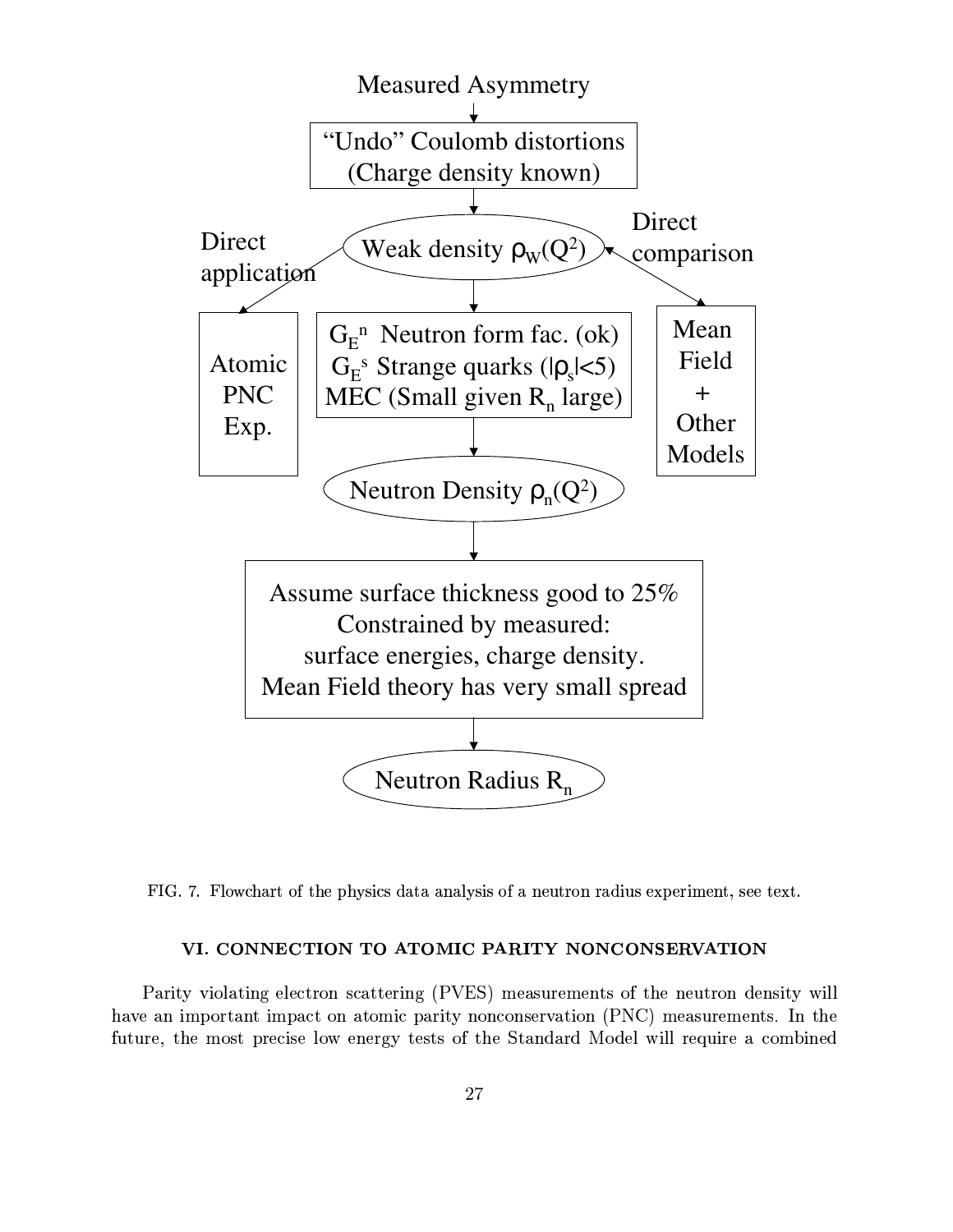knowledge of neutron densities and atomic PNC observables. In this section we discuss the quantitative relationship between PVES and atomic PNC. As an instructive illustration, we use approximate parametrizations of the neutron density and calculate the relative sensitivity of both PVES and atomic PNC to the shape of the nuclear distribution. For both PVES and atomic PNC, these simplified analytical approximations agree well with the more precise numerical solutions [24,10]. A priori, atomic PNC observables depend on the nuclear shape in a different way than PVES observables do. Thus, there is legitimate concern that a limited number of measurements of PVES asymmetries might not determine the nuclear distribution accurately enough to allow significant future Standard Model tests from atomic observables. However, our calculations show that the sensitivity to the neutron distribution shape parameters is approximately the same for PVES and atomic PNC at the kinematics where PVES is most feasible. Thus, even a single PVES measurement at properly chosen momentum transfer (on the same nucleus) can effectively serve to normalize the nuclear structure modifications of the weak charge in atomic PNC.

Atomic parity violation experiments can measure the weak charge of a nucleus [9], which at tree level in the Standard Model is  $Q_W^{St,Mod} = (1 - 4\sin^2\theta_W)Z - N$ . The effect of finite nuclear extent is to modify N and Z to  $q_nN$  and  $q_pZ$  respectively [10], where

$$
q_{n(p)} = \int f(r)\rho_{n(p)}(r)d^3r.
$$
\n(6.1)

This nuclear structure correction involves an overlap integral somewhat similar to the weak form factor of Eq. 5.1, but here  $f(r)$  is a q-independent folding function determined from the radial dependence of the electron axial transition matrix element inside the nucleus. If the opposite parity atomic states which mix are labelled s and p then  $f(r) \propto \psi_p^{\dagger}(r) \gamma_5 \psi_s(r)$ . We avoid computing the absolute normalization of the electronic wavefunctions, a calculation requiring full many-body atomic wave function correlations, by setting  $f(0)=1$ . The approximations we have already made are as follows: We treat the nucleons nonrelativistically, ignoring weak nuclear magnetism effects, and we neglect non-nucleonic degrees of freedom. We neglect terms involving the vector-electron interaction, and thus axial- or anapole- nuclear interactions (Experimentally, this requires properly averaging over hyperfine transitions). The required electron s- and p- wave functions can be computed by solving the single electron Dirac Equation in the presence of the nuclear charge distribution. By doing this, we neglect effects of electron shielding in the vicinity of the nucleus, and the effects of electronic binding energies (and thus many-body correlations) because these are small in comparison with the nuclear Coulomb potential at short (fm) distances.

Atomic theorists make predictions for atomic observables including a complete many body computation of the axial matrix elements with proper norm [36]. To date, they have generally assumed an isoscalar nuclear density distribution  $\rho_n(r) = \rho_n(r)$ , and factored the effect of finite nuclear size into a coefficient of  $Q_W$ . The fact that  $\rho_n \neq \rho_p$  means that there will then be a small additive correction which should be made:

$$
Q_W^{\text{expt}} = Q_W^{\text{St.Mod}} + \Delta Q_W^{n-p},\tag{6.2}
$$

where  $Q_W^{\text{expt}}$  is the weak charge extracted from atomic experiments, using atomic theory calculations which *ignore* any neutron-proton differences, and to a good approximation,

$$
\Delta Q_W^{n-p} = N(1 - q_n/q_p). \tag{6.3}
$$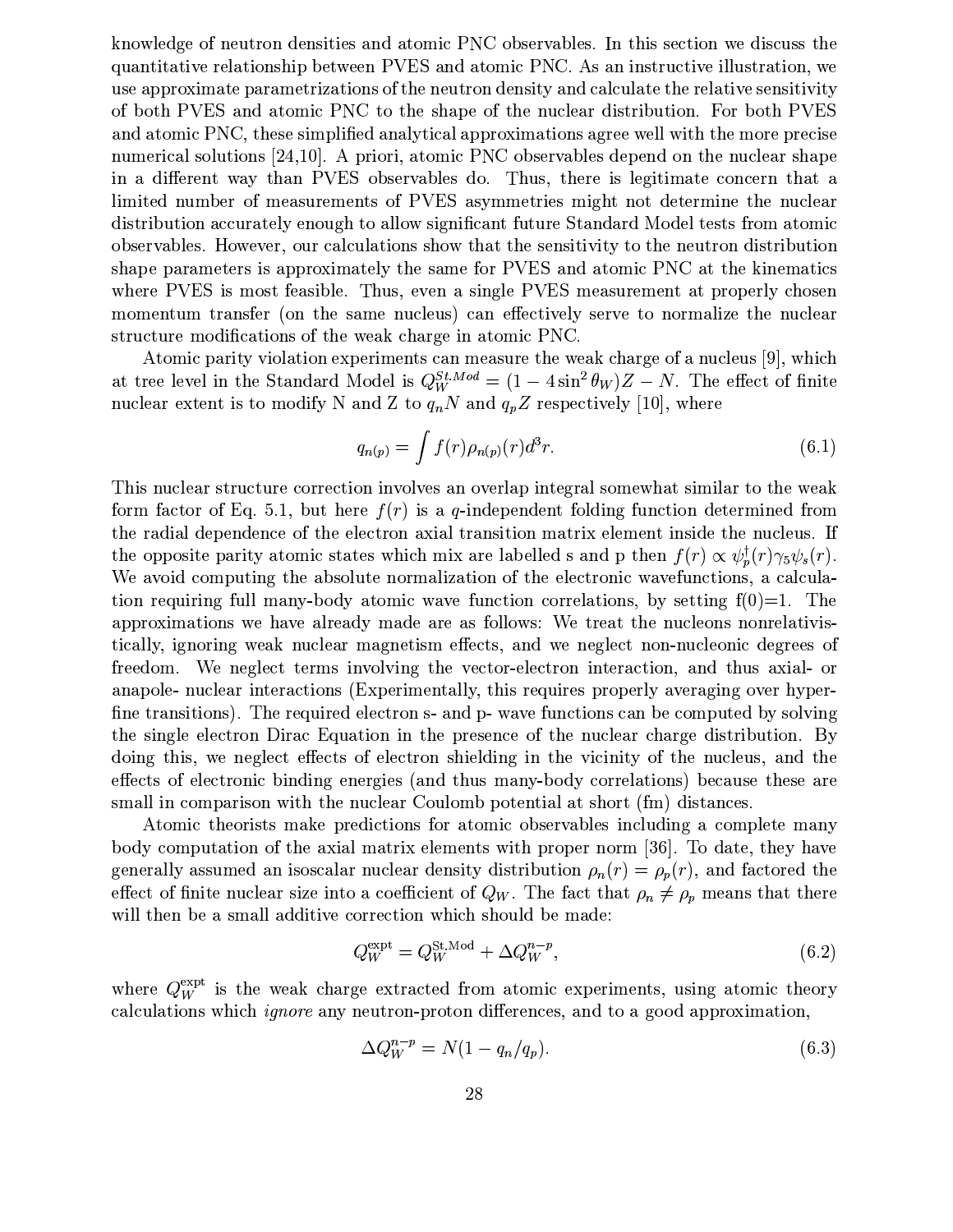$\Delta Q_W^{n-p}$  is zero if neutron and proton distributions are identical. There are additional small corrections [37] to  $\Delta Q_W^{n-p}$  arising from Standard Model radiative corrections, as well as additive corrections arising from e.g. internal structure of the nucleon, but these can be safely neglected since  $\Delta Q_W^{n-p}$  is itself so small. Given nuclear structure model predictions for  $\rho_p(r)$  and  $\rho_n(r)$ , the calculation of  $f(r)$  and  $\Delta Q_W^{n-p}$  is reasonably straightforward, requiring a numerical solution of the Dirac Equation in the vicinity of the nucleus. Results from various nuclear structure model distributions for several nuclei are given in Table I, which shows that neutron-proton distribution differences can affect measurements of the weak charge at marginally measurable levels. The model dependent uncertainty in  $\Delta Q_W^{n-p}$ appears to be comparable to the value itself, and exceeds Standard Model radiative correction uncertainties. This motivates improved knowledge of the neutron distributions, since charge distributions are generally well measured experimentally.

For the specific case of atomic Cs, recent measurements of transition polarizabilities  $[9]$ , coupled with previous measurements of parity nonconservation (PNC) [8] have significantly reduced uncertainties associated with the extraction of  $Q_W(\text{Cs})$ . The latest result [9],  $Q_W^{\text{expt}}$  =  $-72.06(.28)_{\text{expt}}$  (.34)<sub>atomic theory</sub> is in mild disagreement, at the 2.5 $\sigma$  level, with the Standard Model prediction of  $Q_W^{\text{St-Mod.}} = -73.20(.13)_{\text{theory}}$ . [37] The experimental number uses input from atomic theory calculations [38,39] which incorporate finite nuclear size effects, but do not include the modification due to neutron-proton differences,  $\Delta Q_W^{n-p}$ . Using a relatively naive approximation described below we find that, in order to reduce the contribution of nuclear structure uncertainty to below the level of present *atomic* theory levels, one would need to know the neutron radius to around  $\pm$  6%. To reduce nuclear structure uncertainties well below the level  $(\pm 0.13)$  of Standard Model radiative correction uncertainties requires knowledge of the neutron radius to around  $\pm 2\%$ . Due to the more complex nature of the Cs nucleus (e.g. it is not spin 0) it is unlikely that a PVES experiment will measure the neutron radius of Cs directly, but measurement in a nearby nucleus with comparable  $N/Z$  (such as Ba) should provide significantly improved confidence in the ability of nuclear structure models to predict neutron radii in general, and hence reduce the nuclear model dependence of these important Standard Model tests.

Precise numerical codes have computed the effect of the neutron density on PVES [24]. It is instructive to recover this result with a simpler analytical approximation, and then to connect this to atomic PNC. To this end we first approximate  $f(r)$  and  $\Delta Q_W^{n-p}$  by assuming a uniform nuclear distribution, i.e.  $\rho(r)$  a constant out to some radius C. In this case, the nuclear potential energy is just

$$
V(r) = (Z\alpha) * \begin{cases} (-3+r^2/C_p^2)/2C_p & \text{if } r < C_p \\ -1/r & \text{if } r > C_p, \end{cases}
$$
(6.4)

neglecting small contributions of neutrons to the nuclear charge distribution. The single electron Dirac Equation can be solved in the presence of this potential by expanding in powers of  $(Z\alpha)$ , making a power series for the Dirac wave functions inside the nucleus. <sup>2</sup>

<sup>&</sup>lt;sup>2</sup>We have also calculated the  $(Z\alpha)^4$  corrections, as well as terms of order  $(m_eC_p)(Z\alpha)$  which arise if the electron mass is left in the Dirac Equation. Including these small corrections, our approximate formulas reproduce detailed numerical results for  $q_n$  at around the 1% level.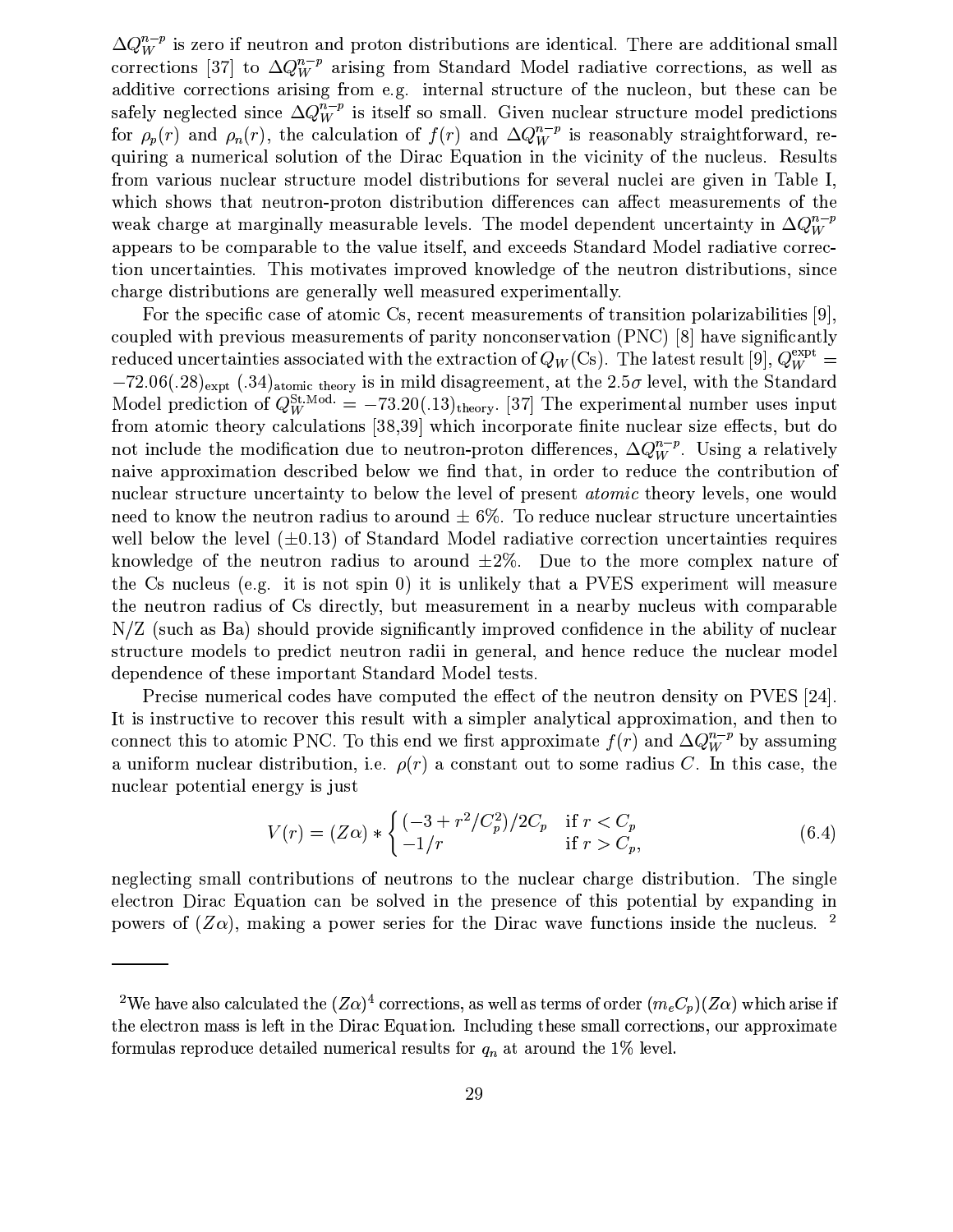The result is

$$
f(r) = 1 - (Z\alpha)^2 \left( \frac{1}{2} (r/C_p)^2 - \frac{1}{10} (r/C_p)^4 + \frac{1}{150} (r/C_p)^6 \right) + \mathcal{O}(Z\alpha)^4 \tag{6.5}
$$

One further simplifying approximation can be made, that  $\langle r^2 \rangle_n \approx \langle r^2 \rangle_p$ , characterizing the difference by a single small parameter,  $\langle r^2 \rangle_n / \langle r^2 \rangle_p \equiv 1 + \epsilon$ . The result, after applying Eq. 6.1 is

$$
q_p \approx 1 - (Z\alpha)^2(.26),\tag{6.6}
$$

$$
q_n \approx 1 - (Z\alpha)^2 (0.26 + 0.221\epsilon),\tag{6.7}
$$

$$
\Delta Q_W^{n-p} \approx N(Z\alpha)^2(.221\epsilon)/q_p. \tag{6.8}
$$

This can be compared with the PVES asymmetry in elastic electron-nucleus scattering for a spin-0 nucleus. In the Born approximation (and in the absence of isospin violation) this asymmetry is given by Eqn. 3.11 Using the same approximations as above (uniform distributions,  $C_n \approx C_p$  and defining  $A^{nom} \equiv A_{lr}^0(Q^2) \left( (1 - 4 \sin^2 \theta_W) - N/Z \right)$ , we find

$$
\frac{(A - A^{\text{nom}})}{A^{\text{nom}}} = \left[ \frac{-N/Z}{(1 - 4\sin^2 \theta_W - N/Z)} \right] \left( \frac{F_n(Q^2)}{F_p(Q^2)} - 1 \right)
$$
(6.9)

$$
\approx [1.06] \epsilon \left( -\frac{3}{2} + \frac{1}{2} \frac{(qC_p)^2 \sin(qC_p)}{(\sin(qC_p) - (qC_p)\cos(qC_p))} \right) + \mathcal{O}(\epsilon^2)
$$
(6.10)

For extremely small momentum transfer, the expression in large parentheses can be expanded, yielding  $-(qC_p)^2/10 + \mathcal{O}(qC_p)^4$ . Knowing  $C_n$  to  $\pm 1\%$  means, according to Eq. 6.8 that the weak charge for lead would have an uncertainty due to neutron structure of  $\approx \pm 0.2$ , to be compared with  $Q_W^{\text{St,Mod}} = -118.7 \pm 0.2$  (rad. corr). According to Eq. 6.10, at q=0.45 fm<sup>-1</sup>, measuring  $C_n$  to 1% requires an asymmetry measurement with errors around the 3% level, in agreement with the numerical results obtained in ref  $[24]$ .

The approximation scheme described above can be extended to include rough effects of the nuclear *shape* using the method of Sandars [40], adding a "thin edge" to the uniform distribution, parameterized by a new skin-thickness parameter  $\eta$ , defined for any arbitrary distribution by

$$
\eta = \frac{21\langle r^4 \rangle}{25\langle r^2 \rangle^2} - 1. \tag{6.11}
$$

This form is chosen so  $\eta = 0$  for a uniform distribution. Typically,  $\eta_{proton} \approx 0.10$  for a nucleus such as lead. The presence of a thin edge changes all the moments:

$$
\langle r^n \rangle \approx \frac{3}{n+3} C^n \left( 1 + \eta \frac{n(n+3)}{8} \right),\tag{6.12}
$$

from which  $\langle r^2 \rangle = C^2(3/5)(1+1.25\eta)$  serves to *define C* for any distribution. Adding such a "thin skin" to the protons, the charge distribution is unchanged except in a small region near C, and our approximation for  $f(r)$  is still fairly accurate. The presence of the thin skin does slightly modify the potential inside the nucleus, which in turn modifies  $f(r)$  in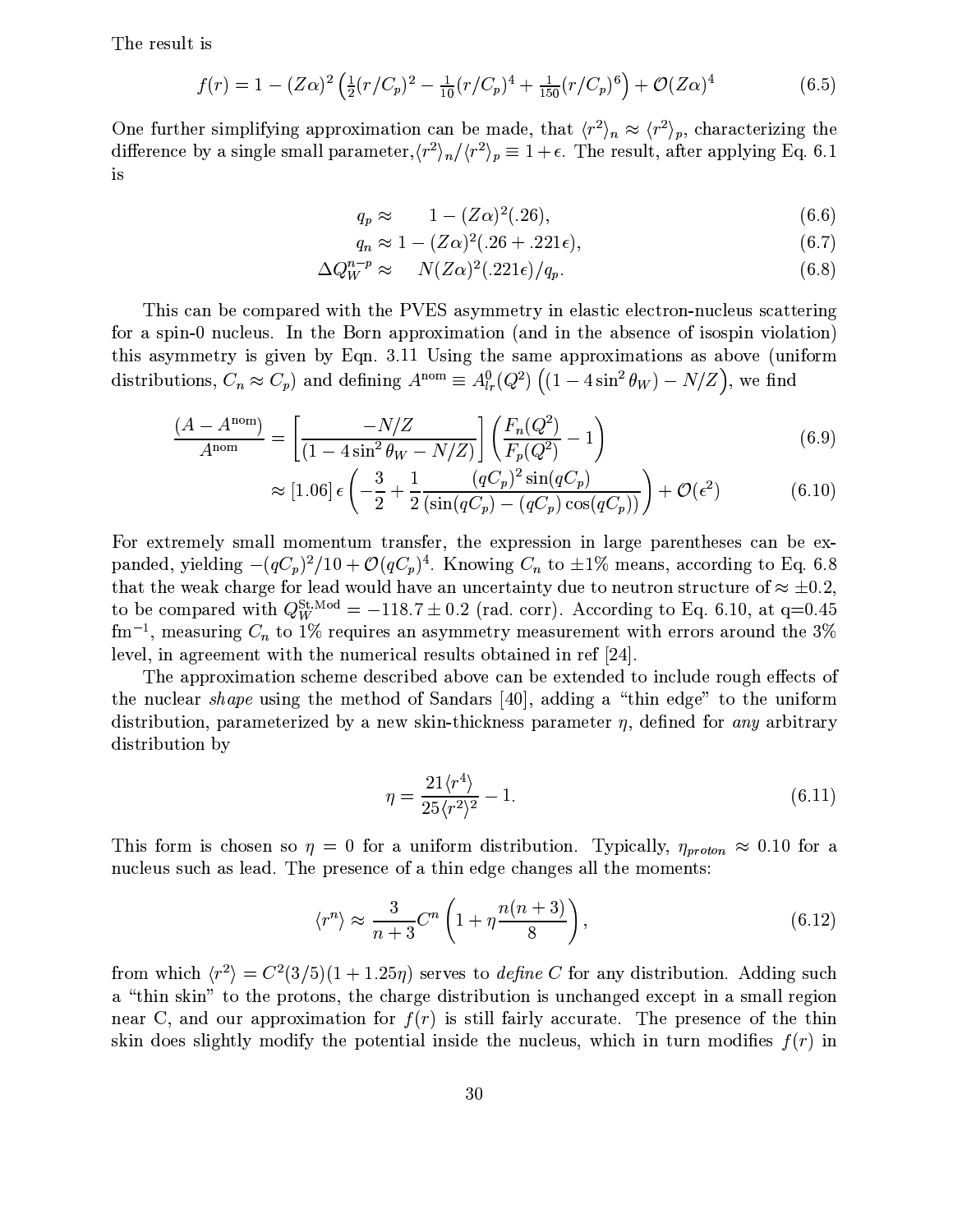a well-defined way. Adding a thin skin to the neutrons as well, assuming the difference  $\Delta \eta \equiv \eta_n - \eta_p \ll 1$ , Eq. 6.8 is then modified to

$$
\Delta Q_W^{n-p} \approx N(Z\alpha)^2.22\left(\epsilon - 0.16\Delta\eta\right)/q_p. \tag{6.13}
$$

The insensitivity of the atomic observable to higher moments beyond the rms radius is seen from the small relative coefficient of  $\Delta \eta$ .

To connect to a more familiar measure of skin thickness, consider a Wood-Saxon form for the density, with radius and thickness parameters c and z, as given in equation 5.21. An analytic series expansion as  $z/c \rightarrow 0$  gives  $\eta \approx \frac{4}{3}\pi^2(z^2/c^2)(1 - \pi^2z^2/c^2) + ..., \langle r^2 \rangle =$  $\frac{3}{5}c^2(1+\frac{7}{3}\pi^2z^2/c^2)$ , and  $C^2 \approx c^2(1+\frac{2}{3}\pi^2z^2/c^2+\ldots)$  In this way, we could eliminate  $\Delta\eta$  in favor of  $\epsilon$  and  $\Delta z/z$ , where e.g.  $\Delta z \equiv z_n - z_p$  is a difference in Wood-Saxon neutron and proton thickness parameters, and as stated above,  $\epsilon = \langle r^2 \rangle_n / \langle r^2 \rangle_p - 1$ . Evaluating  $f(r)$ numerically in the presence of this potential using the analytic series expansion for moments and linearizing in  $\epsilon$  and  $\Delta z$ ,

$$
\Delta Q_W^{n-p}(Pb) \approx 10.6\epsilon - .37\Delta z/z,
$$
\n(6.14)

while for barium

$$
\Delta Q_W^{n-p}(Ba) \approx 3.3\epsilon - 0.13\Delta z/z. \tag{6.15}
$$

In these expressions, higher order effects in  $(Z\alpha)$ , as well as finite surface thickness, have been taken into account numerically. (We use as nominal inputs [41]  $c^{Pb} = 6.624$ ,  $z^{Pb} = 0.549$ ,  $c^{Ba} = 5.700, z^{Ba} = 0.5314$ 

The PVES asymmetry also gets modified by a thin skin, and Eq. 6.10 gets an additional correction term,

$$
\frac{(A - A^{nom})}{A^{nom}} \approx \text{Eq. 6.10} + [1.06] \Delta \eta \left( \frac{15}{8} + (qC_p)^2 \frac{qC_p \cos(qC_p) - 6 \sin(qC_p)}{8(\sin(qC_p) - (qC_p)\cos(qC_p))} \right) \tag{6.16}
$$

(neglecting any  $\mathcal{O}(\eta_p)$  corrections here.) In the limit of small momentum transfer, the term in large parenthesis goes to  $(qC_p)^4/280$ . The PVES asymmetry thus becomes completely insensitive to  $\Delta \eta$  at small  $Q^2$ , as one would expect, but at larger  $Q^2$  the surface shape becomes relatively more important. Table II shows the ratio of the coefficients of  $\Delta \eta$  to  $\epsilon$  in Eq 6.16 as a function of momentum transfer. (Note that these numbers implicitly incorporate the approximation  $\eta_p \to 0$ .) Incorporating finite skin thickness with a Wood-Saxon for the nucleon distributions, the asymmetry can be calculated using asymptotic expansion formulas in c and z, and the result linearized in the small quantities  $\epsilon$  and  $\Delta z$ . The resulting formula is not especially illuminating, but the coefficients of this expansion are shown for lead as a function of momentum transfer in Table III.

Note that there is a unique momentum transfer where the two observables are sensitive to the *same* linear combination of neutron radius and surface shape. For lead, assuming a thin edge (Table II), and comparing with Eq. 6.13, this "matchup" is around  $q = 0.34$  $\text{fm}^{-1}$ . Using the Wood-Saxon form to incorporate the effects of finite skin thickness, and comparing with Eq. 6.14, the relative coefficients of  $\Delta z/z$  and  $\epsilon$  are matched for electron scattering and atomic PNC at  $q \approx 0.32$  fm<sup>-1</sup>. At this kinematics point, a measurement of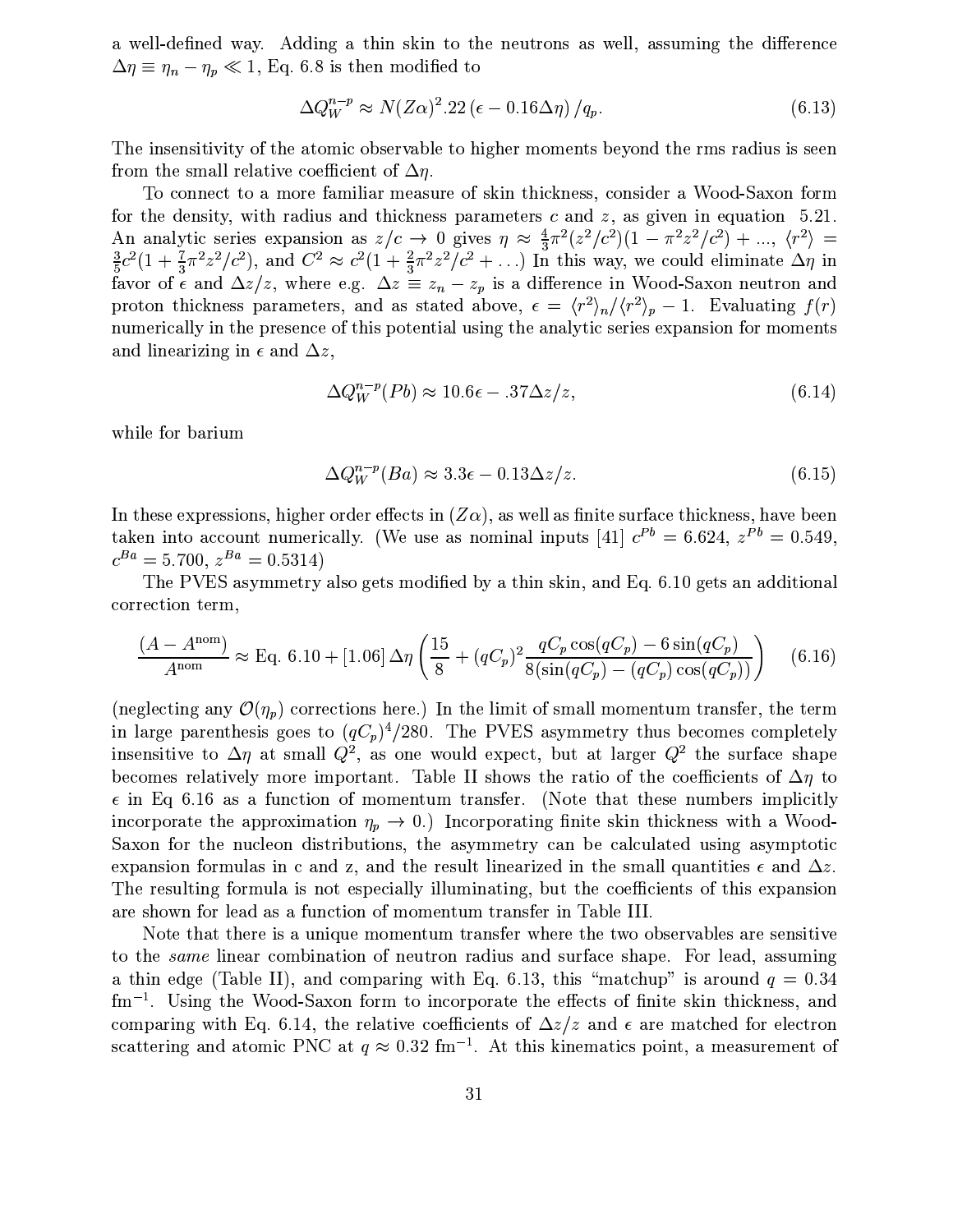PVES is "optimized" to provide the direct information desired for the atomic observable. In the absence of other constraints, this would be the optimal momentum transfer for a PVES measurement if the goal is the most direct measurement of atomic weak charge corrections, rather than a desire to extract and measure the details of the neutron shape distribution. Of course, this is only true to the extent that still higher moments (shape differences beyond the simple thin edge approximation) are not important, which is a decent approximation for the atomic observable, but not so good for the PVES asymmetry. A brute force estimate obtained by assuming a generalized three parameter Gaussian form for the nuclear distributions, allowing the 3 parameters to vary but constraining them to produce values of A within some small window of  $A^{nom}$ , and then calculating the corresponding spread in  $\Delta Q_W^{n-p}$ , we find an optimal q value of 0.32 fm<sup>-1</sup>. (All these results, however, have been calculated at tree level, without Coulomb corrections.)

Another way of understanding the above result is to compare the function multiplying  $\rho_n(r)$  in the form factor integral of Eq. 5.1 (i.e.  $j_0(qr)$ ) and in the convolution integral of Eq. 6.1 (i.e.  $f(r)$ ). Since we are not interested in the volume integral of the weak charge density, which is well known, we can subtract both  $f(r)$  and  $j_0(qr)$  from 1, and plot the remainder to study the relative sensitivity to the radius and to the surface thickness. This is shown in figure 8. For  $q = 0.30$  fm<sup>-1</sup>,  $1 - j_0(qr)$  is nearly proportional to  $1 - f(r)$ , and thus at this  $Q^2$  one is sensitive to the same ratio of surface and radius in a JLAB parity experiment and in an atomic experiment. The curves for  $q = 0.45$  fm<sup>-1</sup> are also shown, in this case the curves are not identical but are similar enough so much of the error from an unknown surface thickness cancels when comparing the two integrals.

For lead, ignoring the effects of skin thickness, we found above that the rms neutron radius should be known at roughly the  $\pm 1\%$  level to ensure that neutron structure uncertainties are smaller than present Standard Model radiative corrections uncertainties (roughly  $\pm 0.2$ , or about  $\pm 0.16\%$ , for the weak charge.) Again ignoring thickness, table II shows that this would require e.g. a PVES asymmetry measurement at  $q=0.45$  fm<sup>-1</sup> at the  $\pm 3\%$  level. *Including* the effect of thickness, the linear combination of  $\epsilon$  and  $\Delta z/z$  required for the weak charge is not quite the same as the linear combination measured in PVES at arbitrary  $q$ , but a linear error propagation at  $q = 0.45$  shows that as long as the relative uncertainty in  $z_n$  is less than  $\approx \pm 50\%$ , the additional uncertainty due to including skin thickness is negligible. Thus, a single PVES measurement taken even at a kinematics point which is not perfectly optimized for the atomic observable will still be sufficient to eliminate nuclear structure effects from the atomic observable at levels below present Standard Model uncertainties.

It is important that future low energy tests of the Standard Model be as independent as possible from nuclear structure models. As we have shown, deviations of neutron distributions could modify atomic PNC observables at levels potentially significant for tests of new (non-Standard Model) physics. The dependence of atomic PNC on nuclear structure involves a linear combination of all moments of the neutron distribution, while a single PVES measurement involves, a priori, a different (and  $Q^2$  dependent) combination. We have found that at the low momentum transfers appropriate for strongly constraining  $R_n^2$ , the relative contribution of the neutron skin thickness is matched in the two observables. To the extent that contributions from still higher order shape corrections are negligible, a single PVES measurement on the appropriate nucleus will thus allow a rather direct extraction of the nuclear structure correction to the atomic PNC observable, without any need to go through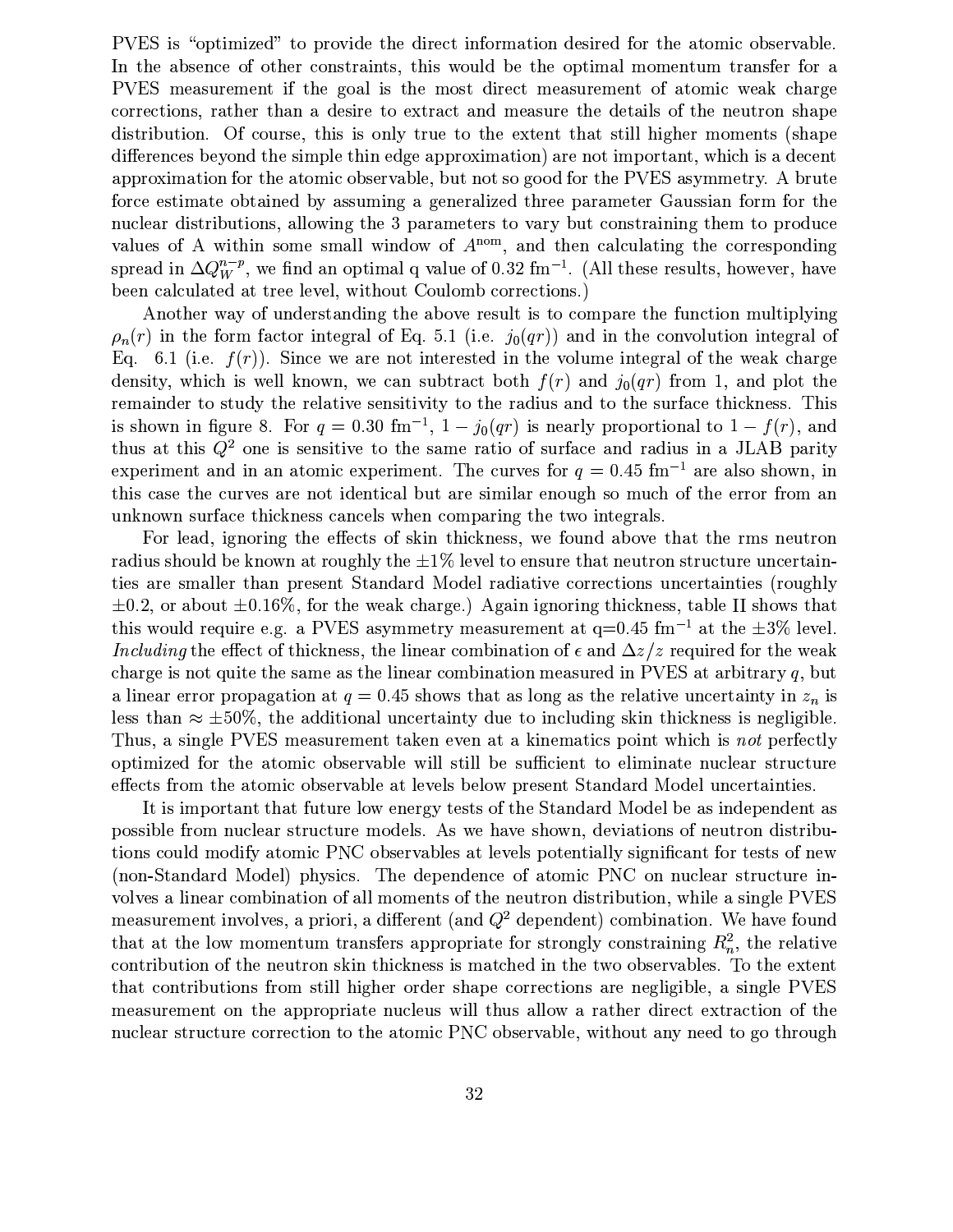any intermediate (model dependent) nuclear structure fits.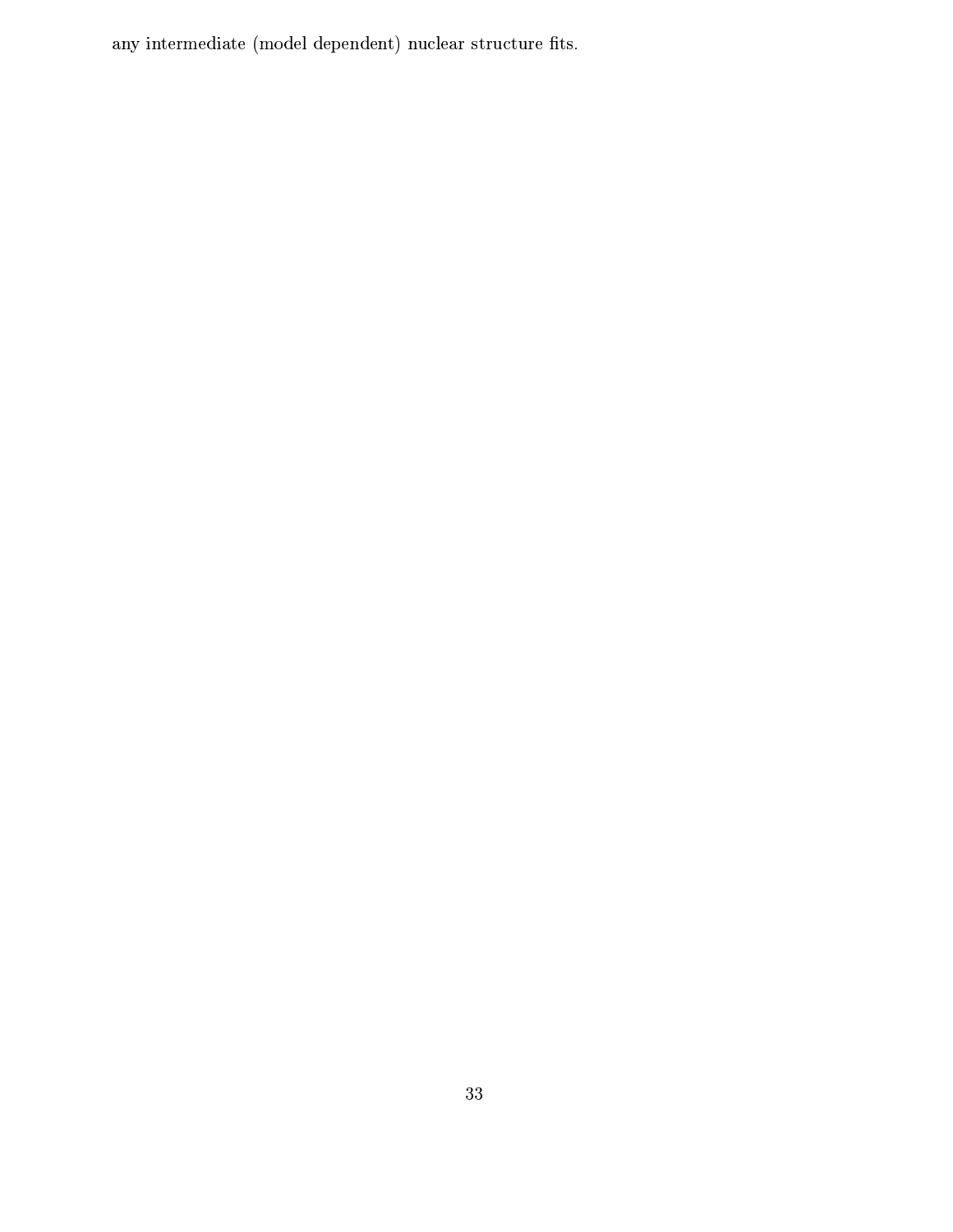## **TABLES**

TABLE I. Nuclear structure model predictions for  $\Delta Q_W^{n-p}$ . HFB stands for Hartree Fock Bogolyubov, Skl stands for a Skyrme "SLy4" parameter set. G1 is a parameterization from a relativistic nuclear model. The Standard Model value and uncertainty are from Ref. [37].

| Model          | Element       | $Q_W^{\rm St. Mod}$ | $\Delta Q_W^{n-p}$ |
|----------------|---------------|---------------------|--------------------|
| Gogny [42]     | Pb            | $-118.70(0.19)$     | 0.47               |
| $HFB-Skl$ [43] | $\mathcal{L}$ | $\omega$            | 0.57               |
| G1[44]         | $\omega$      | 44                  | $1.0\,$            |
| Gogny          | Ba            | $-77.07(.13)$       | 0.14               |
| HFB-Skl        | $\omega$      | $\omega$            | 0.18               |
| G1 [44]        | $\omega$      | 44                  | 0.30               |
|                |               |                     |                    |

TABLE II. Table of the coefficients occurring in Eq. 6.16, written in the form  $(A - A^{nom})/A^{nom} = c_1(\epsilon + c_2\Delta\eta)$ , as a function of momentum transfer, q, for a <sup>208</sup>Pb target. ( $\epsilon$  measures the n-p rms radius difference, and  $\Delta \eta$  measures the n-p surface shape differences) Note that Eq. 6.16 is derived assuming  $\eta_p \to 0.$ 

| q $(fm^{-1})$ | $c_1$  | $c_2$   |
|---------------|--------|---------|
| 0.2           | $-21$  | $-.068$ |
| 0.25          | $-.33$ | $-.11$  |
| 0.3           | $-.50$ | $-16$   |
| 0.35          | $-.72$ | $-22$   |
| 0.4           | $-1.0$ | $-.30$  |
| 0.45          | $-1.4$ | $-.40$  |
| 0.5           | $-2.1$ | $-.52$  |
|               |        |         |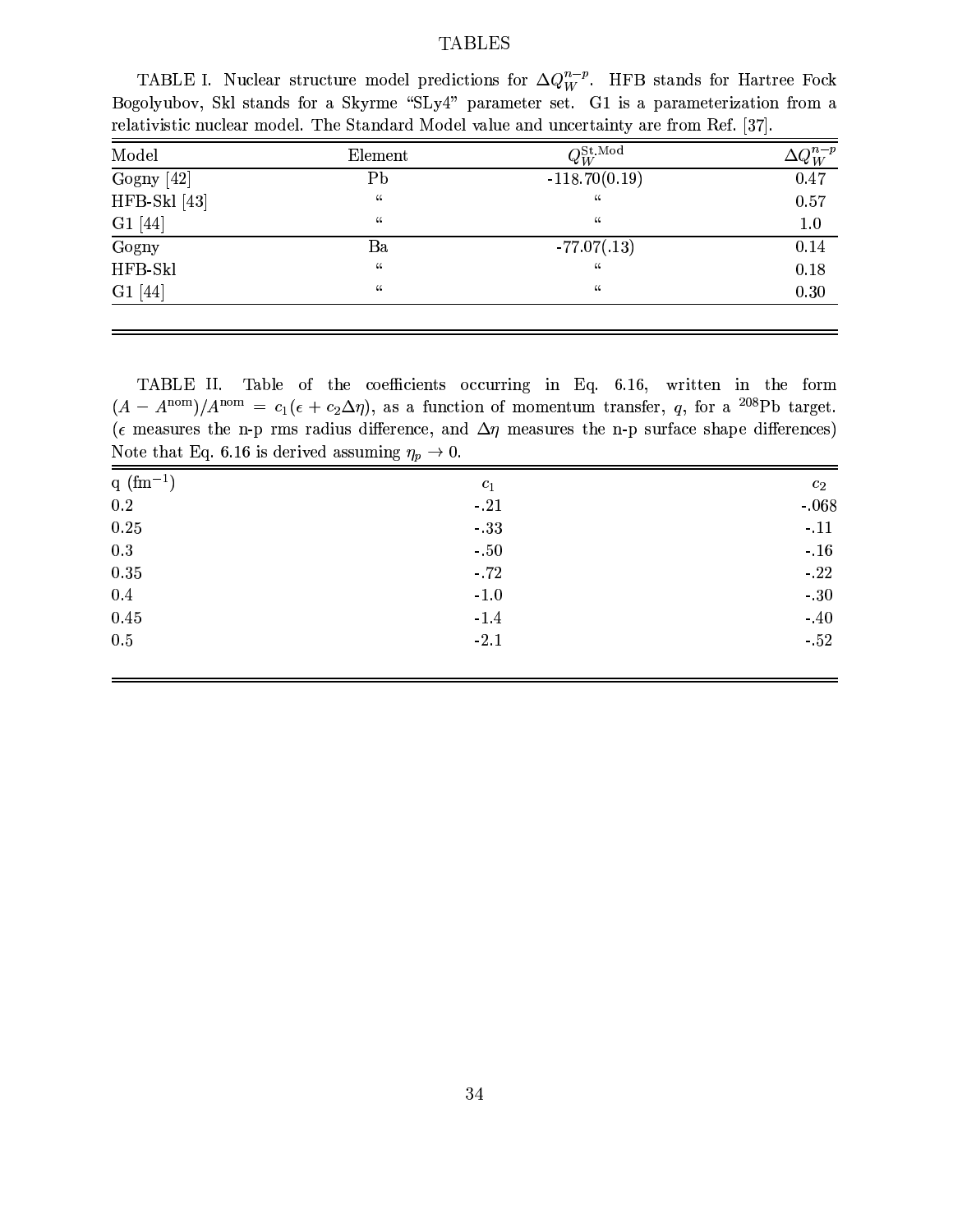Table of the coefficients  $a_1$  and  $a_2$  occurring in the expression TABLE III.  $(A - A^{nom})/A^{nom} = a_1 \epsilon + a_2 \Delta z/z$ , as a function of momentum transfer, q, for a <sup>208</sup>Pb target. The coefficients of  $\epsilon$  do not match those in Table II for two reasons: finite thickness is incorporated here numerically, using the same nominal inputs as for Eq. 6.14. Also, note that  $\Delta z/z$  is itself a function of both  $\epsilon$  and  $\Delta \eta$ .

| $q \, (\text{fm}^{-1})$ | $a_1$  | $a_2$ | $a_2/a_1$ |
|-------------------------|--------|-------|-----------|
| 0.2                     | $-23$  | .003  | $-0.013$  |
| 0.25                    | $-37$  | .008  | $-0.021$  |
| 0.3                     | $-.56$ | .017  | $-0.031$  |
| 0.35                    | $-.80$ | .034  | $-0.042$  |
| 0.4                     | $-1.1$ | .064  | $-0.056$  |
| 0.45                    | $-1.6$ | .12   | $-0.073$  |
| 0.5                     | $-2.3$ | .21   | $-0.094$  |
|                         |        |       |           |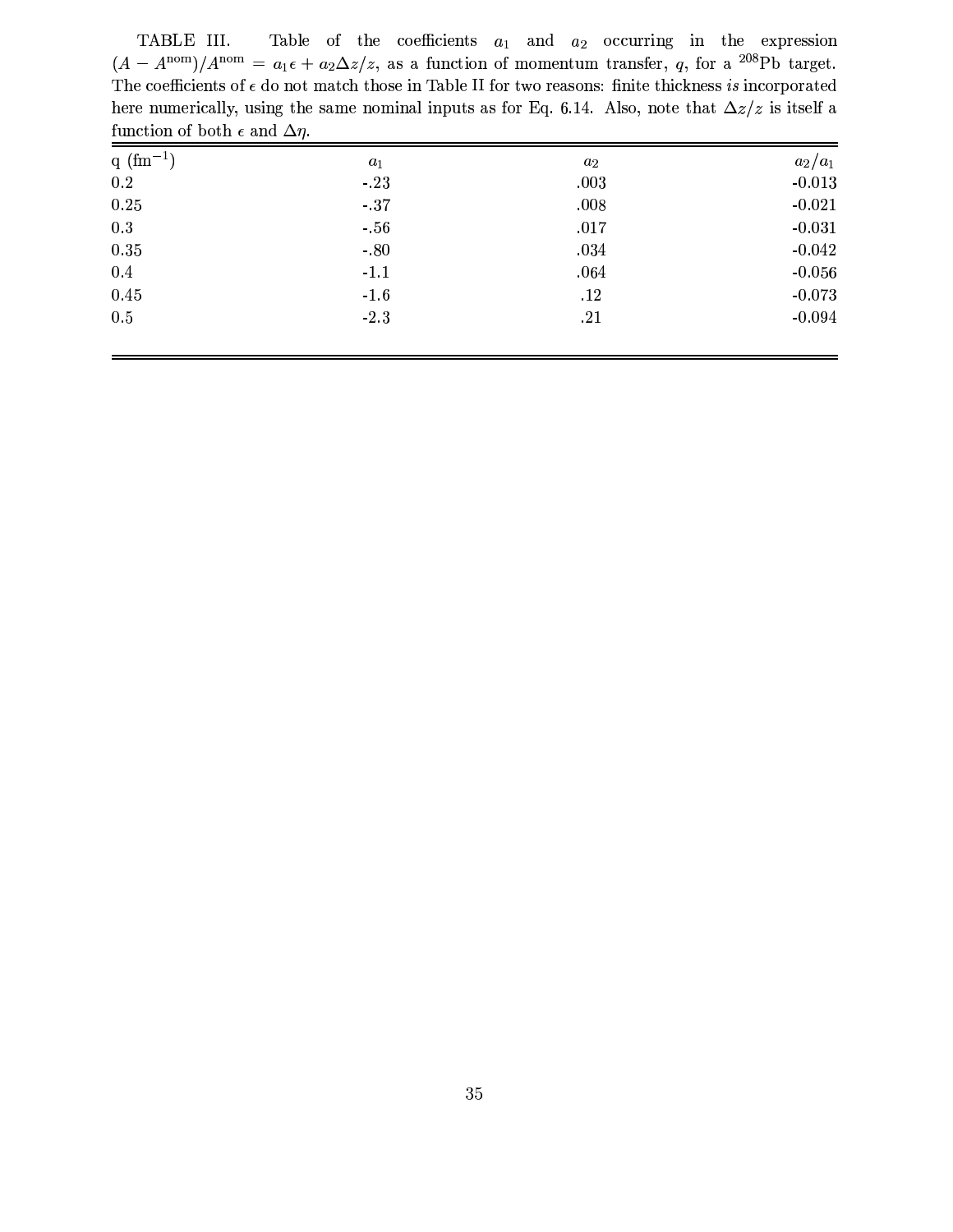

FIG. 8. Approximate nuclear weak density  $\rho(r)$  for <sup>208</sup>Pb, see right hand scale, along with the function multiplying  $\rho(r)$  in the integrals for the weak form factor (namely,  $j_0(qr)$ ) and in the atomic correction factor  $q_n$  (namely  $f(r)$ ), see left hand scale. In both cases the function is subtracted from one to eliminate the volume integral of the weak charge density. Curves for  $1 - j_0(qr)$  are shown for two different values of q in fm<sup>-1</sup>. Note 4.1(1-f(r)) is almost identical to  $1 - j_0(qr)$  for q=0.30fm<sup>-1</sup>.

#### VII. SUMMARY AND CONCLUSION

In section II of this paper we have collected existing theoretical and experimental results on neutron densities. Section III reviewed the Born approximation formalism for the parity violating asymetry. The results in these two short sections are not new, however they help to introduce our new calculations and make this paper more self contained. We have presented in Section IV new calculations of the optimal kinematics for a neutron density measurement. Also, in section V we have presented several new calculations of corrections to the asymmetry from many different sources. Finally section VI presented new calculations of how atomic parity nonconservation measurements depend on the shape of the neutron density and how this shape dependence is closely related to that for elastic electron scattering.

With the advent of high quality electron beam facilities such as CEBAF, experiments for accurately measuring the weak density in nuclei through parity violating electron scattering (PVES) are feasible. The measurements are cleanly interpretable, analogous to electromagnetic scattering for measuring the charge distributions in elastic scattering. From parity violating asymmetry measurements in elastic scattering, one can extract the weak density in nuclei after correcting for Coulomb distortions, which have been accurately calculated.

By a direct comparison to theory, these measurements test mean field theories and other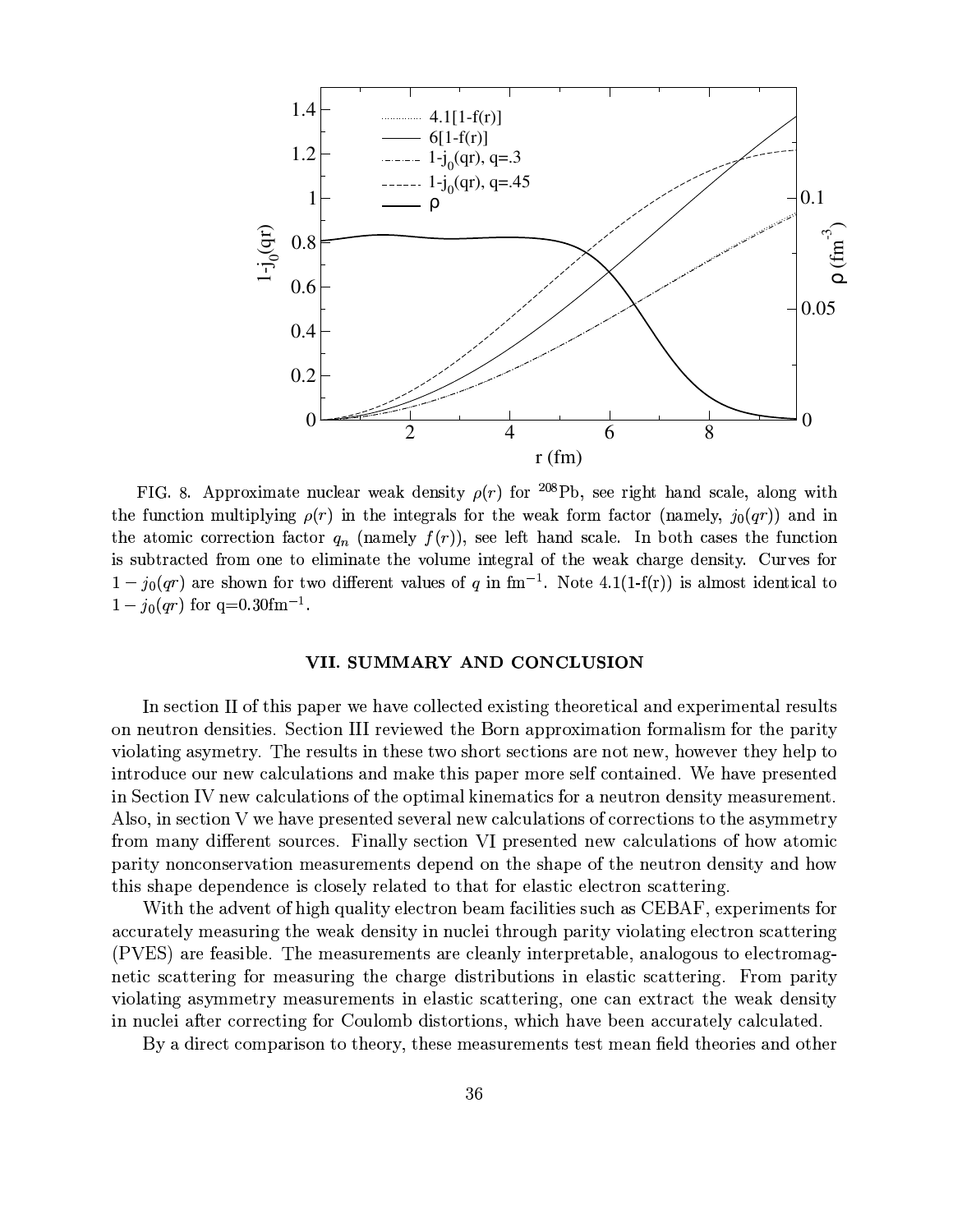models that predict the size and shape of nuclei. They therefore can have a fundamental and lasting impact on nuclear physics.

Furthermore, PVES measurements have important implications for atomic parity nonconservation (PNC) experiments which in the future may become the most precise tests of the Standard Model at low energies. We have shown that to a good approximation, sufficient for testing the Standard Model, the dependence on nuclear shape parameters enters the PVES and PNC observables the same way; therefore, the PVES measurements are directly applicable to the interpretation of atomic PNC if measured on the same nucleus.

Measurements of the weak density lead to the neutron density distribution with unprecedented accuracy. As we have discussed in this paper, PVES yield significant improvement in the accuracy of neutron densities compared to hadronic probes or magnetic scattering. We have shown that the corrections due to strange quarks, neutron electric form factors, parity admixtures, dispersion corrections, meson exchange currents, and several other possible effects in realistic experiments are all small. Further, an asymmetry measurement from a heavy nucleus with 3% accuracy will both establish the existence of the neutron skin and characterize its thickness. The neutron skin is an important, qualitative feature of heavy nuclei which has never been cleanly established in a stable nucleus.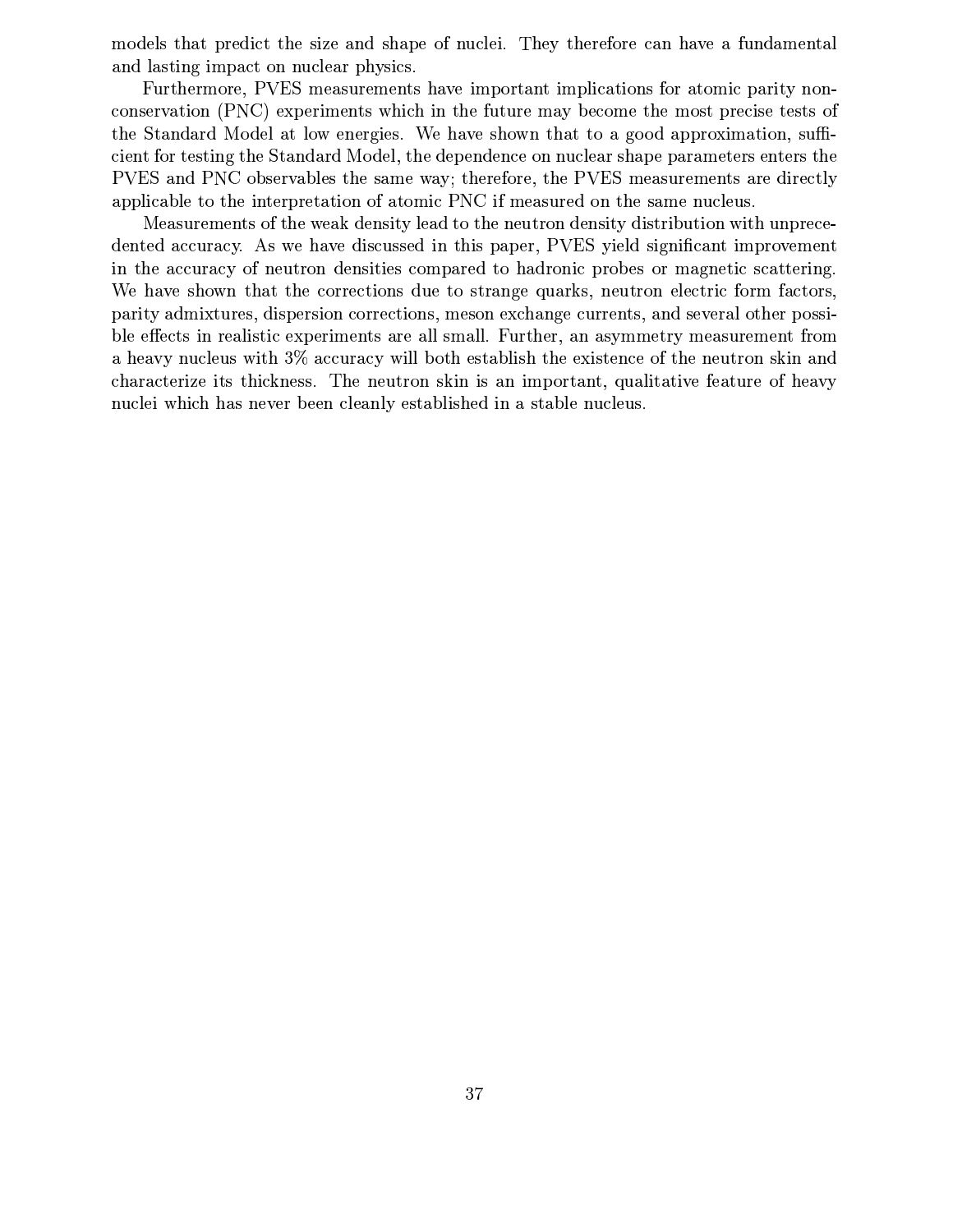# REFERENCES

- [1] B. Frois et. al., Phys. Rev. Lett. 38, 152 (1977).
- [2] T.W. Donnelly, J. Dubach and Ingo Sick, Nuc. Phys.  $\bf{A}$  503 (1989) 589.
- [3] C. Y. Prescott *et al.*, Phys. Lett. **84B**, 524 (1979)
- [4] P. A. Souder *et al., Phys. Rev. Lett.* **65**, 694 (1990)
- [5] W. Heil et al., Nucl. Phys. **B327**, 1 (1989)
- [6] B. Mueller *et al., Phys. Rev. Lett.* **78**,  $3824$  (1997)
- [7] K. A. Aniol et al., *Phys. Rev. Lett.* **82**, 1096 (1999)
- [8] C. S. Wood et al, Science 275, 1759 (1997).
- [9] S. C. Bennett and C. E. Wieman, Phys. Rev. Lett.82, 2484 (1999).
- [10] S. J. Pollock, E. N. Fortson, and L. Wilets, Phys. Rev. C 46, 2587 (1992), S.J. Pollock and M.C. Welliver, Phys. Lett. **B 464**, 177 (1999)
- [11] P. Q. Chen and P. Vogel, Phys. Rev. C 48 1392 (1993)
- [12] L.Ray and G.W.Hoffmann, Phys. Rev. C  $31, 538$  (1985).
- [13] R.J. Furnstahl, Briand D. Serot and Hua-Bin Tang, Nucl. Phys. A615, 441 (1997); R. J. Furnstahl and Briand D. Serot, nucl-th/9911019.
- [14] P. Ring et. al., Nucl. Phys.  $\mathbf{A624}$ , 349 (1997).
- [15] Patrizia A. Caraveo et. al., ApJ  $461$ , L91 (1996); A. Golden and A. Shearer, astroph/9812207.
- [16] F. Walter, S. Wolk and R. Neuhauser, Nature 379, 233 (1996); Bennett Link, Richard I. Epstein and James M. Lattimer, PRL 83, 3362 (1999).
- [17] E.N. Fortson, Y. Pang, and L. Wilets, Phys. Rev. Lett.  $65$ , 2857 (1990).
- [18] B. Alex Brown, Phys. Rev. C58, 220 (1998).
- [19] D. Vretenar, P. Finelli, A. Ventura, G. A. Lalazissis, and P. Ring, Los Alamos preprint  $nucl-th/9911024.$
- [20] J. A. Nolen, Jr. and J. P. Schiffer, Phys. Lett.  $29B$ ,  $396$  (1969), and Annu. Rev. Nucl. Sci. 19, 471 (1969).
- [21] H. J. Korner and J. P. Schiffer, Phys. Rev. Lett. 27 (1971) 1457.
- [22] C. Olmer *et. al.*, Phys. Rev. C **21**, 254 (1980)
- [23] J. F. Prewitt and L. E. Wright, Phys. Rev. C9, 2033 (1974).
- [24] C.J. Horowitz, Phys. Rev.  $C57$  (1998) 3430.
- [25] Relativistic optical code RUNT, E. D. Cooper private communication 1997.
- [26] B. C. Clark, private communication 1999.
- [27] B. Povh, Nucl. Phys.  $A532$  (1991) 133.
- [28] See for example, G. Feinberg, Phys. Rev.  $D12$  (1975) 3575.
- [29] C. J. Horowitz in "Relativistic Nuclear Many-Body Physics", Eds. B.C. Clark, R. J. Perry and J. P. Vary, World Scientific 1988, p 250.
- [30] G. A. Lalazissis, J. Konig and P. Ring, Phys. Rev. C55 (1997) 540.
- [31] C.J. Horowitz and B. D. Serot, Nuc. Phys.  $\bf{A}$  368 (1981) 503.
- [32] Aage Bohr and Ben R. Motelson, Nuclear Structure Vol. II, Benjamin 1975, p556.
- [33] D. Goutte, et. al., Phys. Rev. Lett. 45 (1980) 20.
- [34] V. Dmitrasinovic and S.J. Pollock, Phys.Rev. C52 (1995) 1061.
- [35] W. J. Marciana and A. Sirlin, Phys. Rev. D27 (1983) 552; D29 (1984) 75.
- [36] See e.g. S. A. Blundell, J. Sapirstein, W. R. Johnson, Phys. Rev. D45 1602 (1992), or V. A. Dzuba et al, Phys Lett. **A 141**, 147 (1989).